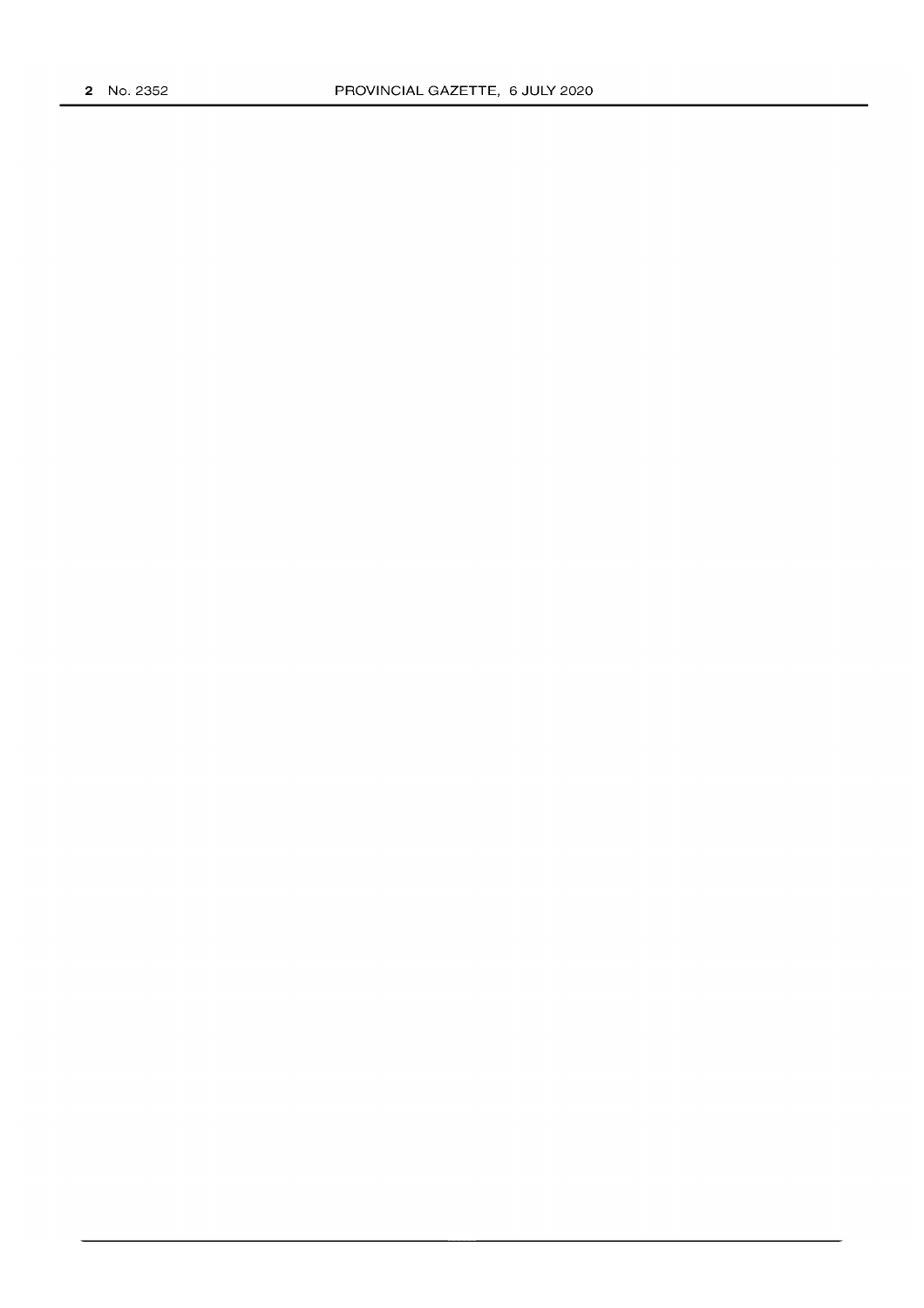# **CONTENTS**

|                                                                                                           | Gazette<br>No.                                                                                                                                                                                      | Page<br>No.                                                                                          |
|-----------------------------------------------------------------------------------------------------------|-----------------------------------------------------------------------------------------------------------------------------------------------------------------------------------------------------|------------------------------------------------------------------------------------------------------|
| <b>GENERAL NOTICES • ALGEMENE KENNISGEWINGS</b>                                                           |                                                                                                                                                                                                     |                                                                                                      |
|                                                                                                           | 2352                                                                                                                                                                                                | 14                                                                                                   |
|                                                                                                           | 2352                                                                                                                                                                                                | 14                                                                                                   |
|                                                                                                           |                                                                                                                                                                                                     |                                                                                                      |
|                                                                                                           | 2352                                                                                                                                                                                                | 15                                                                                                   |
|                                                                                                           |                                                                                                                                                                                                     |                                                                                                      |
|                                                                                                           | 2352                                                                                                                                                                                                | 16                                                                                                   |
| South African Schools Act (84/1996): Call for public comments on the regulations for the elections of and |                                                                                                                                                                                                     |                                                                                                      |
|                                                                                                           | 2352                                                                                                                                                                                                | 17                                                                                                   |
| Spatial Planning and Land use Management Act (16/2013): Closure of Erf 169, Philandersbron                | 2352                                                                                                                                                                                                | 56                                                                                                   |
| Wet op Ruimtelike Beplanning en die Grondgebruik Bestuurswet (16/2013): Sluiting van Erf 169.             |                                                                                                                                                                                                     |                                                                                                      |
|                                                                                                           | 2352                                                                                                                                                                                                | 56                                                                                                   |
|                                                                                                           |                                                                                                                                                                                                     |                                                                                                      |
|                                                                                                           | 2352                                                                                                                                                                                                | 57                                                                                                   |
| Ga-Segonyana Plaaslike Munisipaliteit Ruimtelike Beplanning en Grondgebruikbestuur, 2015: Erf 416,        |                                                                                                                                                                                                     |                                                                                                      |
|                                                                                                           | 2352                                                                                                                                                                                                | 57                                                                                                   |
|                                                                                                           | Local Government: Municipal Property Rates Act, 2004: Gasegonyana Local Municipality: Resolution<br>Ga-Segonyana Local Municipality Spatial Planning and Land Use Management By-law, 2015: Erf 416, | Ga-Segonyana Local Municipality Spatial Planning and Land Use Management Bylaw 2015: Erf 4006, 08 DS |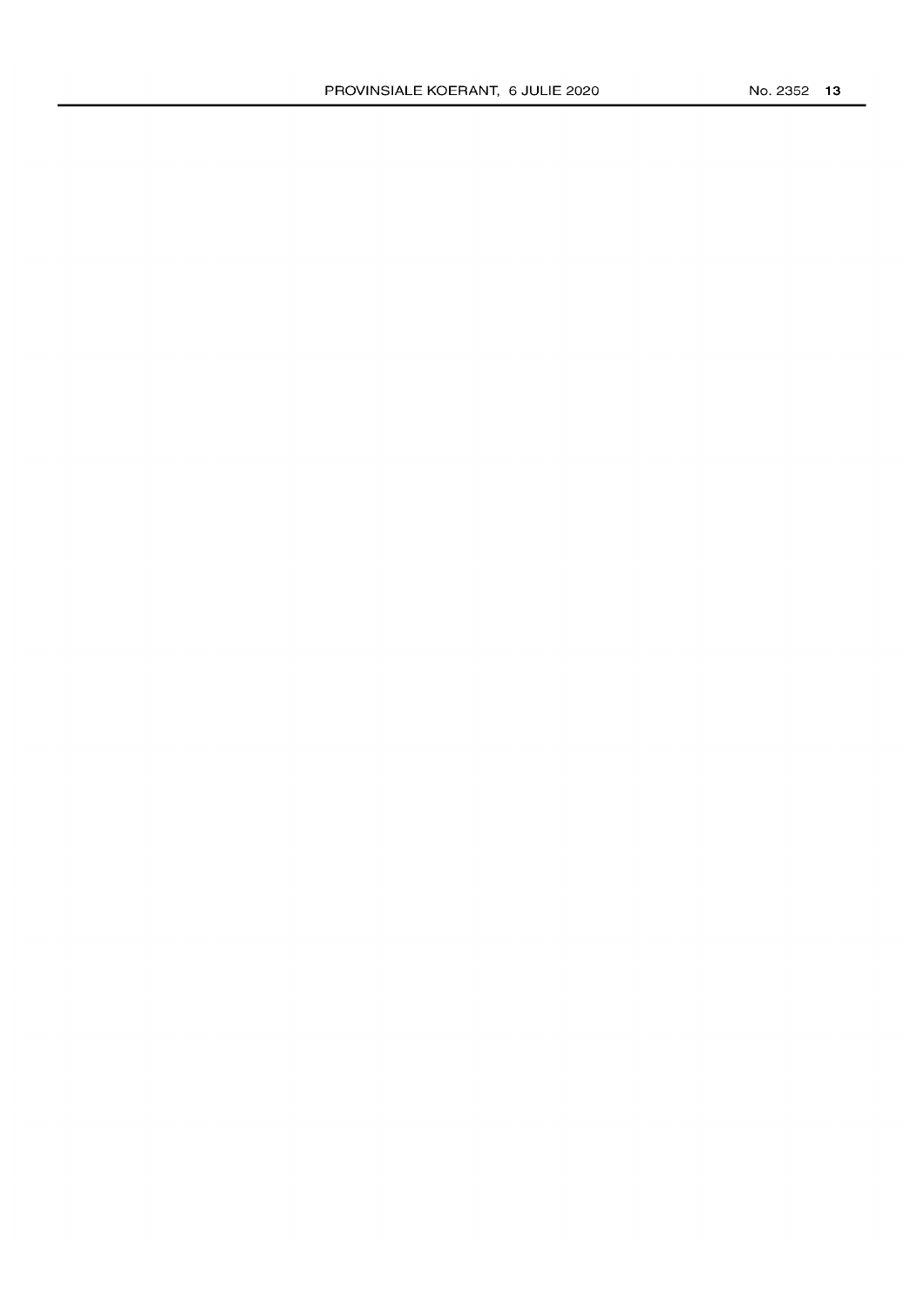# GENERAL NOTICES • ALGEMENE KENNISGEWINGS

## NOTICE 60 OF 2020

## PHOKWANE MUNICIPALITY/MUNISIPALITEIT

## PROPOSED REZONING AND REMOVAL OF RESTRICTIVE TITLE DEED CONDITIONS OF ERF 59, HARTSWATER,

NOTICE is hereby given that the PHOKWANE Municipality has received an application for Erf 59 Hartswater from "MVD Kalahari", represented by Mr Nicolaas Haarhoff in accordance with Section 3(2)(b); Section3(2)(c); Section 5 & 15 of the Phokwane Land Use Management By-Law 2015 read together with the Spatial Planning and Land Use Management Act (Act 16 of 2013) for the:

- Proposed rezoning of Erf 59, Sandrock Street, Hartswater, from Residential Zone I to Institutional Zone, in order to allow a School, Crèche and Church on the property.
- Removal of restrictive title deed conditions on Page 2 Section (a) and Page 3 Section (e)(5), of the Title Deed.

Particulars regarding this application can be obtained during office hours at the Urban Planning Section of PHOKWANE Local Municipality, 24 Hertzog Street, Hartswater. Any person, who wishes to comment, object or represent themselves, regarding the submitted application, may communicate in writing to the Municipal official Tebogo Mabilo at Private Bag X3, Hartswater, 8570 or send to mabilo@phokwane.gov.za. Any person unable to write, may during office hours come to Phokwane Local Municipality, where an official of the Municipality will assist in transcribing their objection, comment, or representation. Objection(s) stating comprehensive reasons, must reach this office within a period of 30 days from the date of publication hereof, before or on 03 AUGUST 2020.

## KENNISGEWING 60 VAN 2020

## VOORGESTELDE HERSONERING EN VERWYDERING VAN BEPERKENDE TITEL VAN ERF 59, HARTSWATER.

KENNISGEWING word hiermee gegee dat die PHOKWANE Munisipaliteit 'n aansoek ontvang het vir Erf 59 Hartswater vanaf "MVD Kalahari", verteenwoordig deur Mnr Nicolaas Haarhoff in ooreenstemming met Artikel 3(2)(b); Artikel 3(2)(c); Artikel 5 & 15 van die Phokwane Verordening op Grondgebruiksbestuur 2015 saam gelees met die Wet op Ruimtelike Beplanning en Grondgebruiksbestuur Wet (Wet 16 van 2013), vir die:

- Voorgestelde hersonering van Erf 59, Sandrock Straat, Hartswater, vanaf Residensiele Sone I na Institusionele Sone, ten einde die toelating van 'n Skool, Creche en Kerk op die eiendom.
- Opheffing van beperkende titelaktevoorwaardes op bladsy 2 Artikel (a) en bladsy 3 Artikel (e)(5), van die Titel Akte.

Besonderhede rakende hierdie aansoek kan gedurende kantoorure by die Stedelike Beplanning Afdeling van die Phokwane Plaaslike Munisipaliteit, 24 Hertzog Straat, Hartswater, verkry word. Enige persoon wat kommentaar wil lewer, beswaar wil maak of hulself wil verteenwoordig met betrekking tot die aansoek wat ingedien is, kan dit skriftelik aan die Munisipale amptenaar Tebogo Mabilo by Privaatsak X3, Hartswater, 8570, kommunikeer of aan mabilo@phokwane.gov.za stuur. Persone wat nie kan skryf nie, kan gedurende kantoorure na die Phokwane Plaaslike Munisipaliteit kom, waar 'n amptenaar van die Munisipaliteit sal help om hul besware, kommentaar of vertoë in te dien. Besware met volledige redes, moet hierdie kantoor bereik binne 'n tydperk van 30 dae vanaf die datum van publikasie hiervan, voor of op 03 AUGUSTUS 2020.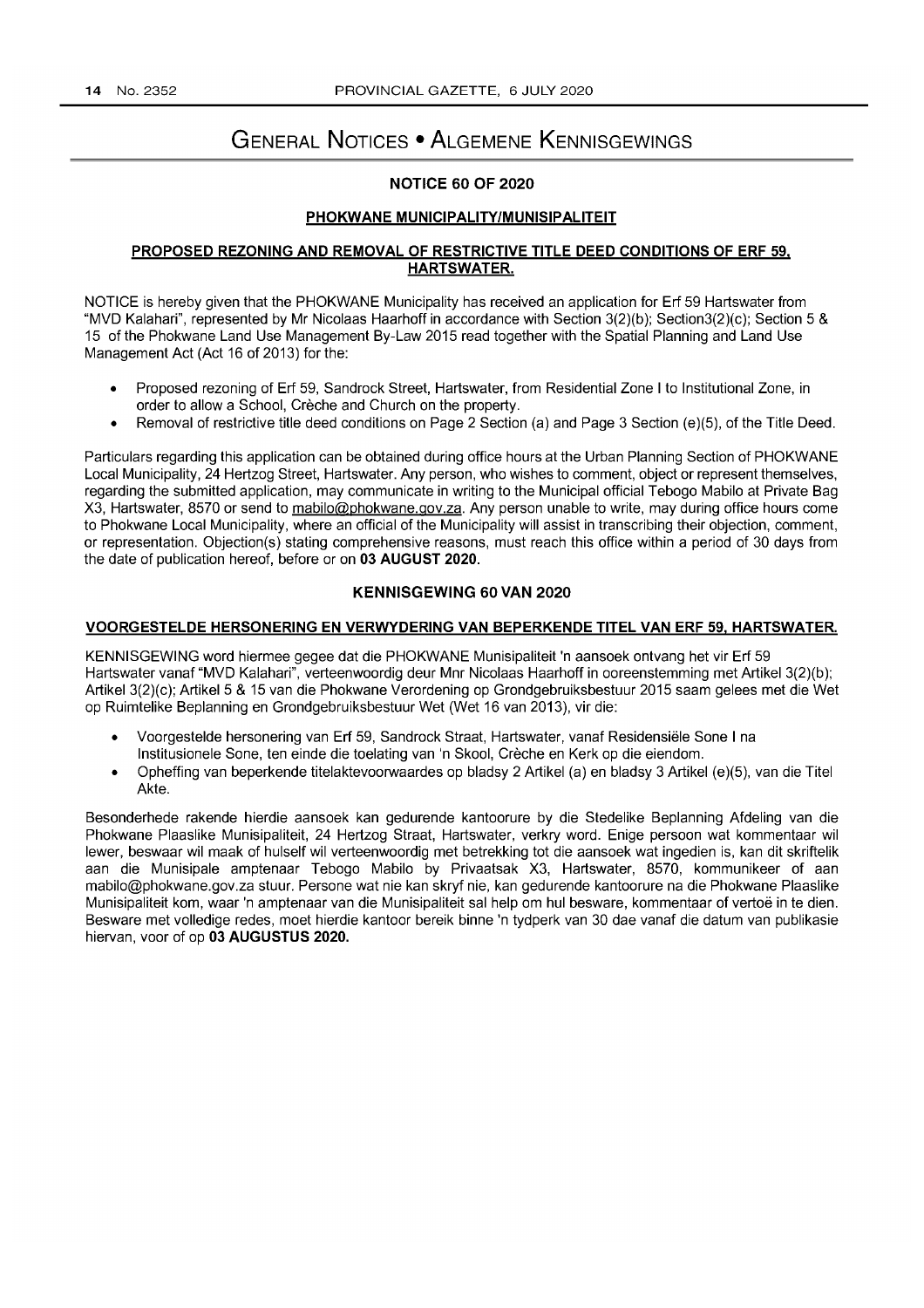## NOTICE 61 OF 2020

## GASEGONYANA LOCAL MUNICIPALITY

RESOLUTION LEVYING PROPERTY RATES FOR THE FINANCIAL YEAR 1 JULY 2020 TO 30 JUNE 2021

Notice is hereby given in terms of section 14(1) and (2) of the Local Government: Municipal Property Rates Act, 2004; that at its meeting of 19 June 2020, the Council resolved by way of council resolution number 01, to levy the rates on property reflected in the schedule below with effect from 1 July 2020.

| Category of property        | Amount   |
|-----------------------------|----------|
| Households                  | 0.007385 |
| <b>Business</b>             | 0.012497 |
| Industrial                  | 0.012711 |
| Guesthouses                 | 0.009885 |
| Agricultural                | 0.000371 |
| <b>State Owned Property</b> | 0.022858 |

Full details of the Council resolution and rebates, reductions and exclusions specific to each category of owners of properties or owners of a specific category of properties as determined through criteria in the municipality's rates policy are available for inspection on the municipality's offices, website (www.ga-segonyana.gov.za) and all public libraries.

Mr. M.M Tsatsimpe Municipal Manager Private Bag X1522 **KURUMAN**  8460 0537129300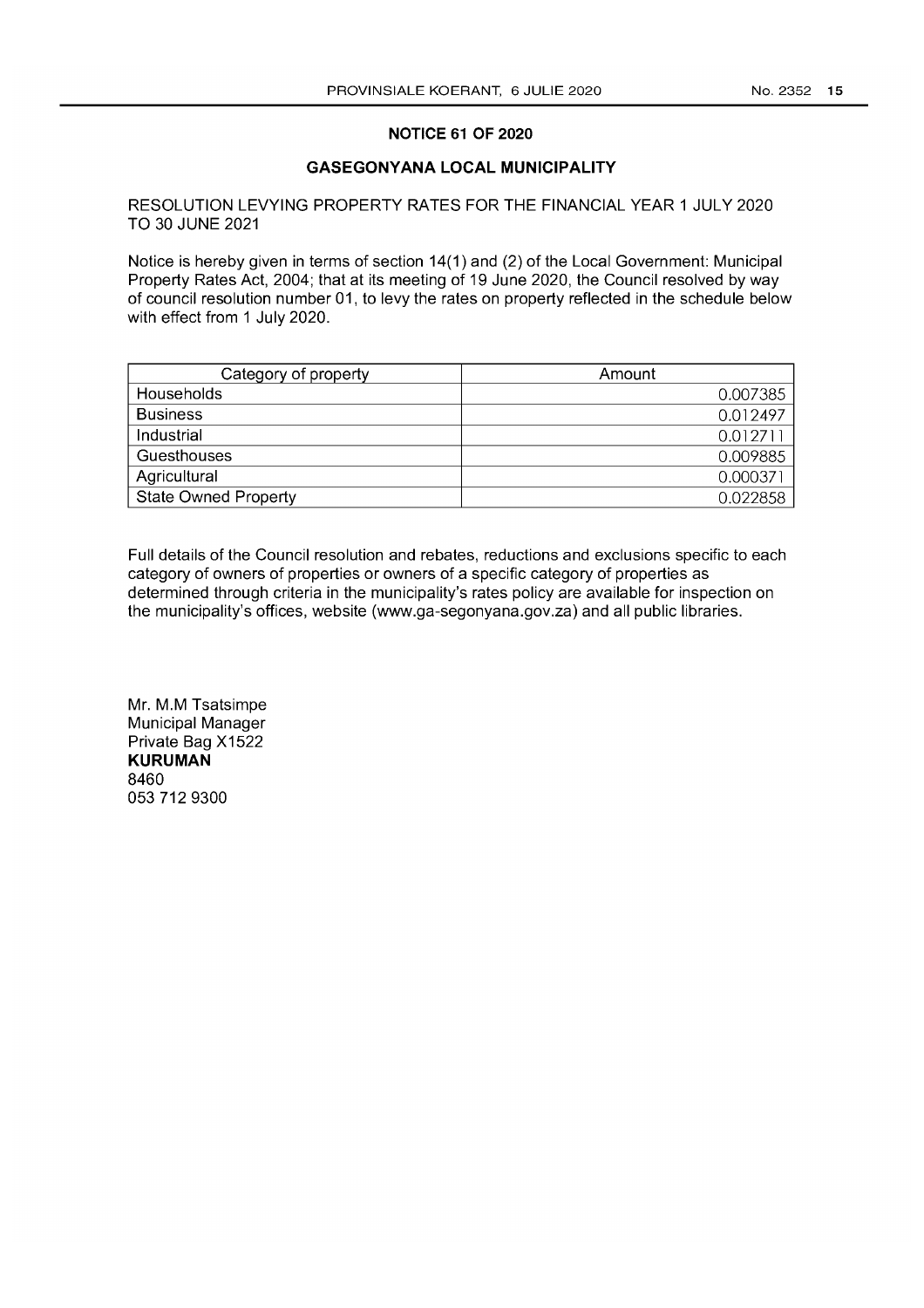# NOTICE 62 OF 2020

|                                                                                     | <b>GA-SEGONYANA LOCAL MUNICIPALITY</b><br>Notice for proposed Removal of Restrictive Title Deed<br>Conditions, Rezoning and Building line relaxation application of<br>Erf 4006, kuruman.                                                                                           |                                                                                         | <b>GA-SEGONYANA PLAASLIKE MUNISIPALITEIT</b><br>Kennisgewing vir die voorgestelde opheffing van<br>titelvoorwaardes, hersonering en boulynverslapping van Erf<br>4006, kuruman.                                                                                                                                                    |
|-------------------------------------------------------------------------------------|-------------------------------------------------------------------------------------------------------------------------------------------------------------------------------------------------------------------------------------------------------------------------------------|-----------------------------------------------------------------------------------------|------------------------------------------------------------------------------------------------------------------------------------------------------------------------------------------------------------------------------------------------------------------------------------------------------------------------------------|
| Management Bylaw 2015, for:                                                         | Notice is hereby given in terms of Section 5(2)(a)(ii), (iii) and (b)(iv) of<br>the Ga-Segonyana Local Municipality Spatial Planning and Land Use                                                                                                                                   | en Grondgebruiksbestuur Verordening 2015, vir:                                          | Kennis geskied hiermee in terme van Artikel 5 (2) (a) (ii), (iii) en (b) (iv)<br>van die Ga-Segonyana Plaaslike Munisipaliteit Ruimtelike Beplanning                                                                                                                                                                               |
| Erf / Erven number(s):                                                              | Erf 4006                                                                                                                                                                                                                                                                            | Erf / Erwe nommer (s):                                                                  | Erf 4006                                                                                                                                                                                                                                                                                                                           |
| Locality/Address:                                                                   | 08 DS Van Jaarsveld Road, Kuruman, 8460                                                                                                                                                                                                                                             | Ligging / Adres:                                                                        | 08 DS Van Jaarsveld Pad, Kuruman, 8460                                                                                                                                                                                                                                                                                             |
| operate a guest house.                                                              | Nature of application: Removal of Title Deeds Conditions (11. (5)<br>and 111. D of T795/2015), Rezoning and Relaxation of building lines<br>of Erf 4006 from Residential Zone I to Residential Zone III in order to                                                                 | einde 'n gastehuis te bedryf.                                                           | Aard van aansoek: Die opheffing van titelaktes-voorwaardes (11. (5)<br>en 111. D van T795 / 2015), hersonering en verslapping van boulyne<br>van Erf 4006 vanaf Residensiële Sone I na Residensiële Sone III ten                                                                                                                   |
| Current Zoning:                                                                     | Residential zone I                                                                                                                                                                                                                                                                  | Huidige sonering:                                                                       | Residensiële sone I                                                                                                                                                                                                                                                                                                                |
| Proposed Zoning:                                                                    | Residential zone III                                                                                                                                                                                                                                                                | Voorgestelde sonering:                                                                  | Residensiële sone III                                                                                                                                                                                                                                                                                                              |
| Proposed Land Use:                                                                  | Guesthouse                                                                                                                                                                                                                                                                          | VoorgesteldeLandgebruik: Gastehuis                                                      |                                                                                                                                                                                                                                                                                                                                    |
| Applicant:                                                                          | Tshikoh Tshashu (Pty) Ltd                                                                                                                                                                                                                                                           | Aansoeker                                                                               | Tshikoh Tshashu (Pty) (Ltd)                                                                                                                                                                                                                                                                                                        |
| Friday, 31 July 2020.                                                               | Particulars of this application can be obtained during office hours at<br>the municipal offices from Monday to Friday between 7:30 to 13:00<br>and 14:00 to 16:30. Any objections against the proposed land use<br>change must be lodged in writing to the municipal manager before |                                                                                         | Besonderhede van hierdie aansoek is beskikbaar gedurende<br>kantoorure by die munisipale kantore, van Maandag tot Vrydag tussen<br>7:30 tot 13:00 en 14:00 tot 16:30. Enige besware teen die<br>voorgestelde verandering in grondgebruik moet skriftelik by die<br>munisipale bestuurder ingedien word voor Vrydag, 31 Julie 2020. |
| MUNICIPAL MANAGER<br>MR M TSATSIMPE<br>PRIVATE BAG X 1522<br><b>KURUMAN</b><br>8460 |                                                                                                                                                                                                                                                                                     | MUNICIPALE BESTUURDER<br>MR M TSATSIMPE<br>PRIVATE BAG X 1522<br><b>KURUMAN</b><br>8460 |                                                                                                                                                                                                                                                                                                                                    |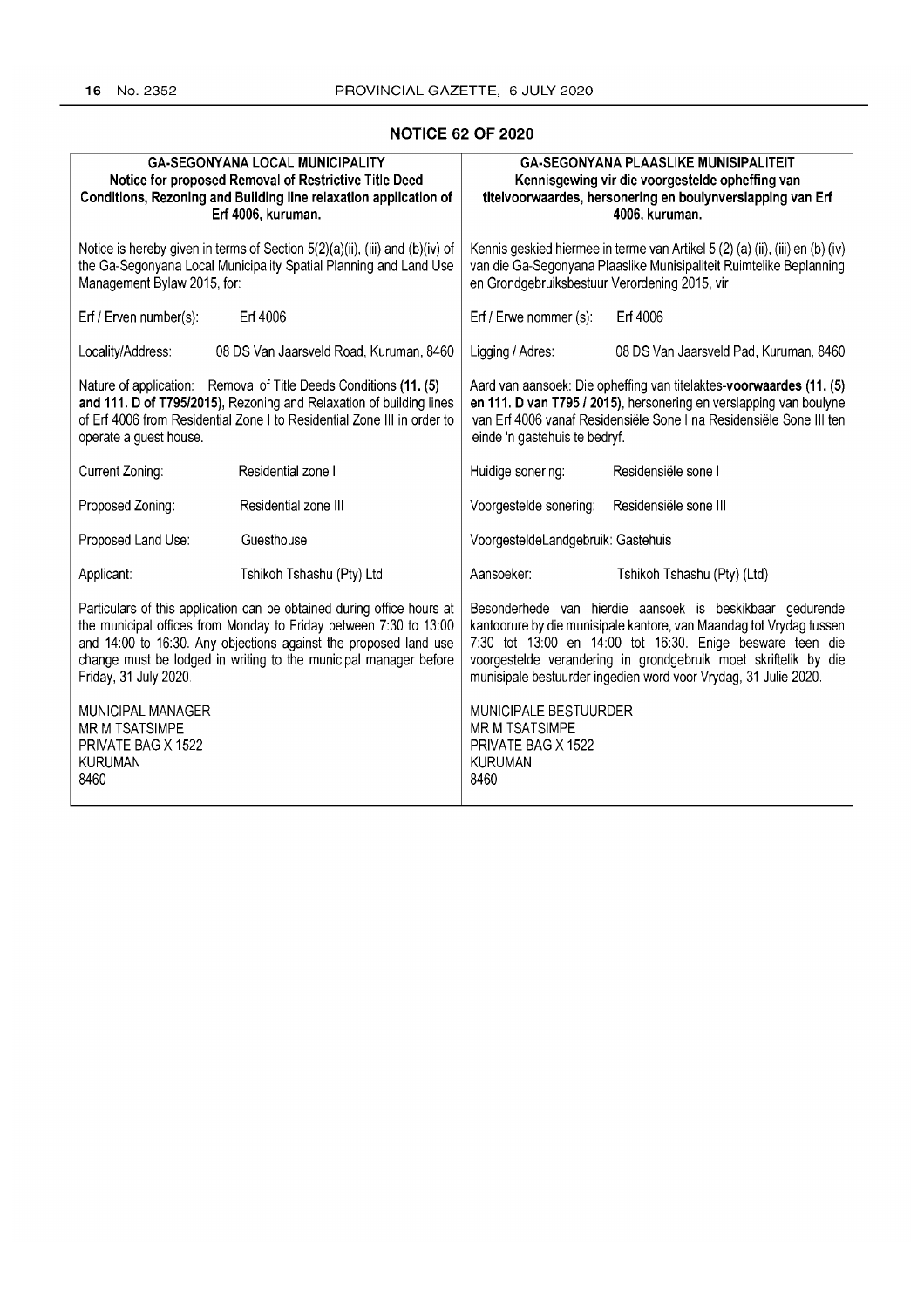## **NOTICE 63 OF 2020**

# CALL FOR PUBLIC COMMENTS ON THE REGULATIONS FOR THE ELECTIONS OF AND DETERMINATION FOR THE CONSTITUTION OF A SCHOOL GOVERNING BODY

The Notice for the regulations for the elections and determination for the constitution of a school governing body. Amendment is hereby published for comment.

All interested persons and organisations are invited to comment on the Notice in writing and direct their commonts to:

The Head of Department: Education, Private Bag X5029, KIMBERLEY 8301 or 156 Barkly Road, Homostead, Kimberley 8301

Kindly provide the name, address, telephone and fax numbers and email address for tho person or organization submitting the comment

The comments must reach the Department by 31 July 2020.

The Notice may alace obtained on nodoe nopg.gov.za

McQollen Nisjkele ) Jack (MPL) MEC-EDUCATION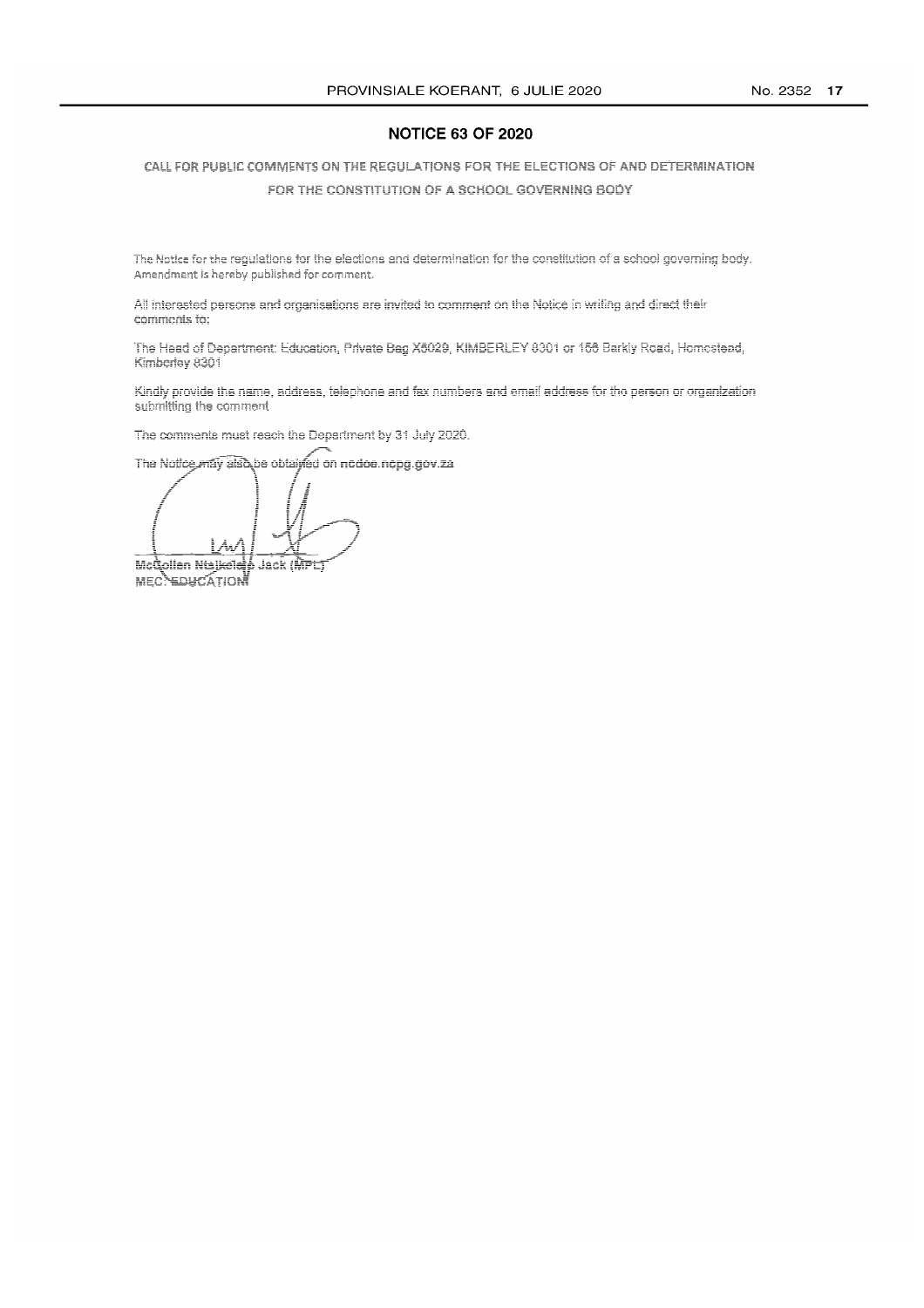## SOUTH AFRICAN SCHOOLS ACT, 84 OF 1996 as amended

REGULATIONS FOR THE ELECTIONS OF AND DETERMINATION FOR THE CONSTITUTION OF A SCHOOL GOVERNING BODY.

I, the undersigned Mr. McCollen Ntsikelelo Jack Member of the Executive Council (MEC) for Education in the Northern Cape Province, acting in terms of Section 28 of the South African Schools Act, 1996 (read with section 31 of the Northern Cape School Education Act, 1996), and Section 18 (1) of the South African Schools Act 1996, hereby publish in the Schedule hereto, the Northern Cape Regulations for the Election of School Governing, and the minimum requirements to which the Constitution of the School Governing Body of Public Schools must comply.

Mr. McCollen Ntsikelelo Jack (MPL) **MEC: EDUCATION**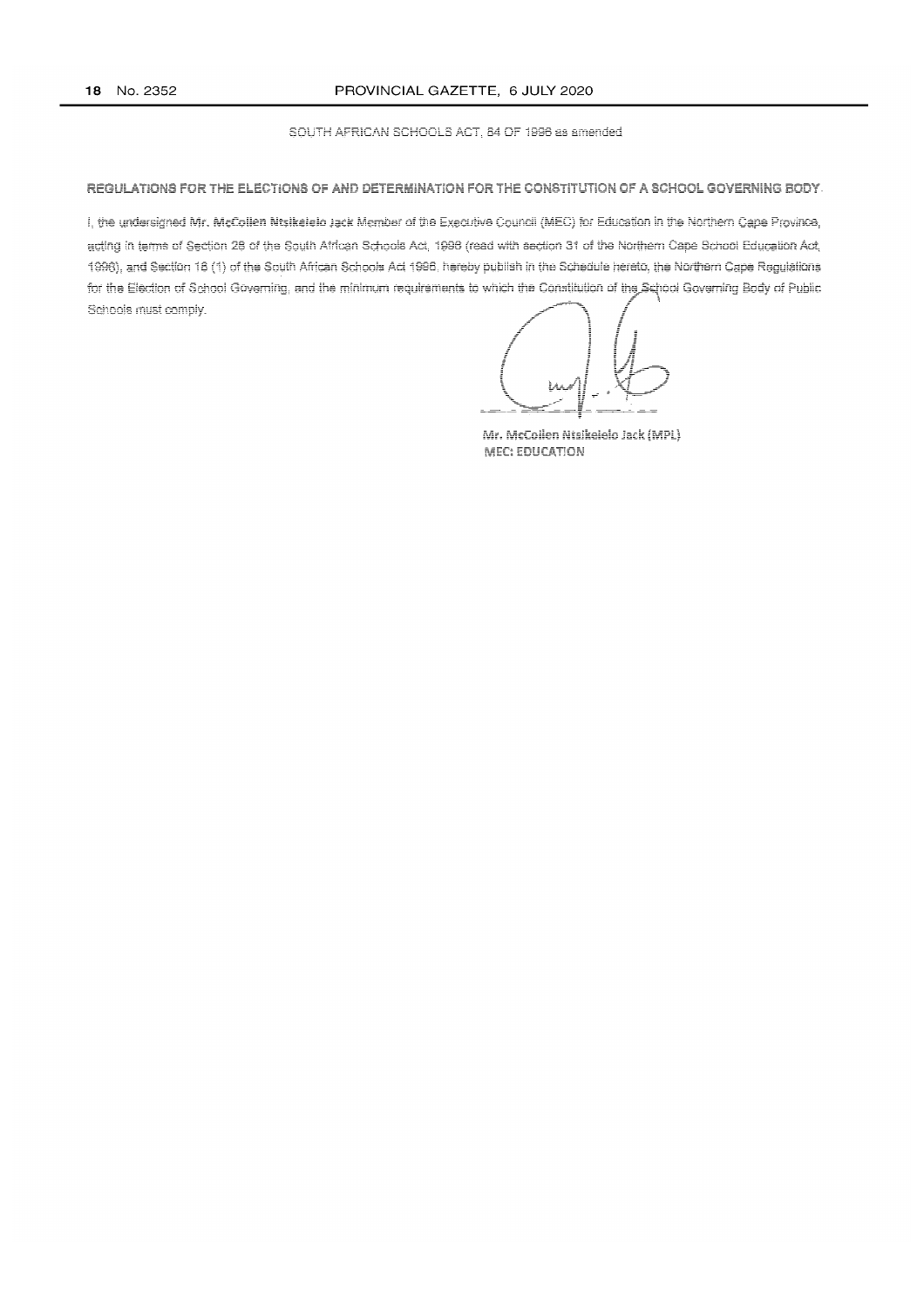#### **SCHEDULE**

To provide for a uniform system for the organisation and elections of school governing bodles; to amend and repeal cartain requistions relating to schools and to provide for matters connected therewith.

#### Definitions ŧ.

Any word or expression to which a meaning has been attached in the Act shall have the same meaning in these regulations.

In these regulations, unless the context indicates otherwise-

"Combined school" means a public school providing education in grades falling in the foundation, intermediate and senior phases of ourriculum;

"Educator" means any person, excluding a person who is appointed to exclusively perform extracurricular duties, who teaches, educates or trains other persons or who provides professional educational services, including professional therapy and education psychological services, employed at a school:

"Parent" means:

- the biological or adoptive parent or legal quardian of a learner; or  $a)$
- $b)$ the person legally entitled to custody of a learner, or
- $\mathbb{C}^{\mathbb{N}}_I$ the person who undertakes to fulfil the obligations of a person referred to in paragraphs (a) and (b) towards the learner's education at school;

"Election process" means the nomination and election meeting of all components including the election of office bearers;

"Day" means calendar days including Saturdays, Sundays and public holidays;

"Department" means the Northern Cape Education Department;

"District Director" means any official of the department appointed as director or acting director of the education district in which a public school is situated;

"District Electoral Officer" means any district departmental official appointed by the Provincial Electoral Officer to manage the election process in the education district;

"Learner member" means a learner officially enrolled in a secondary public school and who has been elected to the governing body in terms of these requisitions:

"Member" means a member of the governing body who has been elected in terms of these regulations;

"Member of staff" meant a person appointed at a public school according to the Public Service Act or the South African Schools Act and is not an educator at a school;

"Public school" may be-

- an ordinary public school; or  $\mathcal{L}_{\mathrm{eff}}$
- a public school for learners with special education needs; or ti.

a public school that provides education with a specialised focus on talent, including sport, performing arts or creative  $\mathbf{m}_\epsilon$ arts.

"Primary school" means a public school that offers grade R -7 or offer learning within that range;

"Provincial electoral officer" means any official appointed by the Head of Department to manage the election process in the province;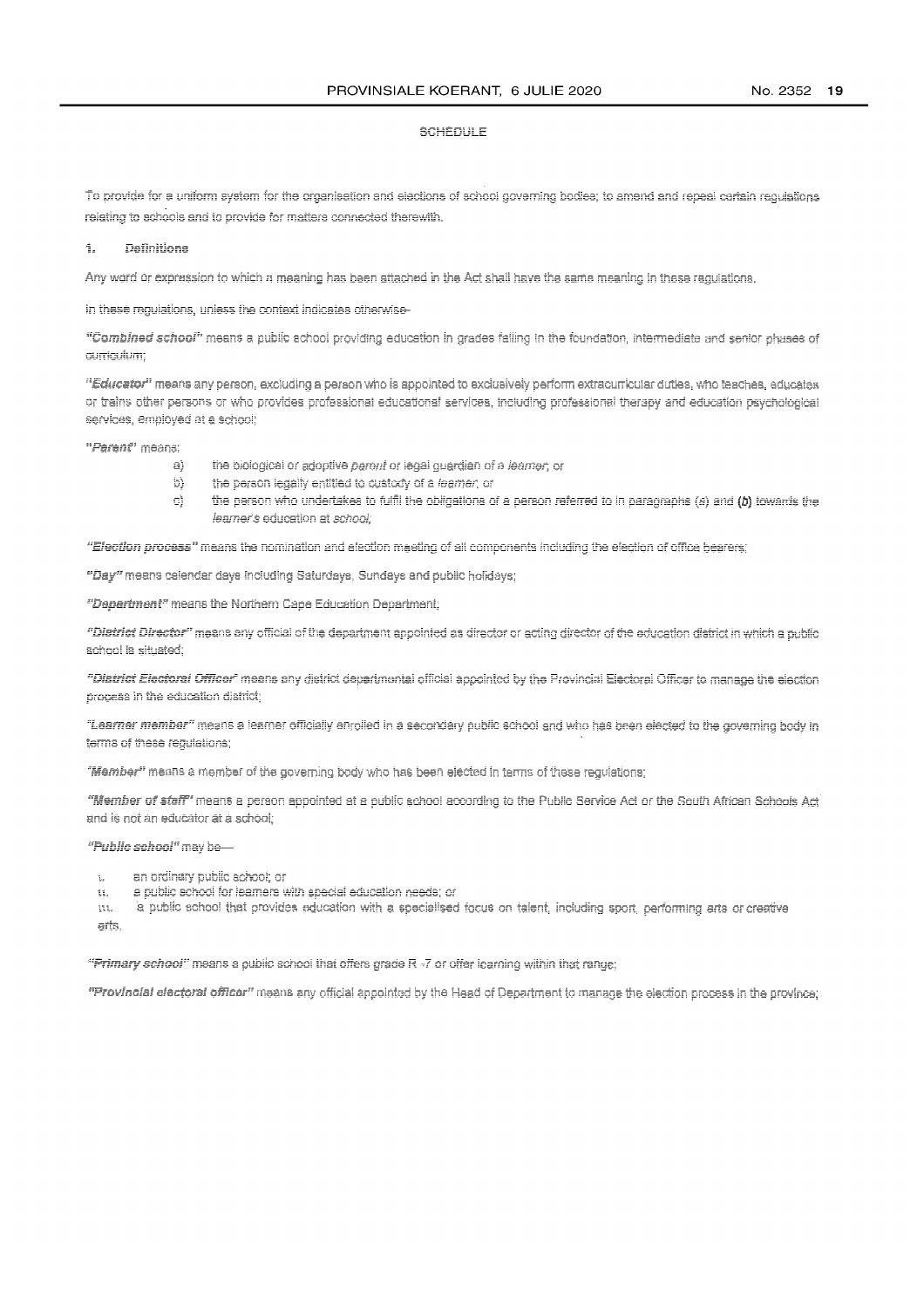"Public school for learners with special education needs" means a public school for learners who experience berriers to learning and development;

"SASAMS" means the South African Schools Administration and Management System, which must be used by schools to upload and update their learner information including dotalls of parents linked to each learner;

"Secondary school" means a public school providing education from the eighth grade to the twelfth grade;

"Schoof Electoral Officer" means the Principal or a school management team member of another school or a departmental official appointed by the District Electoral Officer to manage the election process in a public school;

"The Act" means the South African Schools Act, 84 of 1996;

"Voters roll" means the school admission register as per the latest updated SASAMS database;

#### $\tilde{\mathcal{F}}_1$ Application

These regulations shall apply to all public schools in the Northern Cape Province and shall come into operation upon publication in the Provincial Gazette.

#### Composition of School Governing Bodies **宝**

The number of parent, educator and learner members of a governing body shall vary uccording to the type and gruding of the school, as appears more fully in Annexure "A" (i) and (ii).

- Composition of Governing Bodies of Ordinary Public Schools  $\hat{\mathcal{Q}}_{2n}$
- 4.1 A governing body of an ordinary nubile school shall consist of:
	- elected mambers; A)
	- b) the principal, in his or her official capacity;
	- C) Co-opted members.
- Elected members of the governing body shall comprise a member or members of each of the following categories:  $4.2$ 
	- $\hat{a}$ parents of the learners admitted to the school;
	- edutators employed at the school; b)
	- non-educator members of staff employed at the school; and  $\mathbb{C}$
	- $\phi$ learnors in the eighth grade or higher admitted at the school
	- $\bar{\pi}$ Composition of Governing Bodles of Public Schools for Learners with Special Education Needs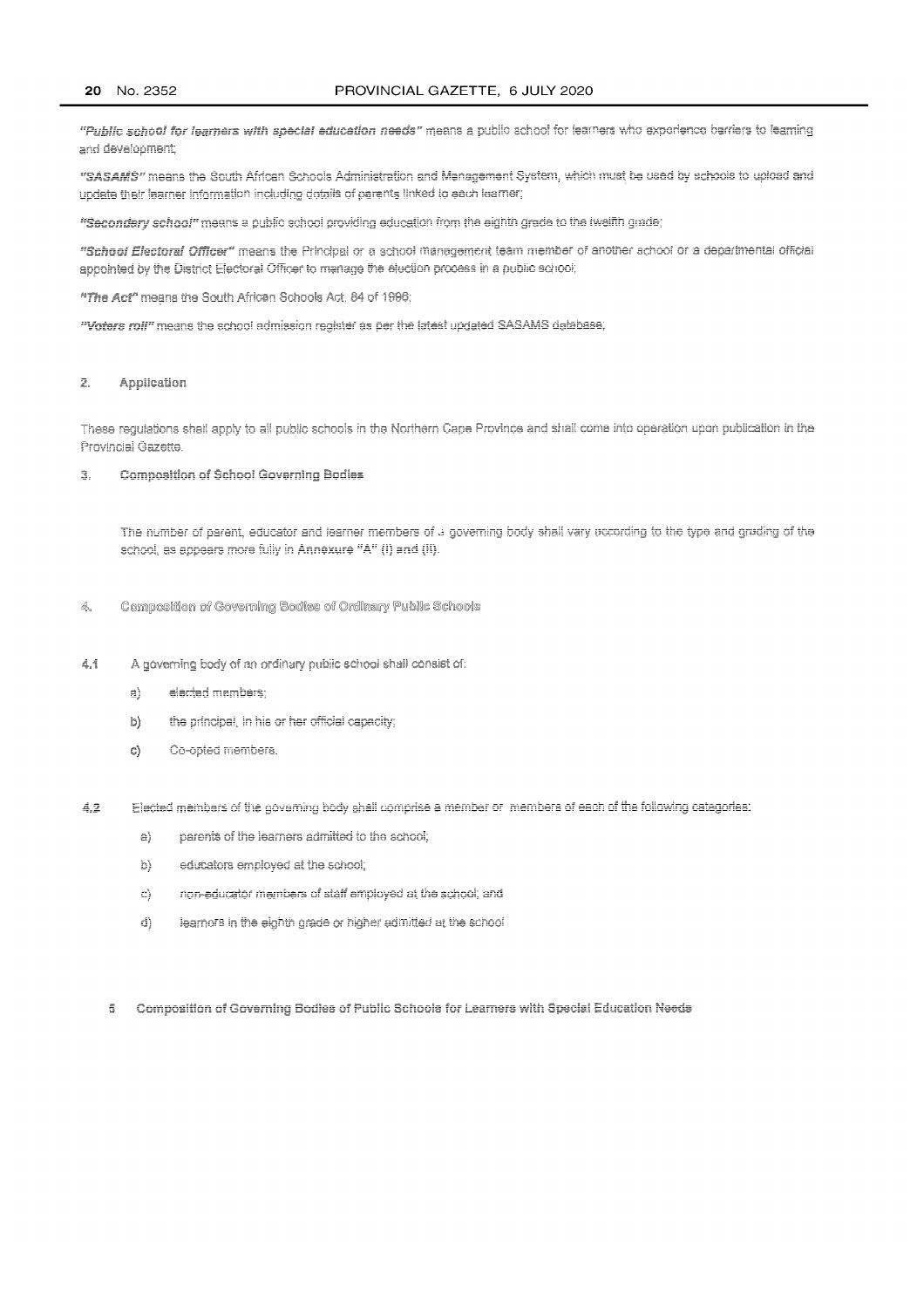The School Governing Body (SGB) of a public school for learners with special education needs shall be constituted as prescribed in section 24 (a) -(i) of the Act.

- 5.1 The number of members per category for parents of learners at the school, if reasonably practicable, educators, members of staff at the achool who are not educators and learners attending grade eight and higher, if reasonably practicable, will be as per Annexure "A" (II):Composition of Governing Bodies of Public Schools for Learners with Special Education Needs. The procedure described in regulations 17 - 22 shall apply to the elections of these categories.
- 5.2 Members of each category referred to in Section 24 (e i) of the Act must furnish the Head of Department with appointment letters from their organization for the duration of the Governing Body term of office within 14 days after the school's election.
- 5.3 Any member of the governing body elected or appointed from the categories of persons referred to in the Act, Section 24 (1) (a), (e), (f), (a), (h), and (i) may serve as the chairperson.
- 6 Criteria for representation in public schools
- 6.1 Criteria for the achievement of the highest practicable level of representativity of members of the governing body as prescribed In Section 28 (e) of the Act.
- 6.2 Representativity shall refer to the following aspects;
	- sh Nato:
	- b) Gender:
	- c) Disability
- 6.3 The School Governing Body shall discuss as part of its meetings and with parents the aspect of representativity in preparing for the tri- ennual School Governing Body Elections and by elections.
- 6.4 Nominations shall reflect the aspect of representativity where practical or possible.
- 6.5 Prior to the election of office-bearers the principal shall make the members of the governing body aware of their responsibilities.
- 7 Profile of a Governing Body

The particulars of each member of a SGB must be recorded as per Annexure "H1" for ordinary public schools or Annexure "H2" for public schools for Leemers with Special Education Needs and submitted to the district office. This data must be updated when a by - alection occurred or during the election of office bearers annually.

#### 8 Co-opted Membership

- 8.1 The governing body of an ordinary public school which provides education to learners with special needs must, where practically possible, co-opt a person or persons with expertise regarding the special education needs of such learners.
- 8.2 A governing body may co-opt a member or members of the school community to assist it in discharging its functions. Such cooption must be discussed, endorsed and communicated in writing to the relevant community member by the governing body. A co-orted member may attend the governing body meeting when his area of expertise are needed. Details of coopted member(s) must be reflected on the governing body date form, Annexure H.
- 8.3 The governing body of a public school contemplated in section 14 may co-opt the owner of the property occupied by the school or the nominated representative of such owner.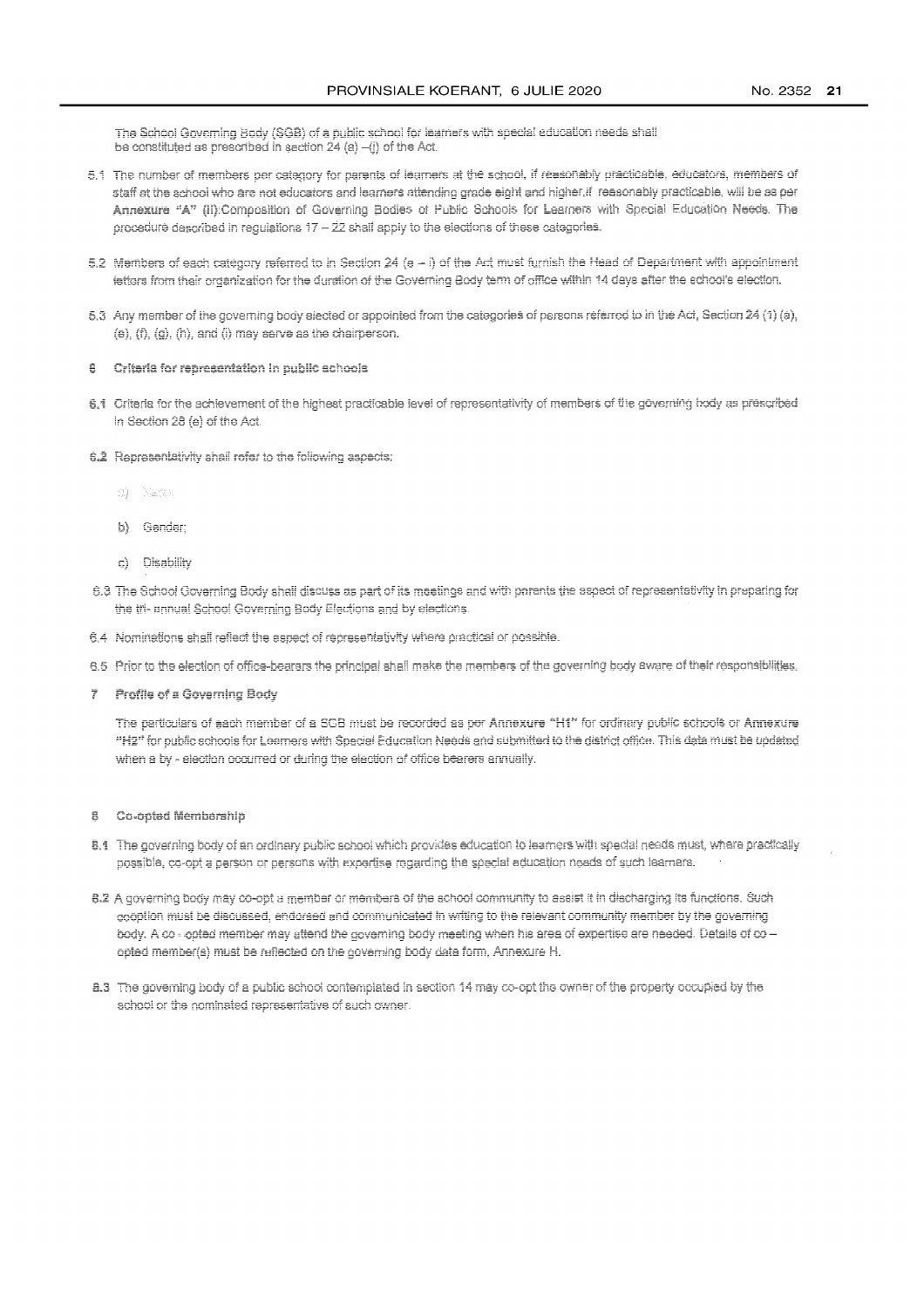#### 22 No. 2352

- 8,4 Subject to regulation (8.6), co-opted members do not have voting rights on the Governing body.
- 8.5 If the number of parents at any stage is not more than the combined total of other members with voting rights, governing body must temporarily co-opt perents with voting rights.
- 8.6 If a parent is co opted with voting rights the co-option ceases when the vacancy has been filled through a by- election which must be held within 90 days after the vacancy has occurred.

#### 9 Term of office of members and office-bearers of governing bodies.-

- 9.1 The term of office of a member of a governing body other than a learner may not exceed three years.
- 9.2 The term of office of a member of a governing body who is a learner may not exceed one year.
- 9.3 The term of office of an office-bearer of a governing body may not exceed one year.
- 9.4 A member or office-bearer of a governing body may be re-elected or co-opted, as the case may be, after the explry of his or her term of office.

#### 10 Eligibility

- 10.1 A person shall be ineligible to be a member of a governing body if he or she:
	- a) is mentally ill and has been so declared by a competent court;
	- b) is an un-rehabilitated insolvont:
	- c) has hean convicted of a criminal offence and sentenced to imprisonment in a court of law in South Africa or in a foreign country, without the option of a fine for a period exceeding six months or has not yet served his or her full period of imorisonment:
	- d) has been declared to be unsultable to work with children as stipulated in terms of the Children's Act, 2005 (Act 38 of 2005) the Criminal Law (Sexual Offences and Related Matters) Amendment Act 32 of 2007; or
	- e) has been found guilty on an act of misconduct in respect of his or her performance of governing body functions in terms of the Provincial Code of Conduct for members of Governing Bodies in public schools.
- 10.2 If a person elected as a member of a governing body censes to fall within the category for which they were nominated and elected, he or she shall cease to be a member of the governing body.
- 10.3 A barant who is employed by the school may not be elected as a parent member of a governing body at the school
- 10.4 A principal of a school may not be elected as an educator member of a governing body at the school.
- 10.5 No learner may be elected to a governing body of an ordinary public school unless he or she is admitted to the eighth grade or higher and he or she is an elected member of the Representative Council of Learners at the school concerned.
- 10.8 In the case of learners with special education neods learners in the eighth grade or higher may be elected, only if it is reasonably practicable.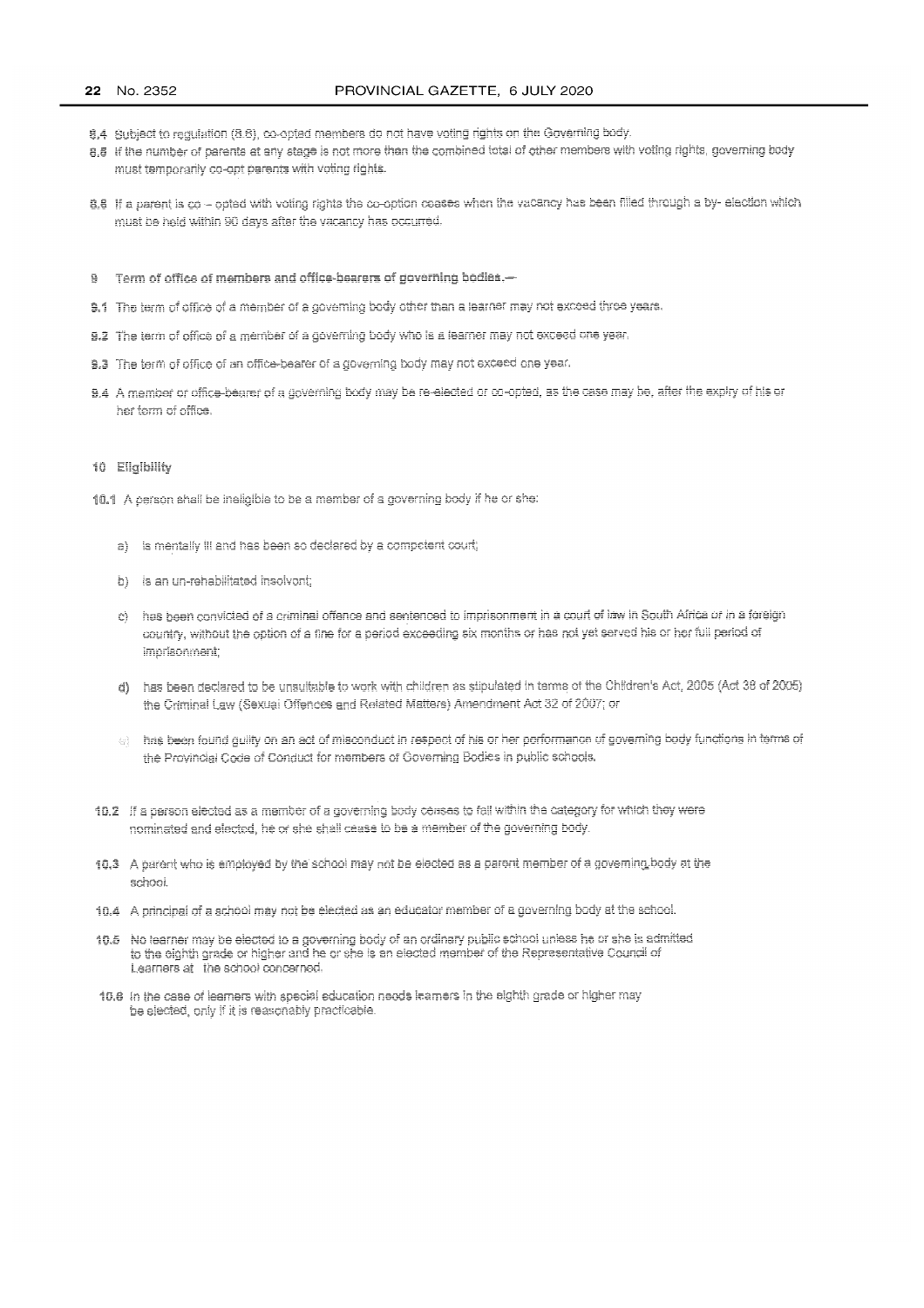- 10.7 A parent shall be entitled to vote only for a parent member of the governing body and shall have one vote in respect of each parent candidate.
- 10.8 An educator employed at a public achool shall be entitled to vote only for educator members and shall have one vote in rospect of each educator candidate.
- 10.9 A non-educator member of staff shall be entitled to vote only for non-educator members and shall have one vote in respect of each non-educator candidate.
- 10.10 Every member of the representative council of leaners shall be entitled to yole only for a learner member, and shall have one yote in respect of each nominated learner candidate on the RCL.
- 10.11 It is the responsibility of the person who alleges to have complied with the definition of a parent to inform the orinoidal on the change of personal details.

#### Electoral Officers 44.

#### 11.1 Provincial Electoral Officer

 $11.1.1$ The Head of Department shall appoint an official of the department as the Provincial Electoral Officer.

- 11.1.2 The duties of the Provincial Electoral Officer will be to:
	- a) monitor the nomination and election process in the province;
	- b) adapt the templates to suit provincial monitoring objectives;
	- c) support the district electoral officers:
	- d) lialse between the Hoad of Department and the districts:
	- e) appoint district electoral officers in consultation with the District Directors;
	- f) ensure that there is adequate notification of the election date:
	- g) ensure compliance with provincial procedures with regard to elections;
	- h) develop materials and procedures for the training of district and school Electoral Officers and teams, and ensuring that this training takes place as planned;
	- i) adjudicate on all appeals resulting from the nomination and election process;
	- [] monitor and evaluate the election process in the province;
	- k) develop a database of SGBs on taking office; and
	- I) within 30 days of receipt of the report of the district ciectoral officers and the election monitors compile a report on the elections to the Head of Department and MEC, and in such report shall take into account the reports of the election monitors:
	- m) Investigate and address any matter brought under his/her attention by a member of the public which are not in line with these Regulations.
- 11.2 District Electoral Officer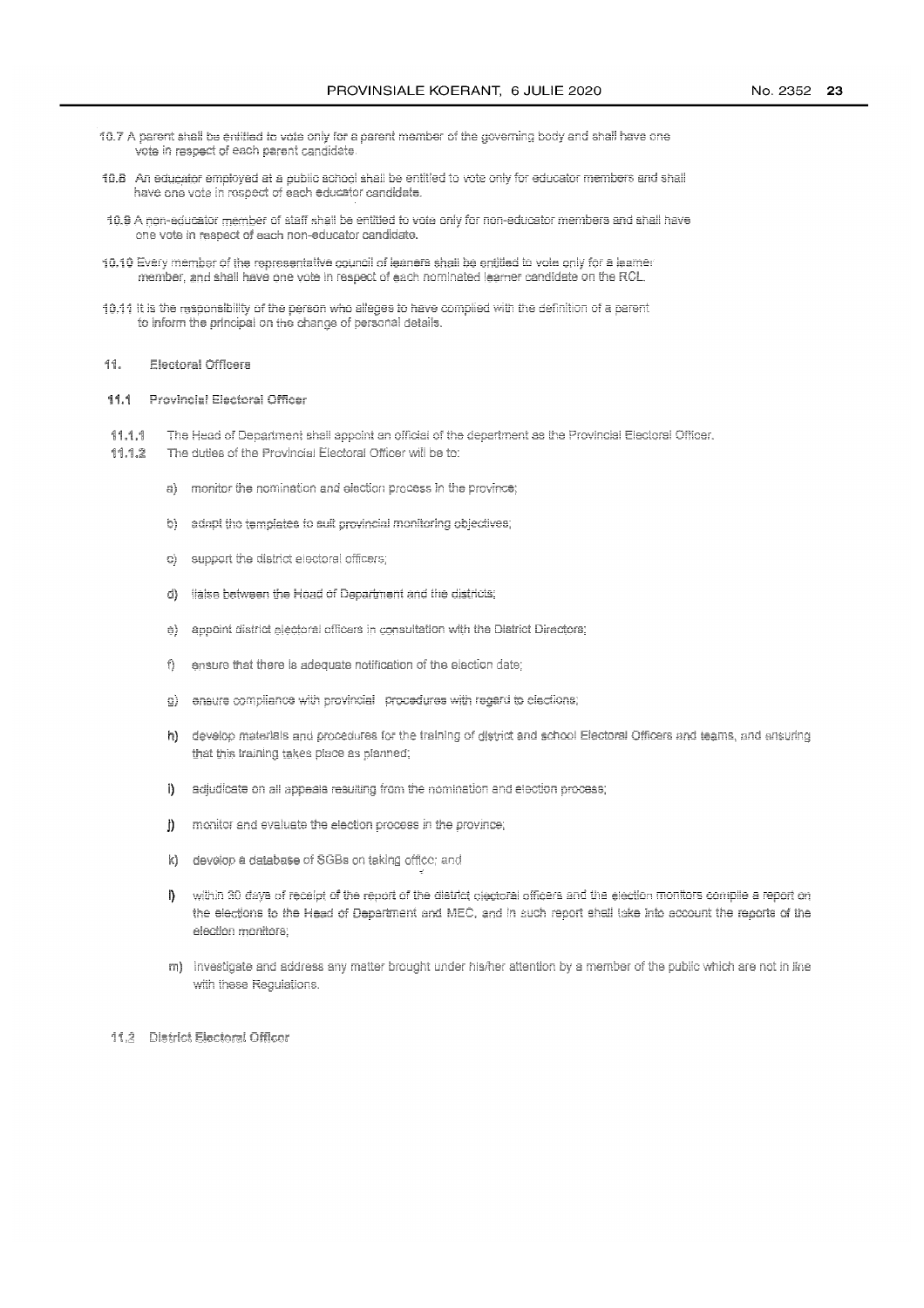#### 24 No. 2352

- 11.21 The Provincial Flectoral Officer shall in consultation with the District Director eponint a District Flectoral Officer who shall be a senior district official of the district concerned.
- 11.2.2 The district electoral officer shall:
	- a) appoint a district electoral team;
	- b) co-ordinate the election processes in the district:
	- c) advise the provincial electoral officer on any matter relating to the elections and shall ensure the implementation of these regulations in the district;
	- d) compile a management plan to implement these regulations;
	- a) designate school clectoral officers for each school in the district and niso ensure that each school has established a school election team:
	- f) ensure that each election official working at a school in the district is adequately trained to support the elections:
	- g) ensure that all school electoral officers receive the provincial election regulations and other documents in good time;
	- h) ensure that election advocacy is conducted in the district in terms of a provincial plan;
	- $\mathfrak{h}$ monitor the election process by visiting schools during elections;
	- compile election dates for all schools in the district as per Annexure "B";  $\overline{D}$
	- k) ensure that the School Electoral Officers have informed the district office in writing of the dates of the election and of the names and contact numbers of the persons elected to SGBs;
	- 1) ensure that they receive the Data Form as per Annexure "H1" for Ordinary Public Schools or Annexure "H2" for Public Schools of Learners With Special Educational Needs from the School Principal: and submit it to the district within 30 days of the school election meeting:
	- m) provide the Provincial Electoral Officer with a composite SGB Data form within 30 days of the final election date:
	- n) compile a district report on the elections and submit it to the provincial electoral officer within 30 days of the final election date;
	- $\circ$ )  $\circ$  (equalifiestic set of the set of the set of the set of the set of the set of the set of the set of the set of the set of the set of the set of the set of the set of the set of the set of the set of the set of t
	- p) prepare recognition letters of newly elected governing body members for the signature of the District Director and distribute to schools.

#### 11.2.3 The district election team shall consist of:

a) The District Electoral Officer or a porson delegated by the District Director;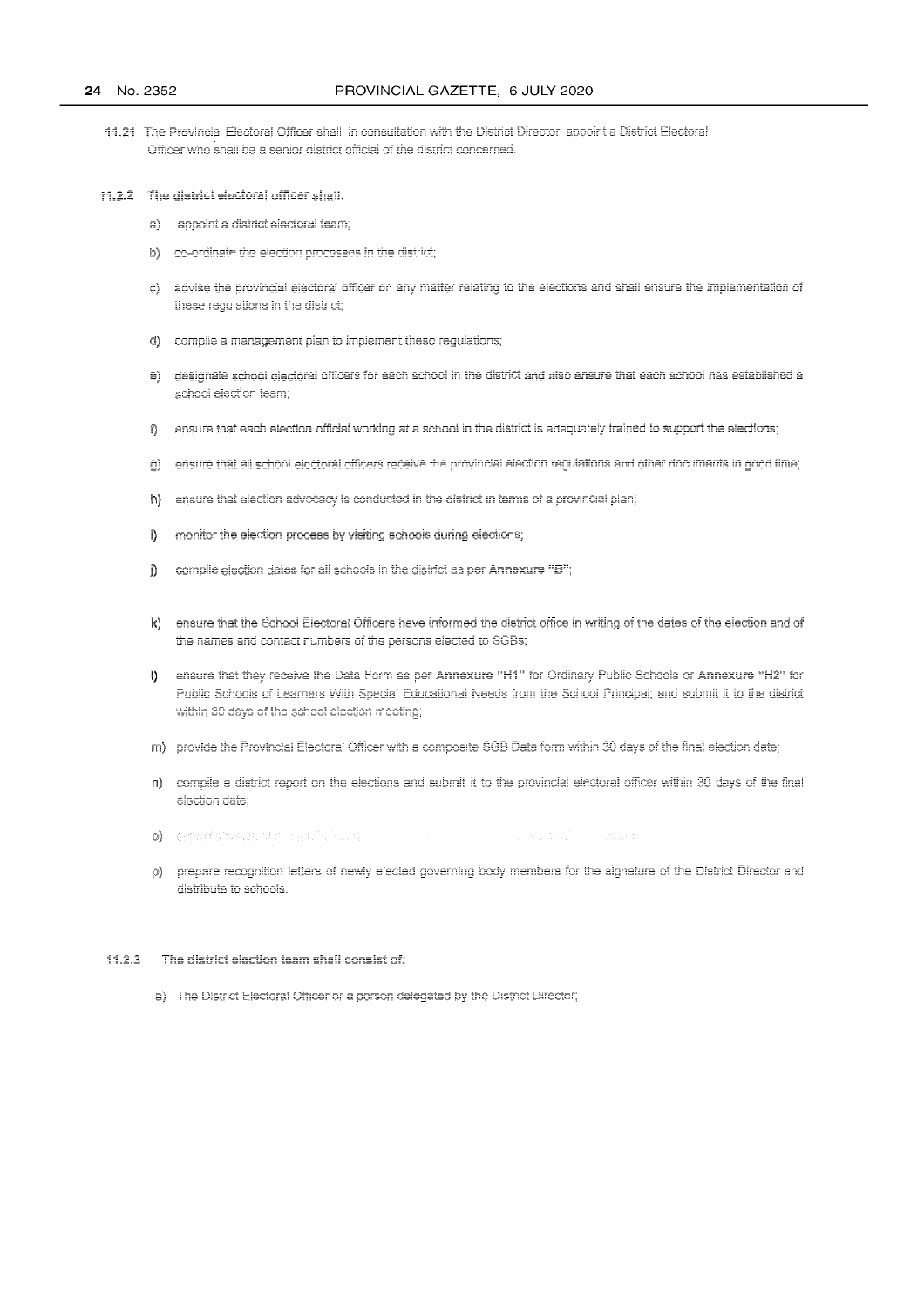- b) The Institutional Management Governance Development Unit in providing secretariat services;
- c) Chief Educator Specialist: Circuit Coordination, Circuit Managers and district officials monitoring and supporting schools.

#### 11.2.4 The district election team shall:

- a) Assist the district electoral officer with all election duties:
- b) National wise determined the following The state of the first production of substanting
- 11.2.5 The provincial and district electoral officers may not be nominated, elected or co-opted as members of any governing body of any school in the province.

### 11.3 School Electoral Officer and Principal

- The functions of the school electoral officer before the election meeting shall be to:  $11.3.1$ 
	- a) Consult with the principal and prepare notices giving details of the date, time and venue of the election and nomination meeting. The format of the notice must be as per Annexure "C"
- The responsibilities and functions of the principal before the elections:  $11.3.2$ 
	- a) distributes notices of the elections to the following eligible voters: parents, educators, non-educators and learners not less than 21 days before the election date;
	- b) ensure that nomination forms are available during the nomination and election meeting. The format of the nomination form must be as per Annexure "D";
	- c) crisure that there is a suitable venue for the election meeting;
	- d) monitor and sign off that an accurate voters rolls have been compiled:
	- e) ensure that school election team is established, operational and supported by stoff members;
	- f) ensure that the school election team understands the procedures that are applicable, and that all the resources that will be needed for the elections are available.
	- 11.3.3 A school electoral officer shall not be nominated or elected as a member of a governing body of a school for which he or she is the electoral officer.
	- 11.3.4 During the election meeting the school electoral officer shall:
		- a) explain the procedure for nominations and elections to the voters;
		- b) let the nominees introduce themselves in accordance with these regulations;
		- c) draw the attention of the voters to the provisions of the Act and of these regulations;
		- d) manage the election process;
		- a) Intervena and readive any disputes on the day of election;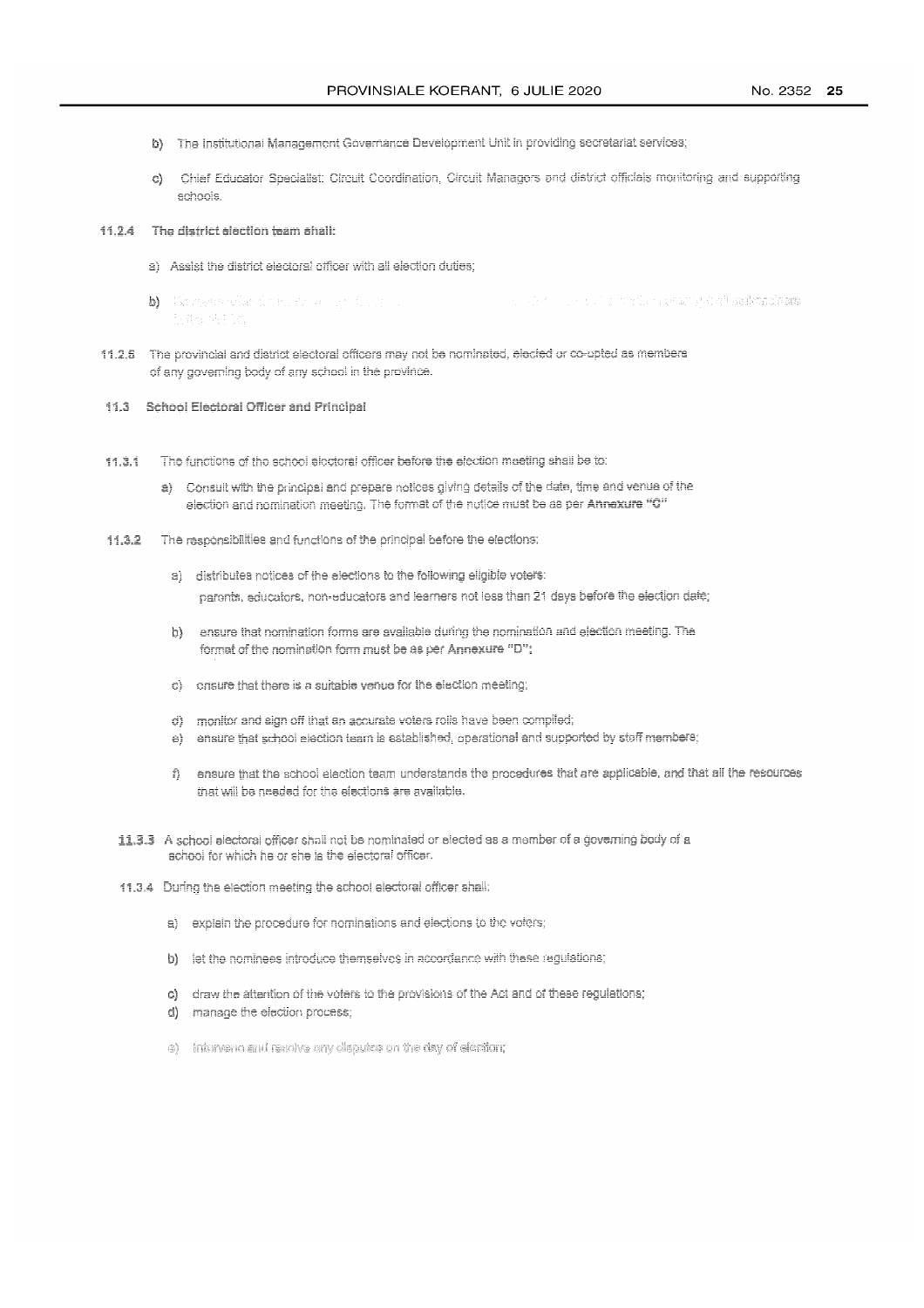aubmit election results, voters roll and SGB data to the district electoral officer within 5 days ufter the elections f) have been conducted.

#### 11.3.5 The echool election team shall consist of:

- a) The deputy principal of the school or a person delegated by the principal;
- b) The admin clerk to assist with administrative duties including the compiling of the voters roll;
- c) Number of educators determined by the principal.
- 11.3.6 The school election team shall:
	- a) Assist the principal and school electoral officor with all their duties;
	- b) Bo responsible for an advocacy strategy to ensure that SGB elections are well advertised amongst all stakeholders:
	- d) Assist with the attendance register and minutes of the nomination and election meeting.
- 12 **Prohibited Conduct** 
	- a) No Electoral Officer or Election Team Member nor the Principal may -

Abuse a position of power, privilege or influence, including parental, or employment authority to influence the conduct or outcome of an election.

#### **Monitoring of Elections**  $\bar{\P} \, \bar{\P}$

- 13.1 The Provincial Electoral Officer/District Electoral Officer shall appoint any number of persons to monitor all processes during all the SGB elections.
- 13.2 Such a person/s shall:
	- a) have access to any proceeding relevant to the elections as far as reasonably possible;
	- b) not interfere with any process relating to the elections;
	- c) compile a written report of his observations and submit it to the provincial electoral officer/district electoral officer within 14 days of the conclusion of the elections.

#### The regletration of voters 44.

- 14.1 A voters' roll for each of the categories must be available containing the names of all eligible parents, educators, members of staff and learners. Annexure "K" reflects the Voter's roll for parents.
	- It is the responsibility of the principal to ensure that parents; Learners and Educators update their  $\hat{z}$ particulars when there are changes to their details. All updates and changes to the SABAMS database must be verified and approved by the achool principal on a quarterly basis prior to the database being sent to the District EMIS Unit:
	- b) The voters' roll for educators must consist of all educators embioved at the school: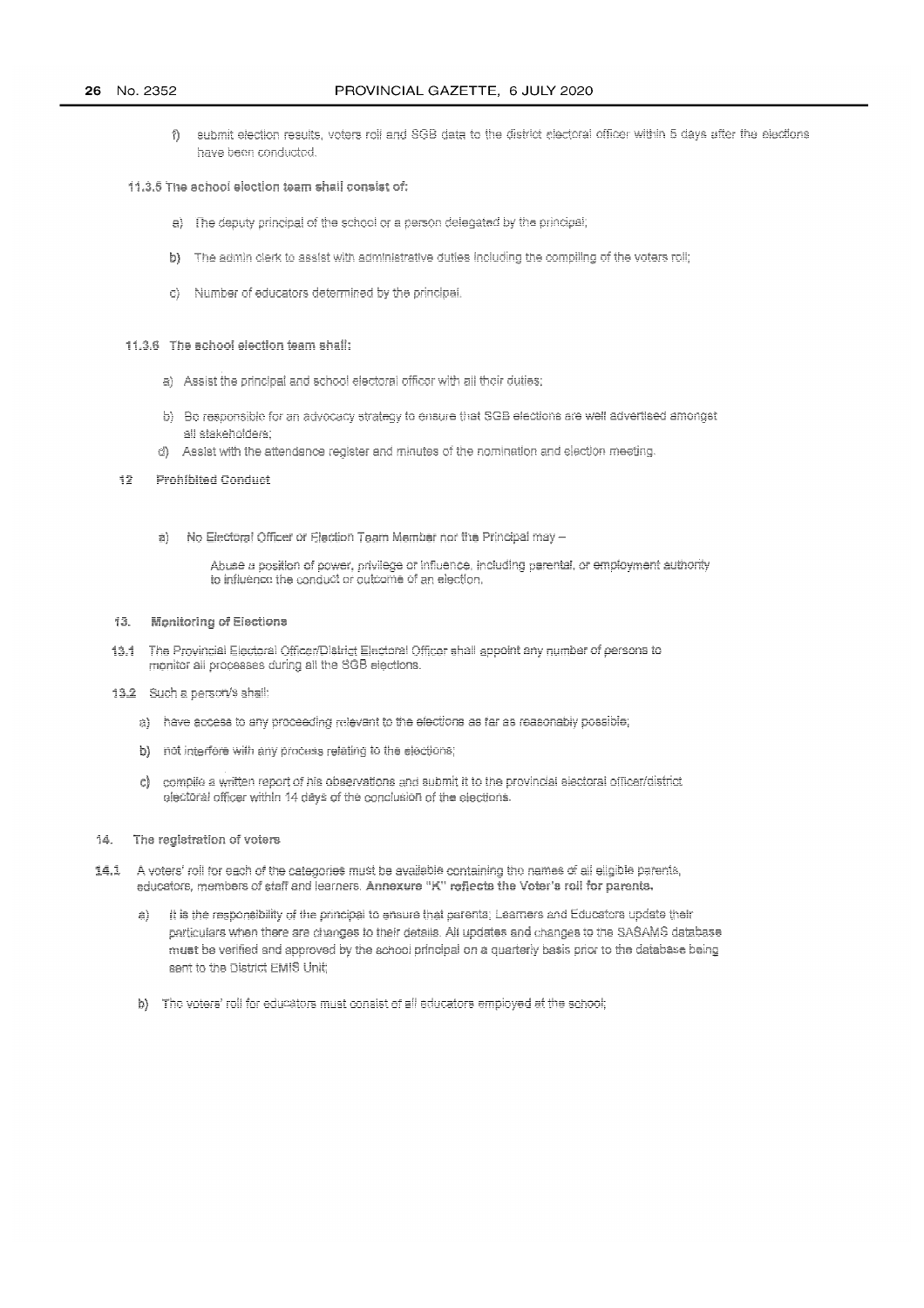- c) The voters' roll for members of staff must consist of all staff members employed at the school;
- d) The voters roll for learners must consist of all elected RCL members at the school:
- 感人 Separations (STR 1, Valuation) of the California 100mm (100mm) 200mm (100mm) 1974年以降本種有限 been was a common
- 14.2 The principal must issue a 7 day notice inviting parents to verify their details on the voters roll. The verification and updating process must be completed 14 days prior to the date of the nomination and election meeting. The verification period as well as requistion 14.3 must be clearly stated in the school's notice to parents.
- 14.3 The school shall regard the parents details on the admission register as correct should parents fall to update their details on the school admission register during the period referred to in requistion 14.2.
- 14.4 The details of the final verified and updated voters roll must be recorded on 'Annexure J" and signed off by the principal as a true record of all registered parents.
- 14.5 All nominations, seconders and nominees must be people who are listed on the voters' roll. The voters roll for all categories close 4Rh hours before the voting day to ensure that the electoral officer can focus on the nomination and voting processes and quality assure the voters roll.

#### 16 Order of Elections

- 15.1 The electoral officer should follow the principle of inclusion, transparency and democracy.
- 15.2 The election of the parent component on the governing body shall be held after the nominations and elections of the educator, momber of staff and learner membors of the governing body.

#### 16 Nomination and Election meeting of Educator Members

- 16.1 The principal of a school shall provide the school electoral officer with a voters roll for educators.
- 18.2 The school electoral officer must in consultation with the school principal determine the data, time, and place for the nomination and election meeting for educator members.
- The school principal must ensure educators at the school received the notice of the nomination 16.3 meeting at least 14 days before the day of the meeting. The format of the notice and the ballot paper must be as per Annexure "C" and "E", respectively.
- 16.4 The nomination of an educator shall be done by the aubmission of a nomination form duly completed and signed by an educator employed at the school making the nomination, one educator employed at the school supporting the nomination and the candidate, to the school electoral officer at the nomination and election meeting.
- 16.5 If the total number of candidates whose nominations have been accepted:
	- is less than the number of members allowed for the category of the school concemed as set out  $\mathbb{R}^N$

in Annaxum "A".

Ĭ. The nomination time shall be extended by a period not exceeding 30 minutes, if the nominations are still lower than the required number allowed for the category the meeting shall adjourn and the school slectoral officer must convene another meeting within a period not exceeding 7 days before the parents' nomination and election meeting. Members nominated prior to the rescheduling of the meeting, will remain nominated for election at the rescheduled election but further nomination may still be lodged and accepted.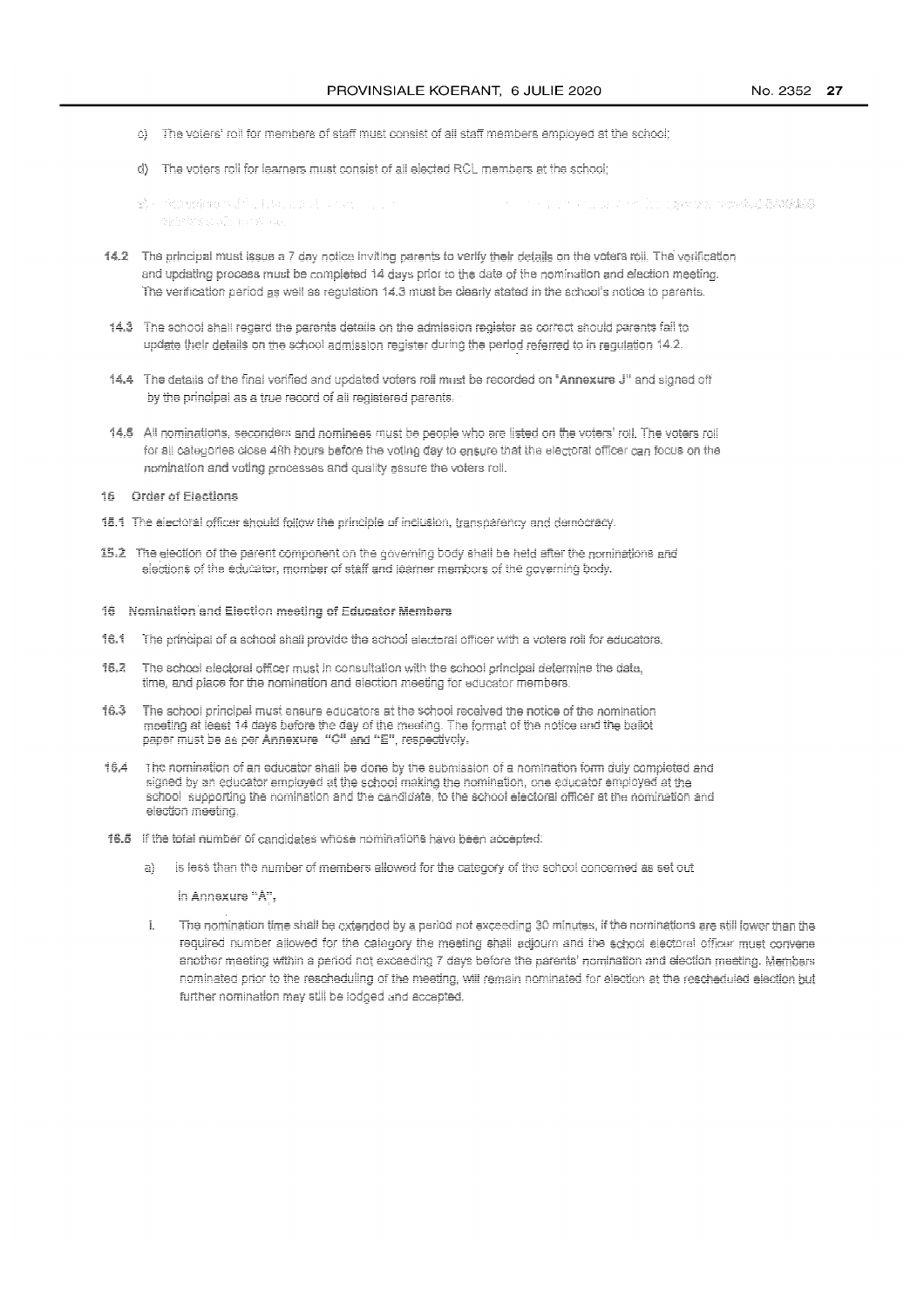- ii. If after the second nomination meeting held in terms of redulation 16.6 (a) the total number of valid nominations is still lower than the required number of educator members, the school electoral officer shall declare the nominated candidates to be duly elected and the provisions of requiation 8 shall apply; provided that by olections shall be conducted within 60 days after the day of such election.
	- b) is equal to the number of the members referred to in regulation 16.6 (a), the school electoral officer shall declare all the nominees duly elected to the governing body; or
	- c) is greater than the number of the members referred to in regulation 16.6 (a), an election shall be held by secret ballot.
- 16.7 Where a school has only two educators on its staff, the school electoral officer may draw lots or use some other method that allows for a random selection between the tied nominees. This must be done openly and by agreement of the nominges.

#### 17 Nomination and Election meeting of Members of Staff

- 17.1 The procedure described prescribed in regulation 16 shall apply to the nomination and election of noneducator members of staff provided that the format of the notice of the meeting and the ballot paper must be as per Annexure "C" and "E", respectively.
- 17.2 In cases where there is no non-educator momber of staff at a school, the position will be left unfilled.
- 17.3 Where there is one non-educator member of staff he or she shall be regarded as duly elected to the governing body.
- 17.4 Where there are two members of staff at a school, the school electoral officer will draw a lot or use some other method that allows for a random selection between the tied nominees. In the case of more then two non-educators a democratic election must be held to determine who should be elected to the governing body
- 18 Nomination and Election meeting of Learner Members
- 18.1 The nomination and election of Representative Council of Learners on to the SGB must be as per Annexures "A3" (notice of the meeting), "B3" (nomination form) and "C2" (ballot paper) as prescribed in Notice 110 of 2016 (The Establishment, Election and Functioning of Reprosentative Councils of Learners in Public Schools in the Northern Cape).
- 18.2 The learners must be made aware of Section 32 of the Act, which outlines the status of minors on the governing body.
- 19 Nomination and Election meeting for Parent Members
- 19.1 The school electoral officer must in consultation with the principal prepare notices of the combined nomination and election meeting in which the date, time, and place of the nomination and election meeting shall be stated. The format of the notice and the ballot paper must be as per Annexure "C" and "E", respectively.
- 19.2 The date, time and venue should be considered that will allow for maximum parent participation in the alaction
- 19.3 Notices of the date time and venue of the nomination and election should be distributed and displayed in prominent places in the school and community at least 14 days prior to the date of the nomination and election meeting.
- 19.4 The principal of the school must ensure that:
	- a) a hard copy of the notice is handed to every learner at least 14 days prior to the proposed nomination and election meeting with clear verbal instruction to the learner to hand it to his or her parent: and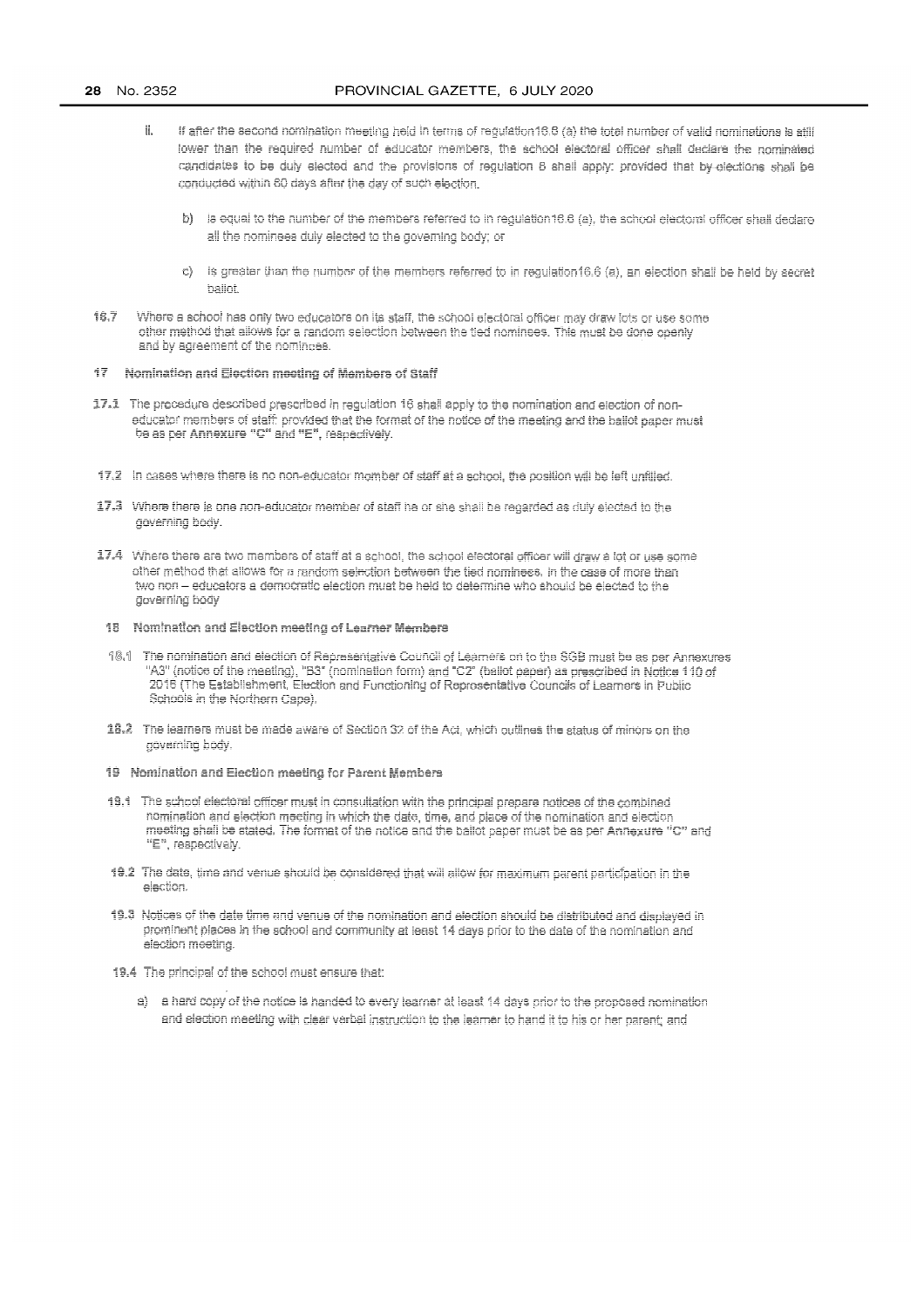- b) Any other communication method that works for the school community, as long as it in no way disadvantages any member of the school community;
- c) The notification must be in the school's language of instruction and where practical, in the home language of learners.
- 20 Quorum
- 20.1 A guorum of 15 % of the total number of parents on the voters roll is required for the nomination and election meeting to proceed. Annexure J "Declaration on the verification and updating of the parent details on the voters roll" must be completed and algned off 14 days before the nomination and election meeting.
- 20.2 If at the first nomination and election meeting a quorum is not reached, the election must be rescheduled for not less than 7 or more than 14 days from the date of the first meeting in which event the procedure prescribed in regulation 21 shall be repeated.
- 20.3 Notice of the second election meeting should clearly state that no quorum is required for this meeting.

## 21 Nominations and Eloctions

- 21.1 The school election team must verify voters' credentials on the voters roll. A green barcode (dentity document or smart card, passport or valid driver's license shall serve as proof of an eligible voter
- 21.2 The school electoral officer will determine the time and duration of the nomination process: provided the time allocated is not less than 30 minutes and not more than 1 hour.
- 21.3 The nomination of a candidate shall take place during the nomination and eloction meeting giving the following process:
	- a) A nomination is made during the time allowed for nomination provided that such nomination shall be supported by another parent and a nomination form is duly completed by the proposer, the seconder and the candidate, and is lodged with the electoral officer in the meeting. The proposer, seconder and candidate must be present in the nomination meeting. The nomination process must be done in written format, no show of hands shall be allowed.
	- b) No proxy votes will be allowed.
- 21.4 After the nomination time has expired the school electoral officer must:
	- a) consider the nominations and relect the nomination of any candidate who:
		- $\mathbf{L}$ has not been nominated in accordance with the procedure set out in these regulations;
		- $\mathbf{H}$ is not eligible to be nominated and elected in terms of these regulations;
	- b) ennounce the names of the candidatos whose nominations have been accepted.
- 21.5 If the total number of candidates whose nominations have been accepted:
	- a) is less than the number of members allowed for the category of the school concerned as set out in Annexure "A",
		- $\mathbf{i}$ . the nomination time shall be extended by a period not exceeding 30 minutes, if the nominations are still lower than the required number allowed for the category the meeting shall adjourn and the school electoral officer must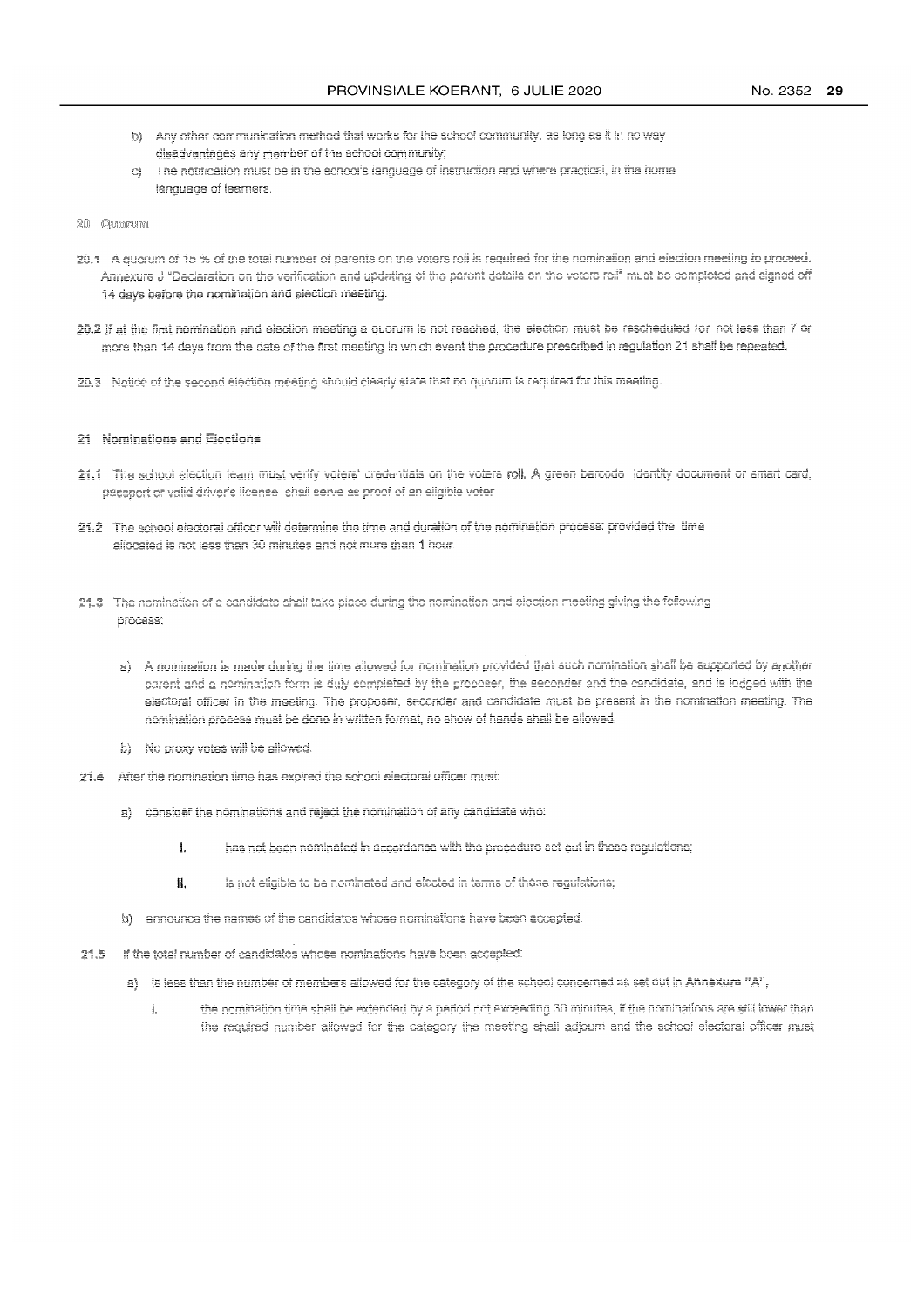convene another meeting rescheduled for not less than 7 or more than 14 days from the date of the first meeting. Members nominated prior to the rescheduling of the meeting, will remain nominated for election at the rescheduled election but further nomination may still be lodged and accepted.

- $\mathbf{I}$ if after the second nomination meeting held and the total number of valid nominations is still lower than the required number of parent members, the school electoral officer shall declare the nominated candidates to be duly elected and the provisions of regulation 8.5 and 8.6 shall apply; provided that the by - elections shall be conducted within 90 days after the day of such election.
- b) is equal to the number of the members referred the school electoral officer shall declare all the nominees duly elected to the governing body; or
- c) Regardiant ten no consideration and consistent (3) 注入 (3) 12 对待的, (b) 硬 Width' odb),

#### 22 Casting of Votos

#### 22.1 Prohibited conduct at voting station

No candidate within the boundaries of a voting station may attempt to induce, influence or persuade a person to vote or not to vote.

- 22.2 The election shall be held on the date, time and place indicated in the notice of the nomination meeting.
- 22.3 The school electoral officer shall explain the procedure that will be followed in the meeting and must at

least stipulate that every nominated candidate will have the opportunity to state verbaily in the meeting:

- a) his or her name;
- b) the names and grades of his or her children in the school:
- c) occupation and experience or skills; and
- d) his or her vision for the governance of the school, for parents to make an informed decision during

- 22.4 The election shall be by secret ballot. The format of the ballot paper must be as per Annexure "E". Ballot papers (ssued should not be taken outside the voting station.
- 22.5 Before the ballot papers are distributed, the school electoral officer must ensure that every ballot paper has the school stamp on it.
- 22.6 The achool electoral officor must explain the voting process, the minimum and maximum number of candidates to be voted for as well as how to record the vote
- 22.7 Before the election meeting the school electoral officer shall prepare the ballot paper with the names of all nominees on them in alchabetical order based on sumames.
- 22.8 A voter shall, in aecrecy, record his or her vote on the ballot paper and then deposit the ballot paper in a box or other closed container provided for the purpose.
- 22.9 An illiterate voter or a voter who suffers from a physical disability may, at their own request, be assisted by the school electoral officer or member of the electoral team in the presence of a witness identified by the voter.

22.10 The school electoral officer shall relect any spolled paper before counting the votes recorded for every candidate if:

- $\Xi$ The ballot paper on which the official mark or stamp does not appear:
- b) Ballot papers on which more votes are recorded than the number of members to be elected: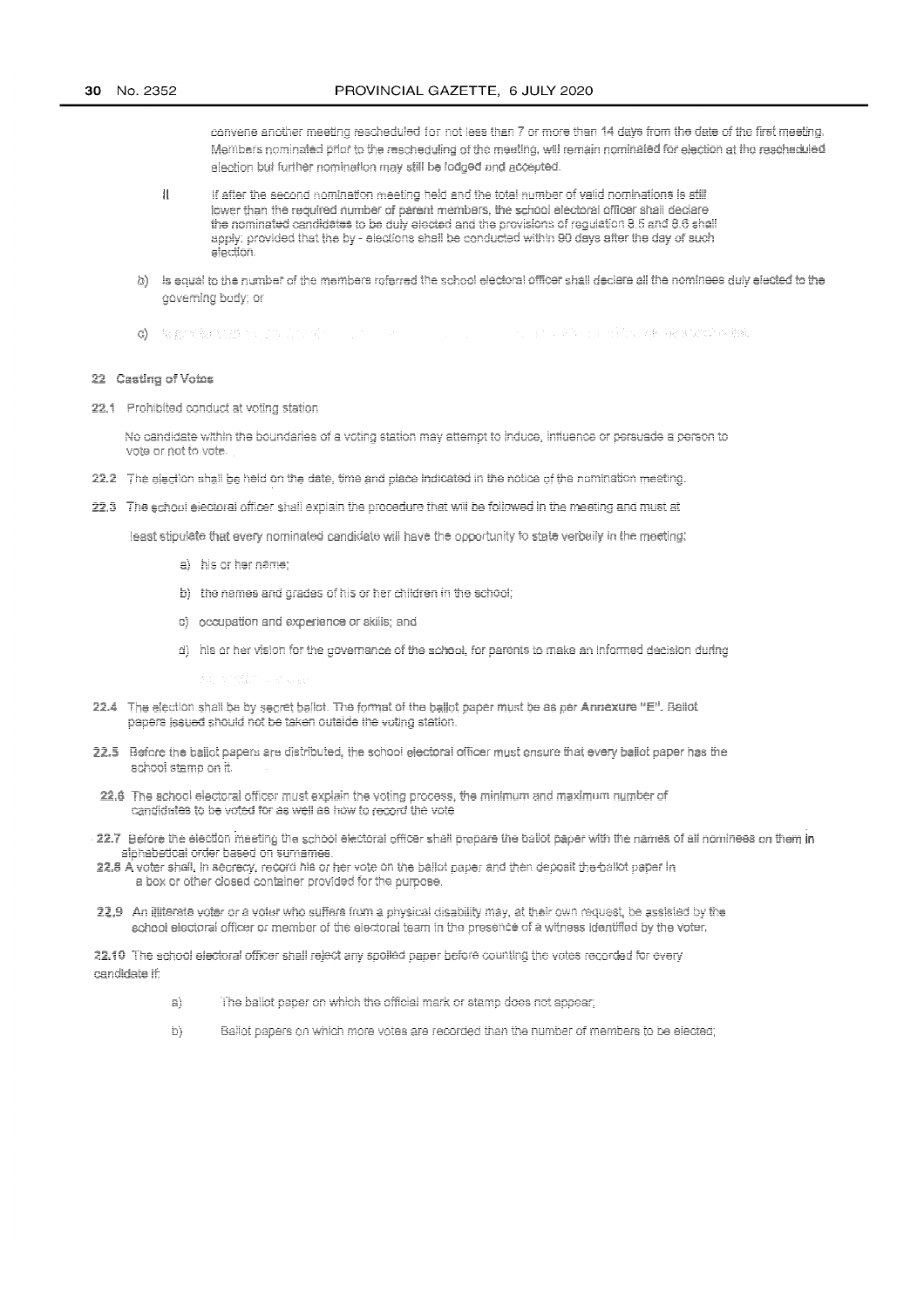- C) A 1000 which is completed in such way that it is, in opinion of the electoral officer, uncertain for which candidate or candidates a vote was recorded for.
- 22.11 After the rejection of spoilt papers, the school electoral officer must:
	- a) count the votes in the presence of every candidate who wishes to be present;
	- b) announce to the wholo meeting the name of each candidate and the number of votes cast for each: and
	- $\hat{\mathbf{C}}$ complete the form as per Annexure "F" indicating the number of votes each candidate obtained.
- 22.12 The school electoral officer must announce the candidates who have been elected, in the descending order of the number of votes obtained.
- 22.13 Where there is a tie in the number of votes obtained by two or more candidates and this affects the result of the election, the school electoral officer shall draw lots to ascertain a result or use some other method that allows for a random selection between the tied nominees. This must be done openly and by agreement of the nominees.
- 22.14 The school electoral officer shall decide all matters relating to the nominations and election.
- 22.15 The school electoral officer shall complete an election declaration form as per Annexure "G" after the parents' election and submit it to the district electoral officer.

#### 93 **Dispute Resolution**

- $23.1$ The school electoral officer shall decide all matters connected with the nomination of candidates and the poli.
- 23.2 All disputes shall be reported to the school electoral officer during the elections.
- $23.3$ The school electoral officer is authorised to attempt to resolve all disputes and, as far as possible, ensure that the elections are free and fair
- 23.4 Should the school electoral officer, for any reason, be unable to resolve a dispute, he or she must allow the election to be completed and thereafter refer the dispute to the district electoral officer within 7 days of the election.
- うまえ If a complainant is not satisfied with the decision of the School Electoral Officer he or she may refer a dispute to the district electoral officer within 7 days of receiving written notice of the final decision of the School Electoral Officer.
- Should a complainant be dissatisfied with the decision of the district electoral officer he or she may lodge an appeal with the 23.6 MEC within 7 days of receiving written notice of the final decision of the decision of the district electoral officer.
- 23.7 The decisions referred to in 23.4, 23.5 and 23.6 must be made within 30 days of the roceipt of referral.
- 23.8 Any dispute lodged after the processes referred to in regulations 23.7 will be regarded as a complaint and requlation 11,1.2 (m) will take effect.

#### 24 Procedure after the elections

- After the election of a governing body the school electoral officer must place all documents, including ballot papers, used at  $24.1$ such election in envelopes and seal the envelopes and hand them over to the Principal within 5 days of the election meeting.
- 24.2 The Principal should manage the handing - over process as per Annexure "I" by:
	- a) Officially handing over all governing body files to the newly elected governing body;
	- b) Conducting an induction seasion for the newly elected members and;
	- c) Answering any questions that the newly elected governing body may have.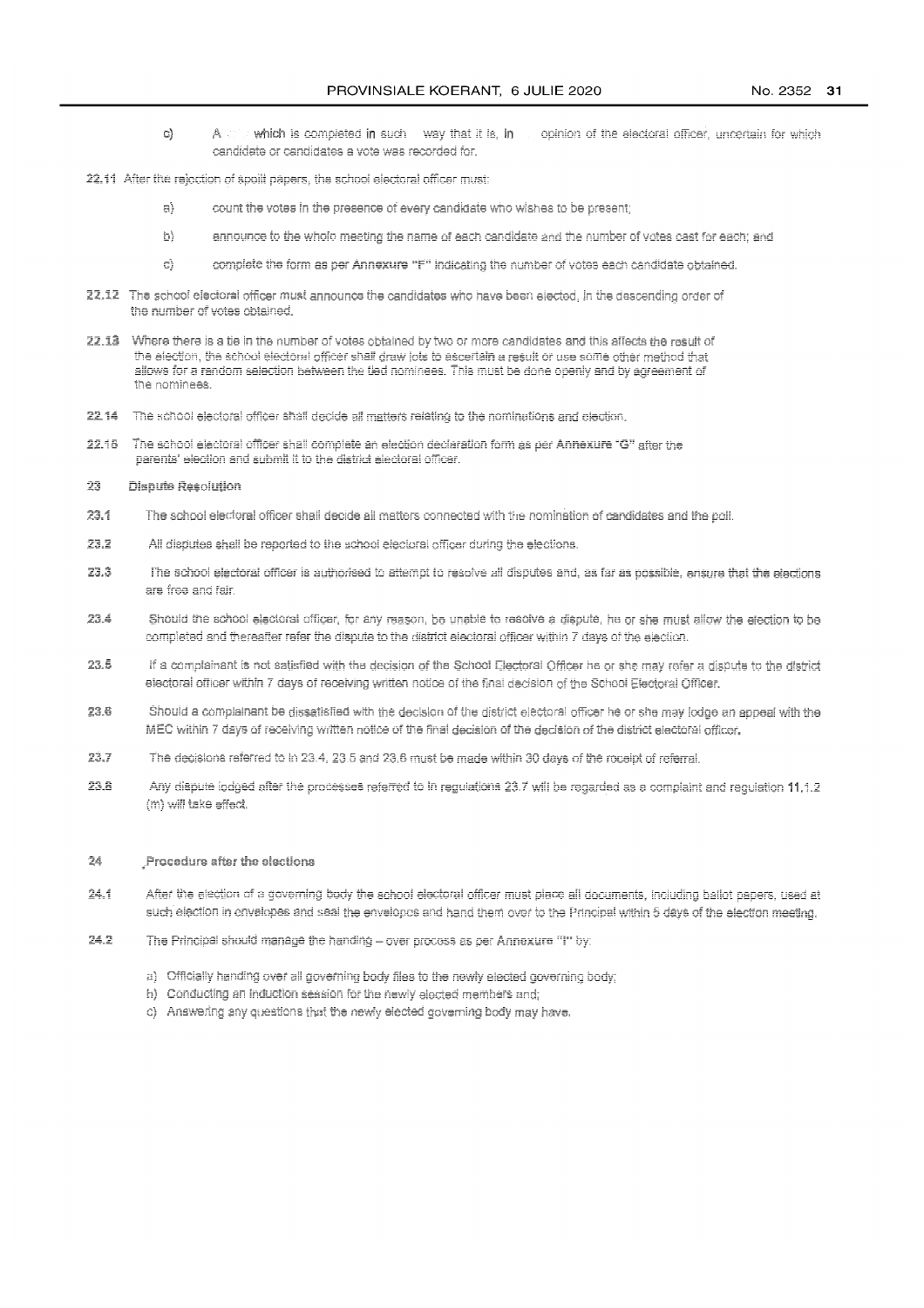32 No. 2352

- The orincinal must keep the envelopes in safe custody for a period of 3 years 94.3
- The school electoral officer must notify the principal in writing of the names and contact numbers of the persons elected as  $24.4$ members, and in such notice direct the principal to inform all parcrits of the school of the election results within 5 days of the elections.

#### Easter of Watch on the  $^{63/4}_{-240}$

- Prior to the election of office-bearers the principal shall make the members of the governing body aware of their responsibilities 25.1 and the need to ensure that office-bearers are as representative of gender and recial diversity of the school as possible.
- The principal shall convene the first meeting of the governing body within 7days after publication of the results of the elections. 25.2
- At the first meeting of the governing body such body shall, from amongst its members, elect office bearers who must include 25.3 at least a chairperson, a treasurer and a secretary; provided that the chairperson shall be a parent member of the governing body who is not employed at the school concerned.
- Where for any reason the office of any office-bearer becomes vacant, the governing body shall, subject to the above 25.4 provisions, at the first meeting after that vacancy has occurred, elect one of its members to fill that vacancy for the unexpired period of office of his or her predecessor.
- The principal shall preside at the meeting if both the offices of chairperson and vice-chairperson are vacant.  $25.5$
- It is advisable not to have more than two educator mombers serving as office bearers of the governing body;  $26.6$
- Governing body members are advised not to hold more than one office at the same time on the governing body; 使馬 学
- The principal must, after a meeting at which any office-bearer has been elected in accordance with these regulations, forthwith 25 R notify in writing the district director concerned of the date and names of the persons elected. Annexure "H" must be completed and submitted to the district director within 5 days after the meeting.
- 25.9 A governing body may -
	- (1) (a) establish committees, including an executive committee; and
		- (b) appoint persons who are not members of the governing body to such committees on grounds of

expertise, but 'a member of the governing body must chair each committee.

(2) A governing body of an ordinary public school which provides education to learners with special

education needs must establish a committee on special education needs.

#### 26 Deviation from Prescribed Procedures

- The Principal may after consultation with the district electoral officer and within 30 days prior to the election and nomination 26.1 meeting, apply to the Head of Department for permission to deviate from the requirement of a singlo nomination and election meeting.
- The Head of Department will consider such application if he or she is satisfied that: 26.2
	- The deviation will promote the best interest of the school community and the school and will allow for the maximum  $\mathbf{L}$ participation of voters in the voting process:
	- The deviation will not discriminate unfairly against any potential voter or group of voters;  $\mathbf{u}$ .
	- Sufficient provision is made to bring the information regarding nominees to parent's attention. III.
- The Head of Department shall decide on the application within 14 days of the receipt thereof. 26.3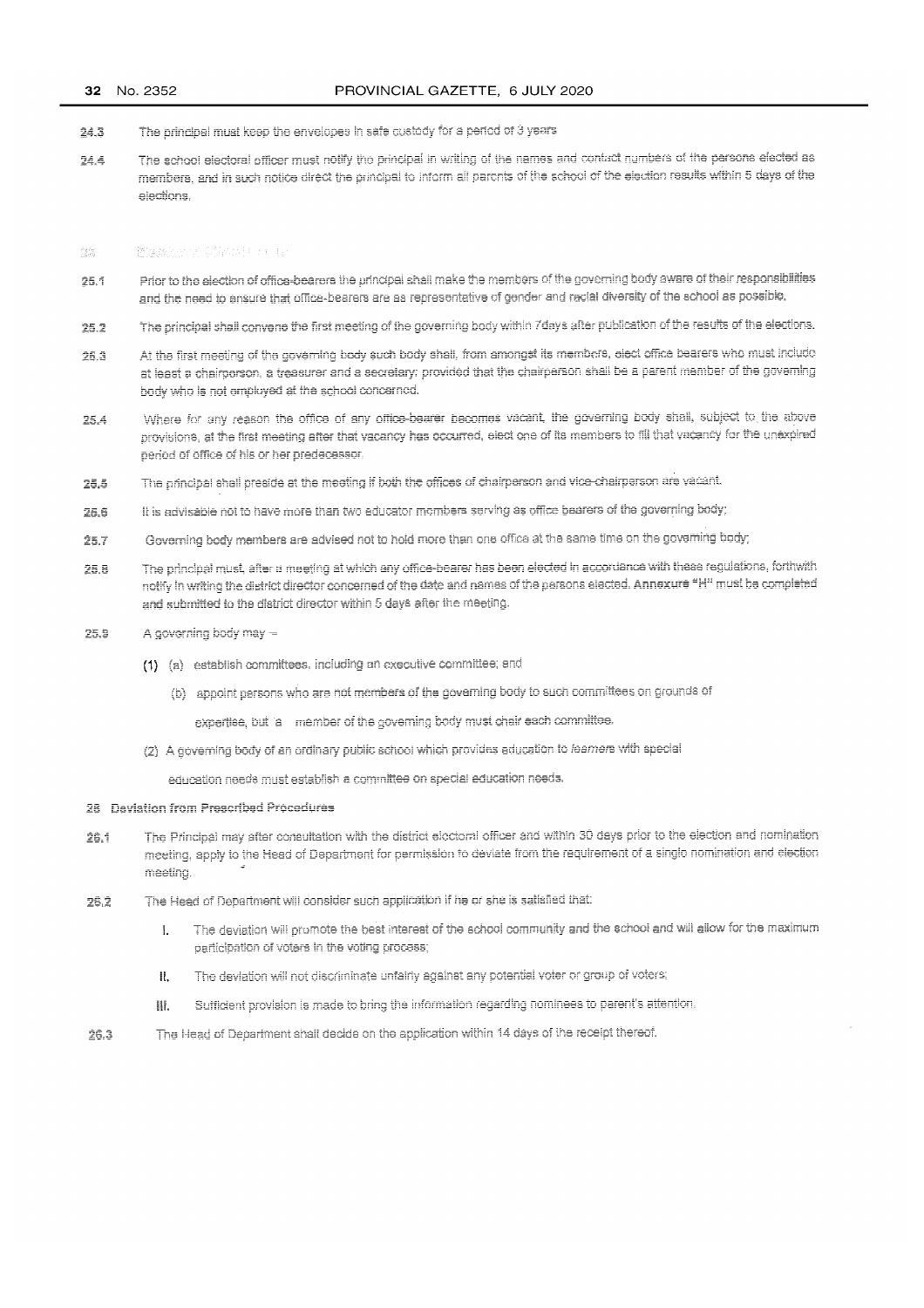- 26.4 The Head of Department may, on good cause shown, allow any other deviation from the requirements in these requiations if, in his opinion, such deviation is lustified.
- 27 Registration of Governing Body Membors and Hand-over Procedure
- $27.1$ At the first meeting the school principal must ensure that the particulars of every member of the new governing body appear on the data form referred to in regulation 7.
- The principal must, within 5 days of the election of office bearers meeting, submit the data form to the District Director. 27.2
- $27.3$ The principal must inform the District Director of any changes to the membership of the governing body within 14 days of those changes.
- $27.4$ The principal must plun and facilitate the Hand - over procedure in accordance with Annexure "!"
- 28 Constitution of School Governing Body
- 28.1 The Constitution of a School Governing Body (SGB) of a public school shall reflect but not be limited to the following:
	- a) The vision and mission statement of the school
	- b) During of Gilbert Legation
	- c) Establishment of committees with clear functions
	- d) Meeting procedures and frequency
	- e) Procedure to manage amendments to the constitution
- 29.1 A vacancy shall occur whenever a member:
	- (a) Resigns in writing;
	- (b) Sacretest Baseddal
	- (c) Becomes disqualified as contemplated in regulation 10
	- (d) Absents him or herself from two or more consecutive meetings of the governing body without the authorization of the governing body to do so:
	- (e) la removed from office in accordance with provisions contained in a code of conduct contemplated in Section 18A of the Act;
		- (f) No longer falls within the category of members that he or she represented at the time of the election;
		- (g) If at any point, through an investigation by an olectoral officer is found that an irregularity occurred during the election of such a member.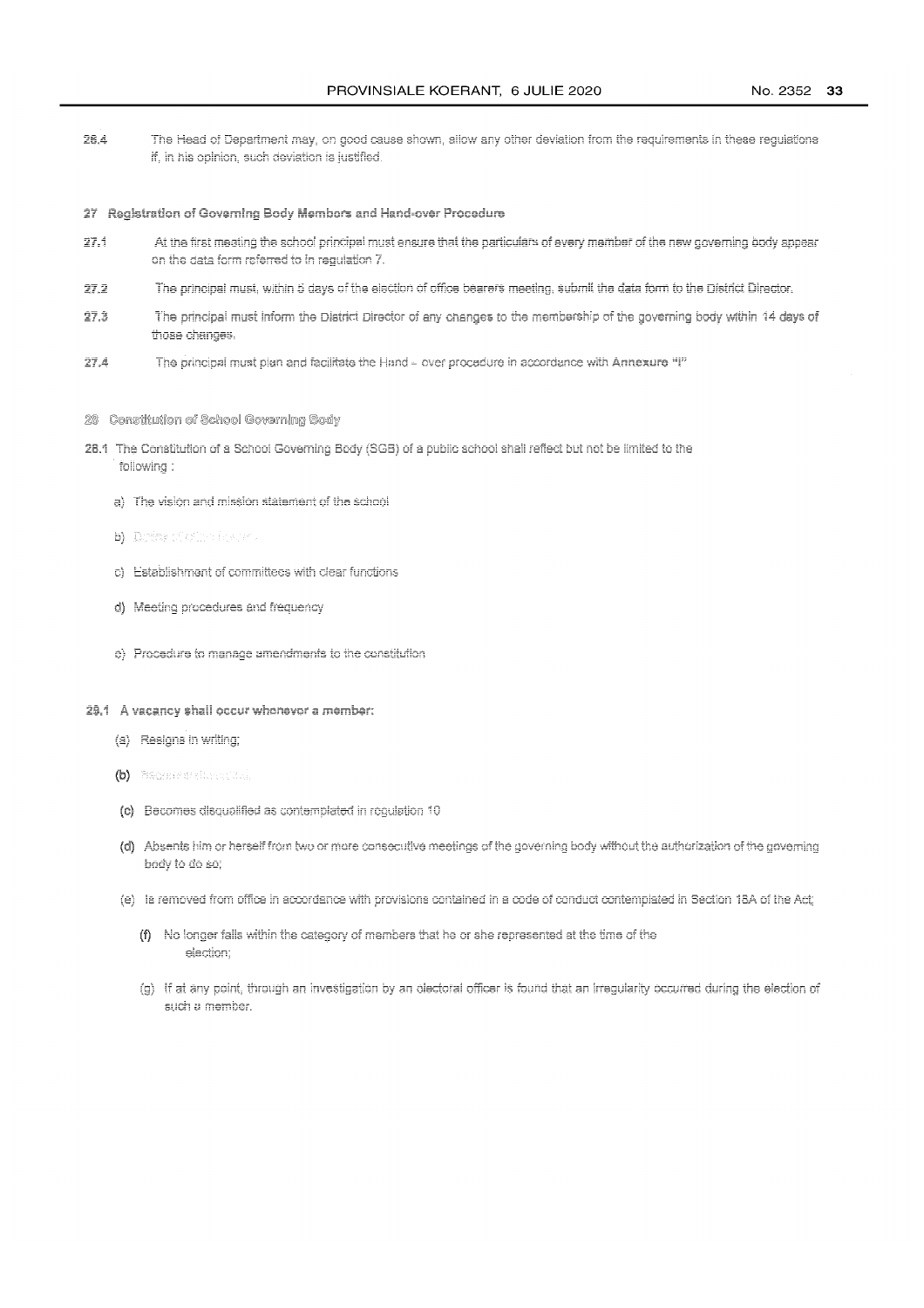#### 29.2 By-Elections due to vacancles in the governing body

29.2.1 Should a yacancy contemplated in regulation 29.1 exist, the principal of the school must in writing and within

14 days, inform the District Director of the existence of such vacancy.

- 29.2.2 A school electoral officer must be appointed for each by election.
- 29.3 A by election must be held whenever.
	- (a) the number of paront members of a governing body falls to a number equal to or less than the total of the other members of the governing body:
	- (b) the number of members who, at the constitution of a governing body, were elected, or declared elected, falls to a number equal to or less than the quorum referred to in the constitution of a fully constituted governing body; or
	- (c) a mamber of the category of members of a governing body referred to in section 23 or 24 of the Act is no longer represented on a governing body
- 29.4 Whenever a vacancy occurs as envisaged in requiation 29 a by-election must be held within 90 days of occurrence of such vacancy.
- 29.5 The procedure described in requisitons 17-22 shall apply to the by elections.
- 29.6 A member elected in accordance with this paragraph remains in office for the unexpired term of office of his or her predecessor.
- 29.7 Should a vacancy contemplated in regulation 29.4 occur in respect of an elected parent member, a school governing body must temporarily co-opt a parent to serve as a member with full voting rights for a period not exceeding 00 days.
- 29.8 In the event of a vacancy in the categories of membership referred to in regulation 4.2 (b), (c) and (d) eligible members of the category concerned shall, within 60 days, hold an election to fill the vacancy.
- 29.9 The appointment of the co-opted parent referred to in regulation 29.8 shall take place within 21 days.
- 29.10 A governing body member with a child in the exit grade (7 or 12) must inform in writing,

the governing body chairperson and principal three months in advance before the end of the academic year.

29.11 If the Head of Dopertment determines on reasonable grounds that a governing body has ceased to perform functions allocated to it in terms of the Act or has failed to perform one or more functions, he or she must follow procedure as set out in Section 22 and 25 of the Act.

#### 30 Functioning of the new governing body

The newly elected governing body must start to function immediately after the successful completion of the election process.

#### 31 Removal or suspension of Governing Body Members from Office

A member of the governing body of a public school may be removed from office in terms of section 18A of the South African Schools Act.

#### $32$ Electoral code of conduct

(1) No registered condidate may use a language or act in a way that may provoke: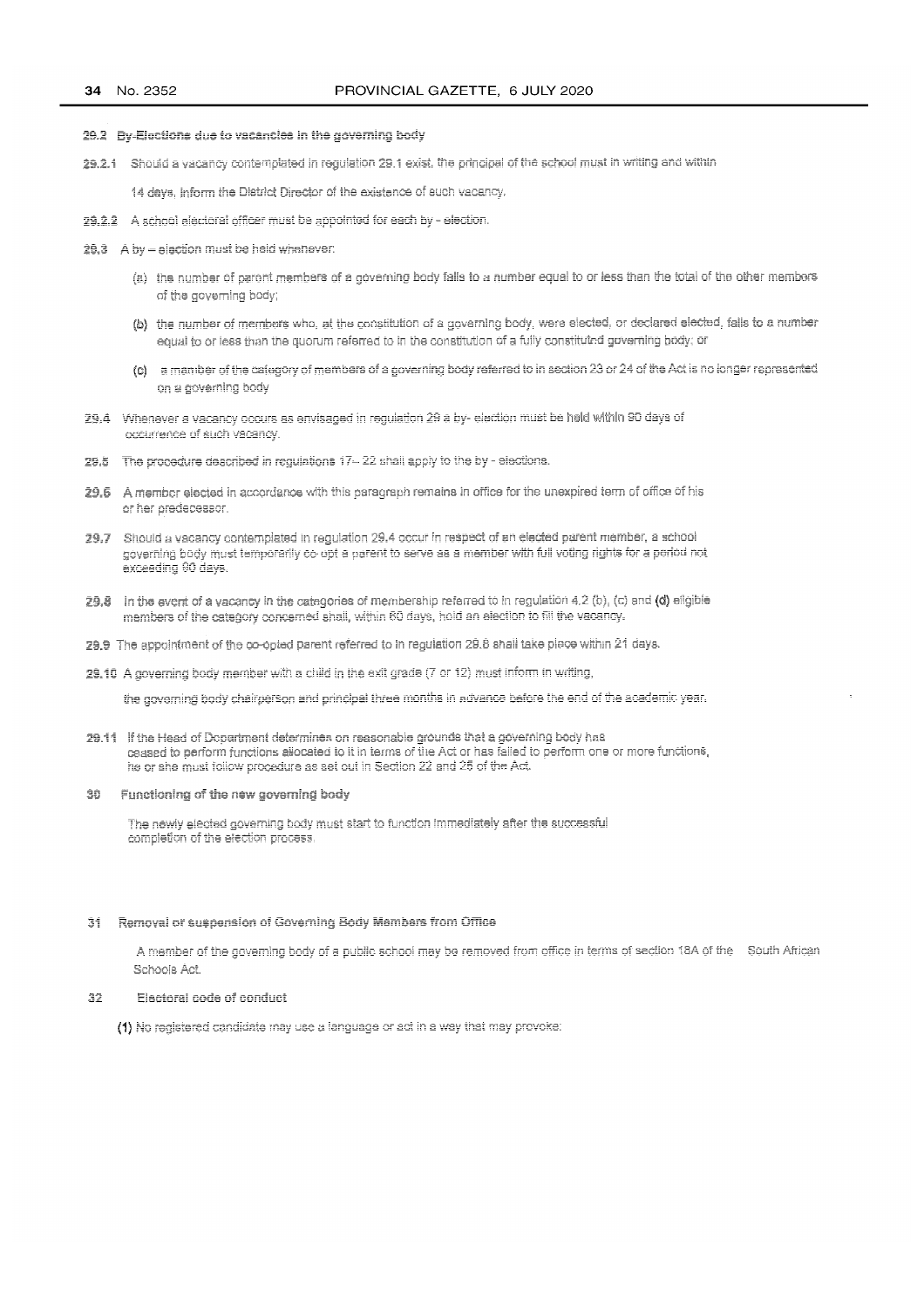- (a) Interruption/violence during an election; or
- (b) the intimidation of candidates, or voters;
- (c) influence parents on the voters roll to attend or not to attend an election meeting; or
- (d) to vote or not to vote, or to vote or not to vote in any particular way; or
- (e) to refuse a nomination as a candidate or to withdraw as a candidate; or
- (f) abuse a position of power, privilege or influence, including parental, or employment authority to influence the conduct or outcome of an election.

#### 33 General provisions

#### 33.1 Undue Influence:

- (1) Subject to these regulations, no person may prevent anyone from exercising a right conferred by these regulations.
- (2) No person, knowing that another person is not entitled to be registered as a parent/guardian, may-
- (a) persuade such a person that he/she is entitled to be registered as a parent/guardian; or
- (b) represent to anyone else that that other person is entitled to be registered as a parent/quardian.
- (3) No person, knowing that another person is not entitled to vote, may-
- (a) assist, compel or persuade that other person to vote; or
- (b) represent to anyone else that that other person is entitled to yote.

#### 34. Review of Regulations

These Regulations may be reviewed at any given time.

### 35 Repeal of Regulations

The Governing Body Regulations for Public Schools contained in Notice 35 of 2017 and Notice 166 of 2017 and oublished in the Extraordinary Provincial Gazette 24 April 2017 and 27 November 2017 are hereby recealed.

#### 36. Short Title

These Regulations shall be known as the Regulations for the Constitution and Election of Governing Bodles In Public Schools in the Northern Cape, and shall come into effect on publication in the Provincial Gazette.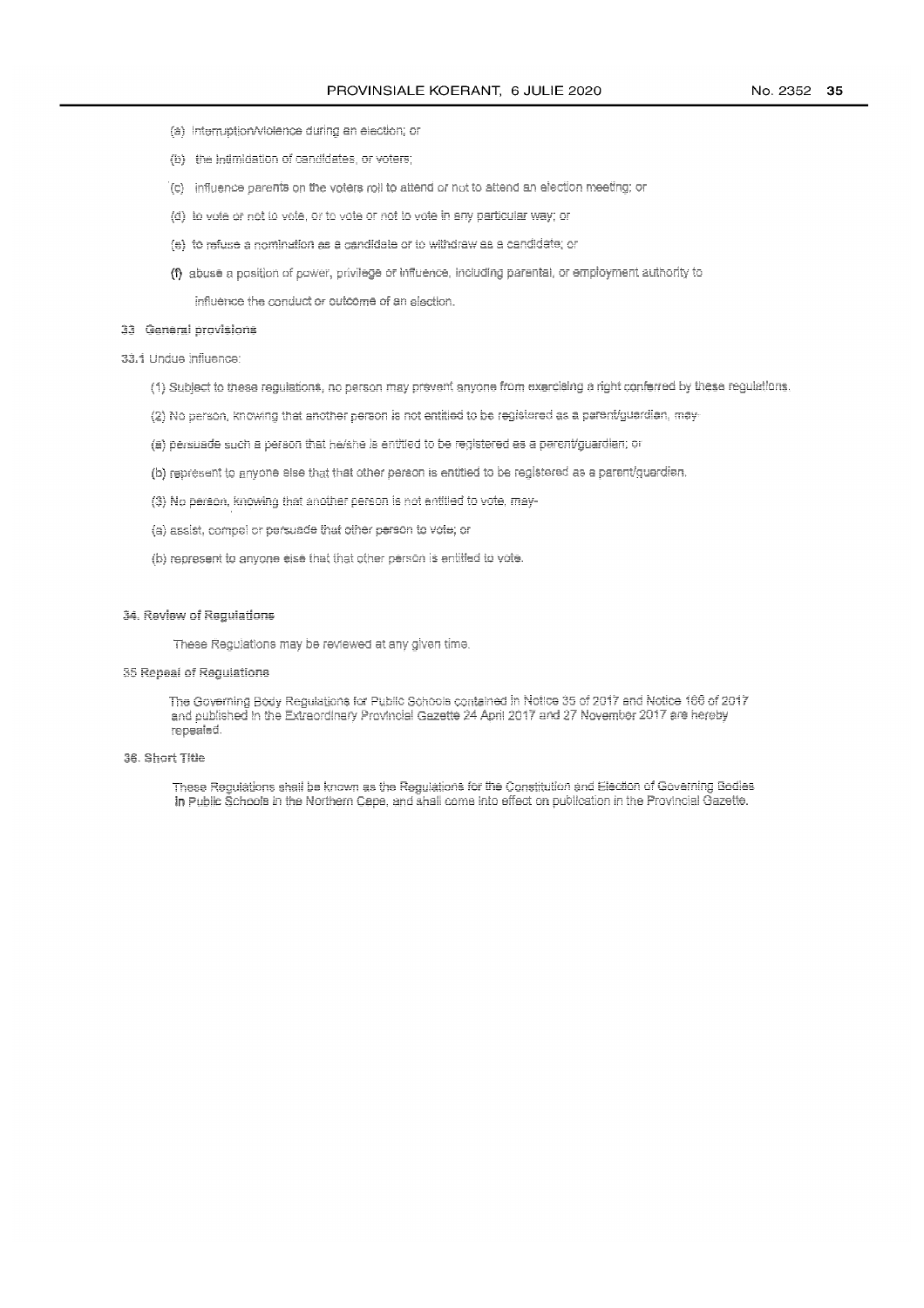$\mathbb{T}\text{-}\mathbb{R}\mathbb{R}$  ,  $\mathbb{C}\mathbb{R}$  ,<br>  $\mathbb{R}$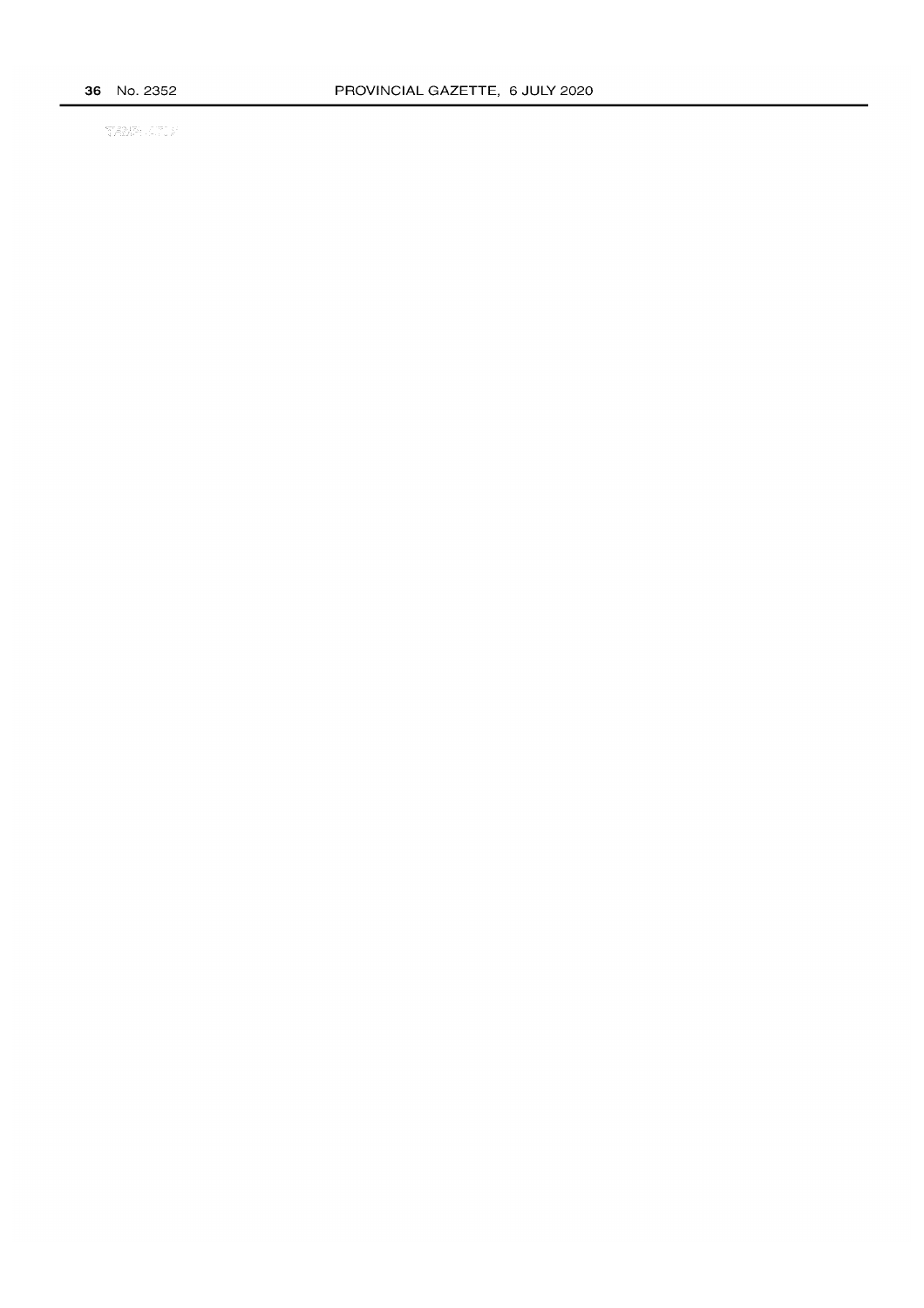| Type of school         | learnors | paront<br>enrolled members members | No. of No. of No. of<br>educator | No. of<br>learner | No. of staff Principal Total no of<br>etemper | members |
|------------------------|----------|------------------------------------|----------------------------------|-------------------|-----------------------------------------------|---------|
| 1. Primary<br>Ordinary |          |                                    |                                  |                   |                                               |         |
| <b>Schools</b>         |          |                                    |                                  |                   |                                               |         |
| Ordinary<br>Schools    |          |                                    |                                  |                   |                                               |         |

**Schools** 

ANNEXURE "A" (I)

COMPOSITION OF GOVERNING BODIES OF PUBLIC ORDINARY SCHOOL

- The number of members of a governing body of a public school is set out for each category of membership in the table below. 1.
- The number of members in each category will vary in terms of regulation 4 (2), according to the type of school and it's grading as  $\mathcal{L}_{\mathcal{L}}$ set out in column 1 and 2 below.
- З. In a school which does not have non-teaching staff, the number of parents set out in column 4 below shall be reduced by one and the total number of members set out shall be reduced by two.
- $\stackrel{d}{\Rightarrow}$ The governing body of a public combined ordinary school or comprehensive public school will have the same composition as a public secondary ordinary school.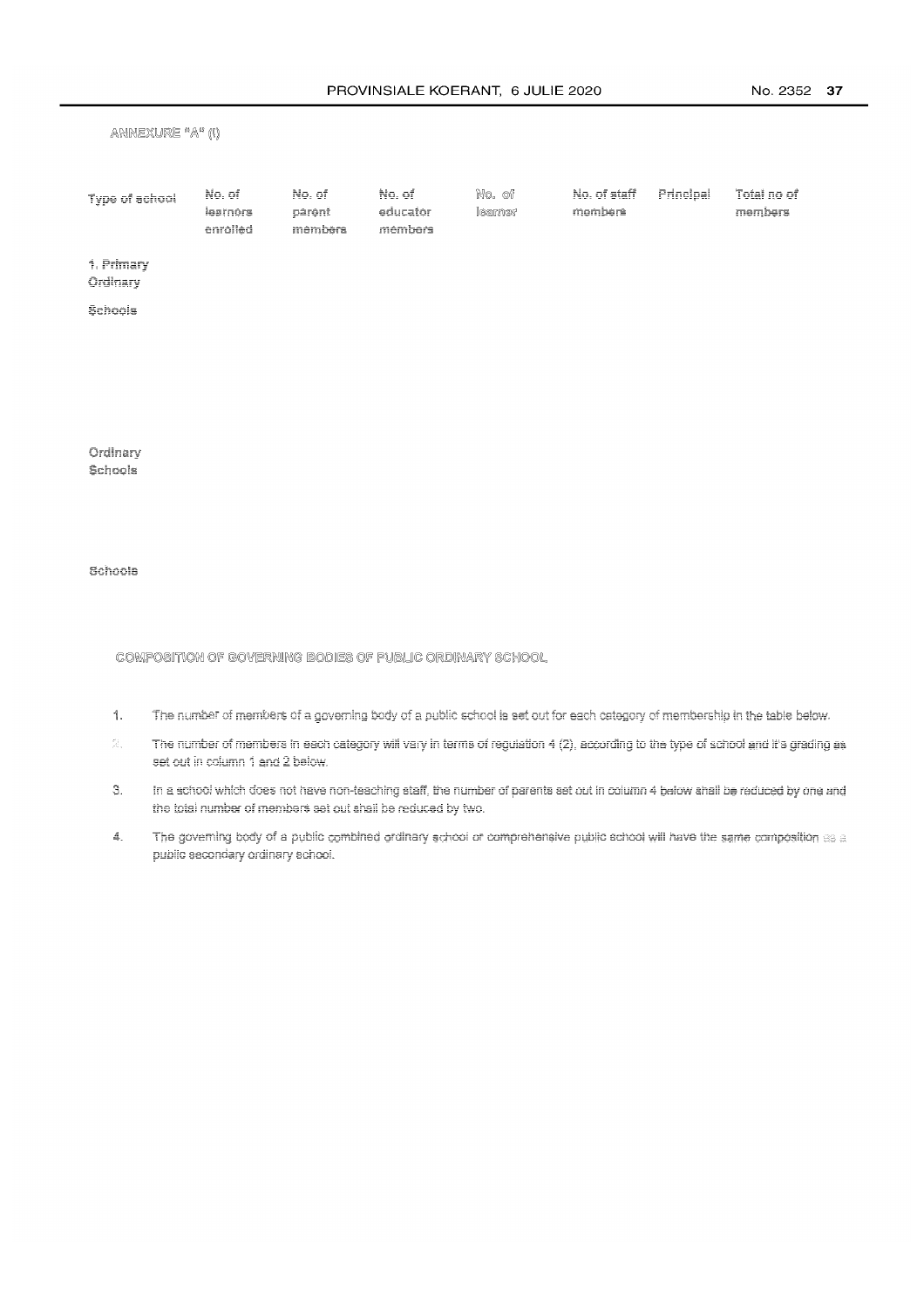ANNEXURE "A" (II) Composition of Governing Bodies of Public Schools for Learners with Special Education Needs - Number of members appointed must be included within 14 days after the school's election.

1. The number of members of a governing body of a public school for learners with special education needs is set out for each category of membership in the table below.

2. The number of members in each category will vary in terms of regulation 5 (1), according to the type of school and it's grading as set out in column 1 and 2 below. Schools with more than 30 non educator members may elect 2 representatives.

3. In a school which does not have learner members, the number of parents set out in column 5 below shall be reduced by three.

4. Any member of the governing body elected or appointed from the categories of persons referred to in the Act, Section 24 (1) (a), (e), (f), (g), (h), and (i) may serve as the chairperson.

5. A combined school with a number of learners of 150 and more but without learners able to serve on the SGB will be 2 less.

| n Anima D                                                                                                                                    | an mar.<br>Tagairtí                |                                                 |                |                |                | Part (41)                        |
|----------------------------------------------------------------------------------------------------------------------------------------------|------------------------------------|-------------------------------------------------|----------------|----------------|----------------|----------------------------------|
| SCHOOL                                                                                                                                       | 103839.73                          | <b>EDUCATOR</b>                                 | OF             | NON            | Ō₽             | OF                               |
|                                                                                                                                              | <b>SERVIAN</b>                     | <b>MEMBERS</b>                                  | <b>PARENT</b>  | EDUCATOR       | <b>LEARNER</b> | <b>ELECTED</b><br><b>MEMBERS</b> |
|                                                                                                                                              | AT                                 |                                                 | <b>MEMBERS</b> | <b>MEMBERS</b> | <b>MEMBERS</b> |                                  |
|                                                                                                                                              | SCHOOL                             |                                                 |                |                |                |                                  |
| Interesty<br>$\{\gamma_{1i}\}_{i\in\mathcal{I}}$                                                                                             | $\mathbb{E}[\phi_{\alpha}(\cdot)]$ |                                                 |                |                |                |                                  |
| $\mathcal{F}=\left\{\begin{array}{cc} 1 & 1 \\ 0 & 1 \end{array}\right\}$ , $\left\{\begin{array}{c} 1 \\ 1 \end{array}\right\}$<br>d Chevil | de super                           |                                                 |                |                |                |                                  |
| Company of Apple<br>$\mathcal{F}^{\alpha}(x)$ [ $_{\{x\in\mathcal{X}\}}\mathcal{E}^{\alpha}$ ]]                                              |                                    |                                                 |                |                |                | ÷,                               |
|                                                                                                                                              | $\mathcal{P}_{\rm{max}}$           |                                                 |                |                |                |                                  |
|                                                                                                                                              |                                    | school for isamers with special education needs |                |                |                |                                  |
| <b>Uning Ord</b>                                                                                                                             |                                    |                                                 |                |                |                |                                  |
| (3) 同时间的                                                                                                                                     |                                    |                                                 |                |                |                | $\sim$                           |
| Bagain(anad)                                                                                                                                 |                                    |                                                 |                |                |                |                                  |
| 司事故 草英学                                                                                                                                      |                                    |                                                 |                |                |                |                                  |
| (6) is publication.                                                                                                                          |                                    |                                                 |                |                |                | $\sim$                           |
| 0200 (1400) 1000                                                                                                                             |                                    |                                                 |                |                |                |                                  |
| 使有限的第三项                                                                                                                                      |                                    |                                                 |                |                |                |                                  |
| 106 (pendating)                                                                                                                              |                                    |                                                 |                |                |                |                                  |
|                                                                                                                                              |                                    |                                                 |                |                |                |                                  |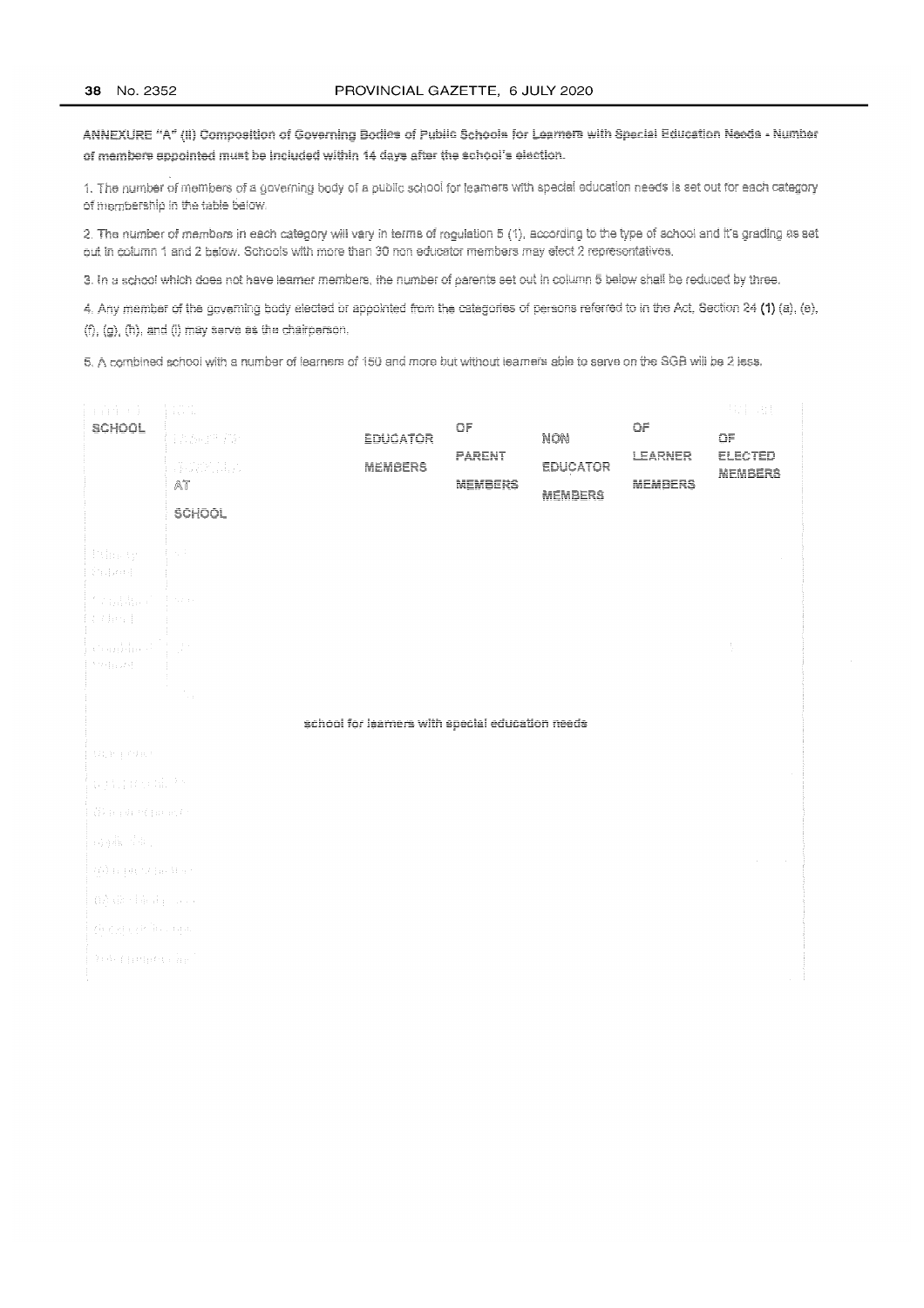| PROVINSIALE KOERANT, 6 JULIE 2020 |  |  |
|-----------------------------------|--|--|
|                                   |  |  |

No. 2352 39

| $\gamma_{\rm eff}$ .                  | Northern Cape<br>Department of Education                                                                                                                                                                                                                                                                                                                                                                                                                                                                                                                                                                        |                                                | the constant the country of the ca-                                                        |
|---------------------------------------|-----------------------------------------------------------------------------------------------------------------------------------------------------------------------------------------------------------------------------------------------------------------------------------------------------------------------------------------------------------------------------------------------------------------------------------------------------------------------------------------------------------------------------------------------------------------------------------------------------------------|------------------------------------------------|--------------------------------------------------------------------------------------------|
| 탈리뷰 Tg (스타이) 시스템 (March Andrew March) | the contract of the contract of the contract of the<br>the contract of the contract of the contract of the contract of<br>$\alpha$ , and the contribution of the contribution of the contribution of the contribution of the contribution of the contribution of the contribution of the contribution of the contribution of the contribution of the contri<br>$\mathcal{L}^{\text{max}}_{\text{max}}$ and the contribution of the contribution of the contribution of the contribution of the contribution of the contribution of the contribution of the contribution of the contribution of the contribution | 医心包 医牙状骨折<br>the control of the control of the | state of the control of the state of<br>where the contract of the contract of $\mathbb{Z}$ |
| Maker the strict is                   |                                                                                                                                                                                                                                                                                                                                                                                                                                                                                                                                                                                                                 |                                                |                                                                                            |
| никат                                 | Component: (Please tick with an X in the appropriate box)<br><b>MON-EDUCATOR:</b>                                                                                                                                                                                                                                                                                                                                                                                                                                                                                                                               |                                                |                                                                                            |

Notice is hereby given that a meeting for the nomination/election of condidates for the election of members of the governing body of the above-mentioned school, will be held

an

 $(dab)$ 

 $(time)$ 

(place)

Candidates (who must be parents of learners at the school and who are not employed at the school/educators at the school/non-educators at the school/learners at the school) may be nominated during the nomination and election meeting by lodging with the electoral officer a nomination form duly completed by the candidates and his / her proposer and seconder. Both proposer and seconder must be illegible voters at the school.

Nominations will only be accepted at the nomination and election meeting. The proposer, seconder and candidate MUST be present in the nomination meeting.

An election and/or nomination meeting will be held on the date(s) as mentioned above. Proof of identification will be required to participate In the nomination and election processes (green barcode identity document or card, pessport or valid driver's licence; valid residence/work  $\mathbb{C}$ permit).

NB. It is the responsibility of parents/guardians to ensure that their names are on the school's admission register, which can be viewed at the school.

For the meeting to proceed a quorum of 15% is required, in the event of no quorum, the next nomination and election meeting must be held within 7days.

*RIGNATURE OF ELECTORAL OFFICER* 

DATE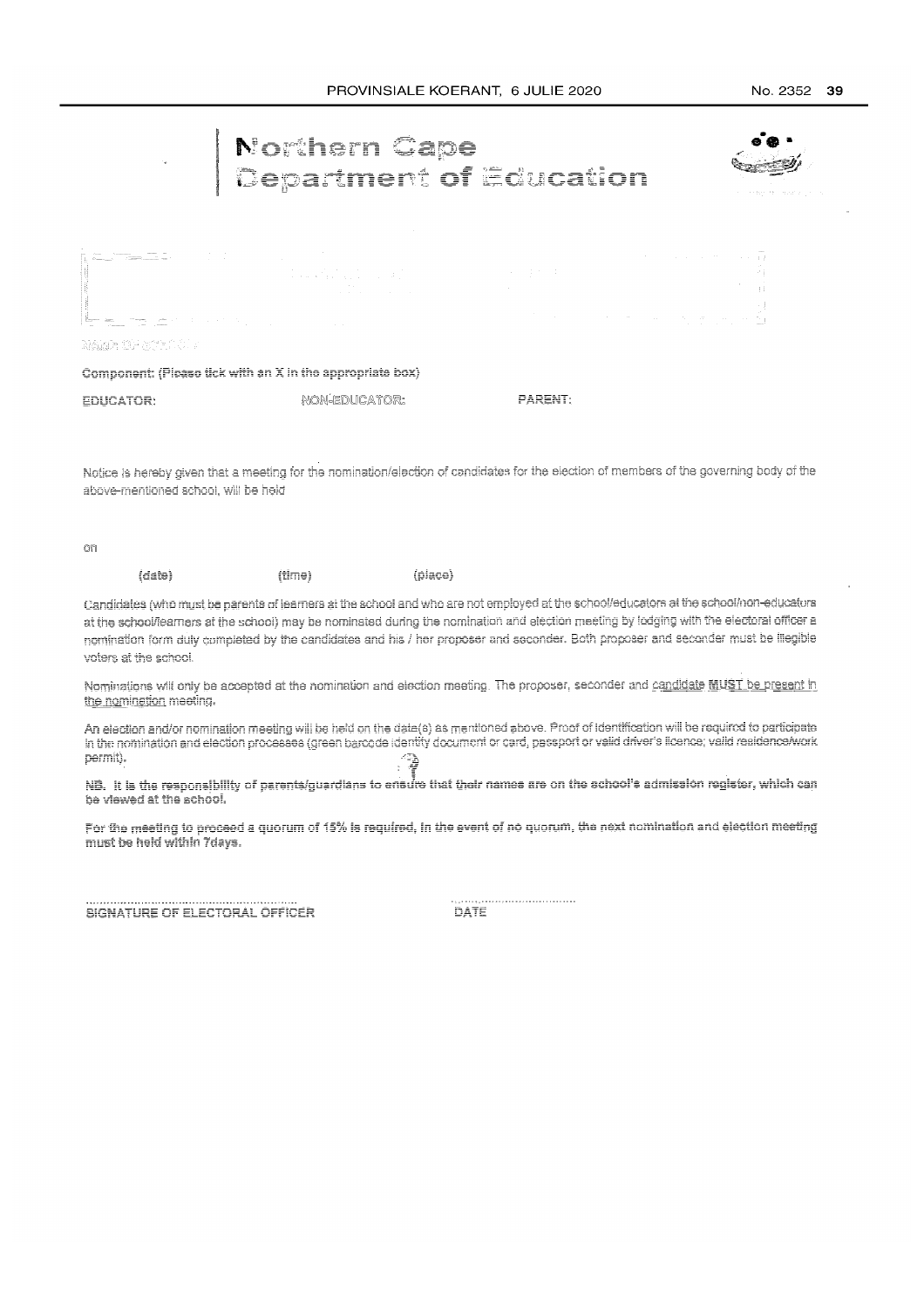|                           | <b>Example 19 September 11 Separtment of Education</b>                                                  |                                                | $1.1 - 1.$ |
|---------------------------|---------------------------------------------------------------------------------------------------------|------------------------------------------------|------------|
|                           | i<br>1990 - Paris Carlos II, prima politik (m. 1900)<br>1990 - Paris Carlos II, prima politik (m. 1900) |                                                |            |
| <b>EDUCATOR:</b>          | <mark>conficient</mark> almostication in the organism<br>MON-EDUCATOR:                                  | <b>PARENT:</b>                                 |            |
| 钢钢 (4-144) 通<br>时间(中国公司)  |                                                                                                         |                                                |            |
| (full name and surname)   |                                                                                                         |                                                |            |
| ÛÎ                        |                                                                                                         |                                                |            |
|                           | (residential address)                                                                                   |                                                |            |
|                           | being (indicate correct response) a parent or guardian<br>OŤ.                                           | her,                                           |            |
| an educator,              | non-educator,                                                                                           | of the above-mentioned school, hereby propose: |            |
|                           | (full name of candidate)                                                                                |                                                |            |
|                           | as a member of the governing body of the above-mentioned school.                                        |                                                |            |
|                           |                                                                                                         |                                                |            |
| SIGNATURE OF THE PROPOSER |                                                                                                         | DATE                                           |            |
| <b>SEP 484 RH</b>         |                                                                                                         |                                                |            |
| (full name and ourname)   |                                                                                                         |                                                |            |
| Οf                        |                                                                                                         |                                                |            |
| (residential address)     |                                                                                                         |                                                |            |
|                           | being (indicate correct response) a parent or guardian                                                  | of a learner,                                  |            |
| an educator               | non-educator                                                                                            | of the above-mentioned school, hereby propose: |            |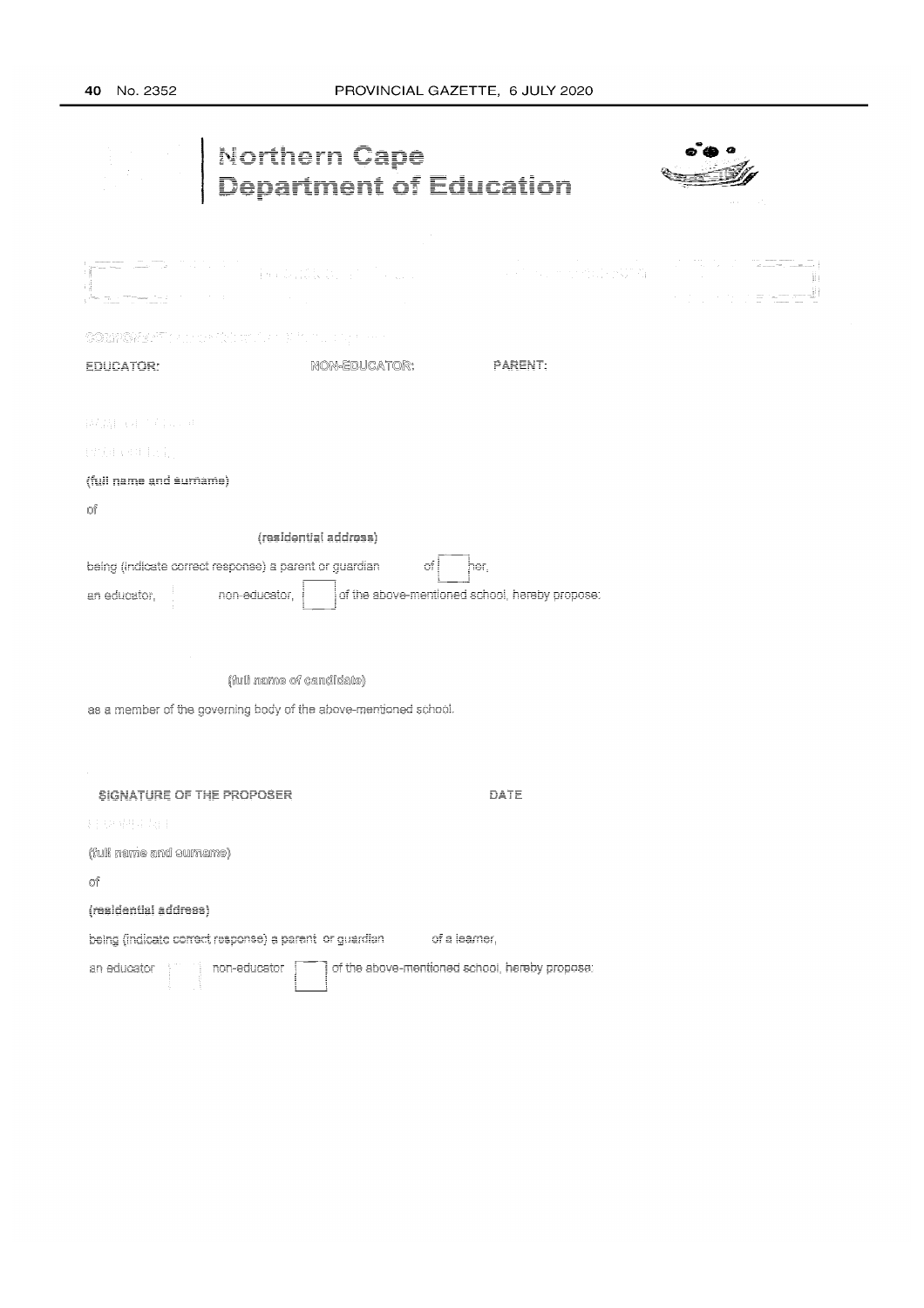#### (full name of candidate)

as a member of the governing body of the above-mentioned school.

#### SIGNATURE OF THE SECONDER

NOMINEE:

(full name and surname)

οf

## (residential address)

Being a parent or guardian of a learner, an educator a non-educator of the above-mentioned

school, hereby accept the nomination and declare that I am not/have not:

- mentally III and have not been declared as such by a competent court;
- an un-rehabilitated insolvent:  $\Delta$
- Has been convicted of an offence and sentenced to imprisonment in a court of law in South Africa or in a foreign country, without the option of a fine for a period exceeding six months or has not yet served his or her full period of (mprisonment;
- been declared to be unsuitable to work with children as stipulated in terms of the Children's Act, 2005 (Act 38 of 2005) or the Criminal Law (Sexual Oftences and Related Matters) Amendment Act 32 of 2007.
- Does not fail within one of the categories of members who make up a governing body;
- No longer falls within the category of members that he or she represented at the time of his/her election; and
- Been removed from office in accordance with provisions contained in a code of conduct contemplated in Section 18A of the Act.

#### SIGNATURE OF NOMINEE

DATE

The nomination is (indicate correct response) accepted / rejected

**FULL NAMES OF MARKERS AND STATE** 

SIGNATURE OF ELECTORAL OFFICER

DATE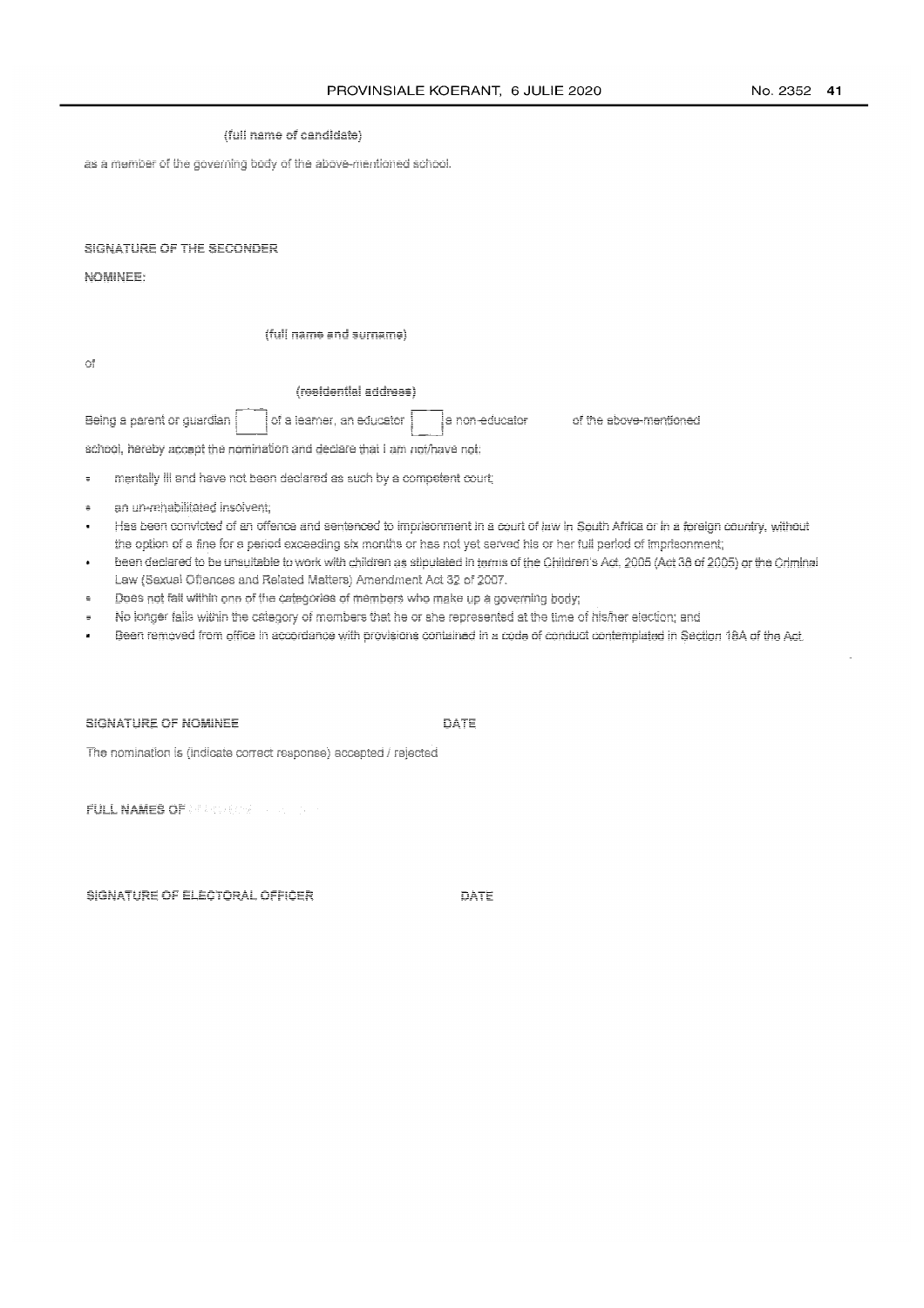|                                             | <b>Northern Cape</b><br><b>Department of Education</b>                               |                                                                                                                                                                                                                                                                                                                                                                                                                      |
|---------------------------------------------|--------------------------------------------------------------------------------------|----------------------------------------------------------------------------------------------------------------------------------------------------------------------------------------------------------------------------------------------------------------------------------------------------------------------------------------------------------------------------------------------------------------------|
| .<br>1970 - Alfred Louis                    | the process of the control of the con-                                               | The Secretary of the Company of the Company<br>$\label{eq:Ricci} \mathcal{L}_{\mathcal{L}}(\mathbf{a},\mathbf{v}^{\text{tr}}_{\text{tr}}(\mathbf{v}_{\text{tr}}),\mathbf{f}_{\text{tr}}) = \mathcal{L}_{\text{tr}}(\mathbf{v}_{\text{tr}}) + \mathcal{L}_{\text{tr}}(\mathbf{v}_{\text{tr}}) + \mathcal{L}_{\text{tr}}(\mathbf{v}_{\text{tr}}) \mathbf{f}_{\text{tr}}(\mathbf{v}_{\text{tr}})$<br>ture of the second |
| <b>NAME OF DISTRICT:</b><br>NAME OF SCHOOL: |                                                                                      |                                                                                                                                                                                                                                                                                                                                                                                                                      |
| EDUCATOR:                                   | MPONENT (Please tick with an (X) in the appropriate box)<br>NON-EDUCATOR:<br>PARENT: |                                                                                                                                                                                                                                                                                                                                                                                                                      |

CHOOSE CANDIDATES BY PLACING A CROSS IN THE BOX NEXT TO THE CANDIDATE(S) OF YOUR CHOICE  $a.g.$ 

SIGNATURE OF ELECTORAL OFFICER

SCHOOL STAMP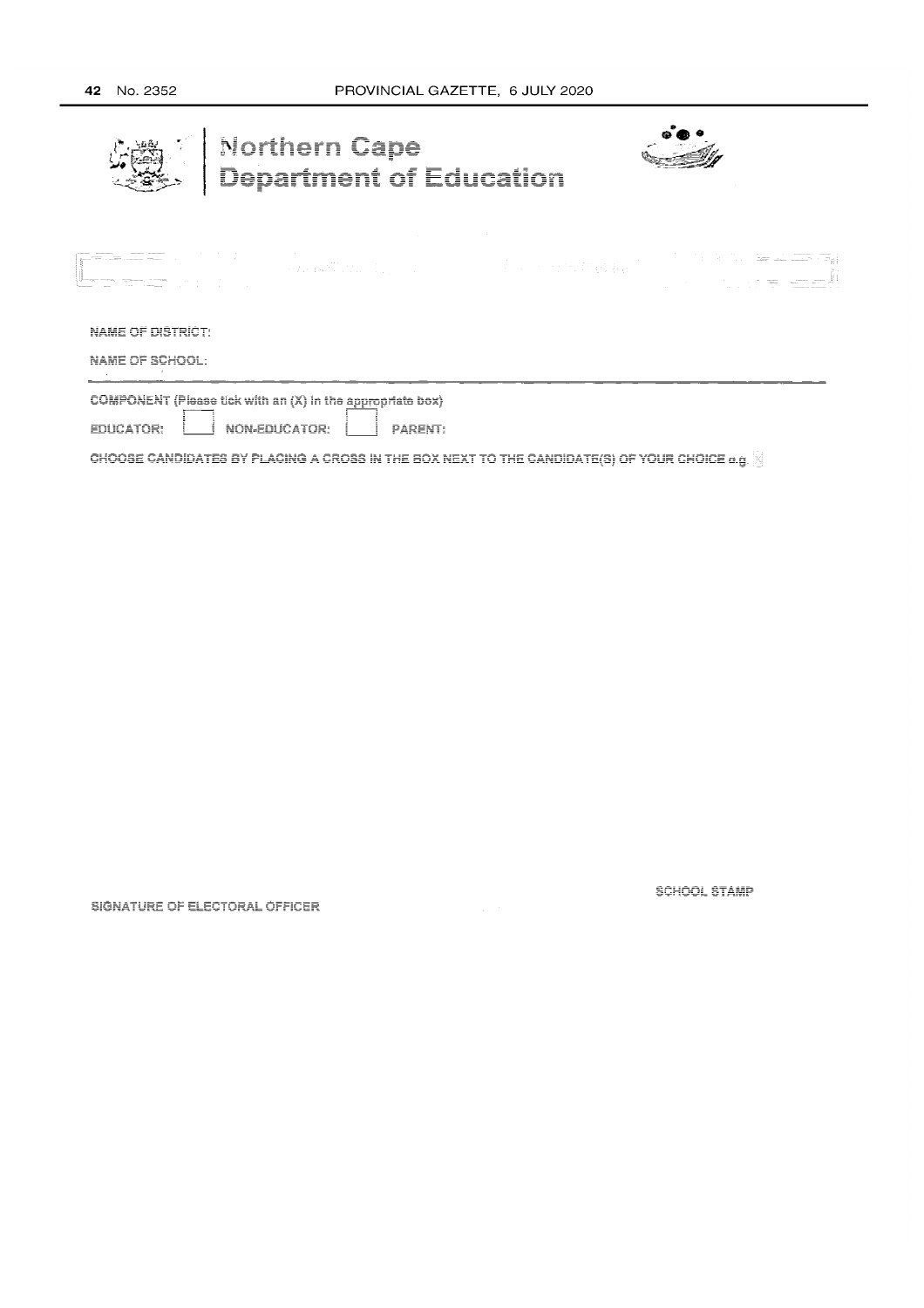| $\sim 10^{-1}$<br>12   | N<br>1ern i<br>artment of Education<br>De                                                                                                                       | in the                                                                                                                                                                                                                                                                                                                                                                                                                                                                                                      |
|------------------------|-----------------------------------------------------------------------------------------------------------------------------------------------------------------|-------------------------------------------------------------------------------------------------------------------------------------------------------------------------------------------------------------------------------------------------------------------------------------------------------------------------------------------------------------------------------------------------------------------------------------------------------------------------------------------------------------|
|                        | <b>Contractor</b><br>$\mathcal{L}_{\text{max}}$ and the second contribution of the second contribution of the second contribution of $\mathcal{L}_{\text{max}}$ | 不可<br>The Back of the control of the control of the control of the control of the control of the control of the control of the control of the control of the control of the control of the control of the control of the control of<br>and 1<br>$\mathcal{L}_{\mathcal{A}}$ , and the set of the set of the set of the set of the set of the set of the set of the set of the set of the set of the set of the set of the set of the set of the set of the set of the set of the set of th<br>the company's |
| 12 据1 4 平常作的形          |                                                                                                                                                                 |                                                                                                                                                                                                                                                                                                                                                                                                                                                                                                             |
| <b>NAME OF SCHOOL:</b> | the contract of the contract of the contract of the                                                                                                             |                                                                                                                                                                                                                                                                                                                                                                                                                                                                                                             |
|                        | PONENT (Please tick with an (X) in the appropriate box)                                                                                                         |                                                                                                                                                                                                                                                                                                                                                                                                                                                                                                             |
|                        | <b>PARENT</b>                                                                                                                                                   |                                                                                                                                                                                                                                                                                                                                                                                                                                                                                                             |

FULL NAMES OF ELECTORAL OFFICER

**SCHOOL STAMP** 

SAARTS AT TEACHER TEACH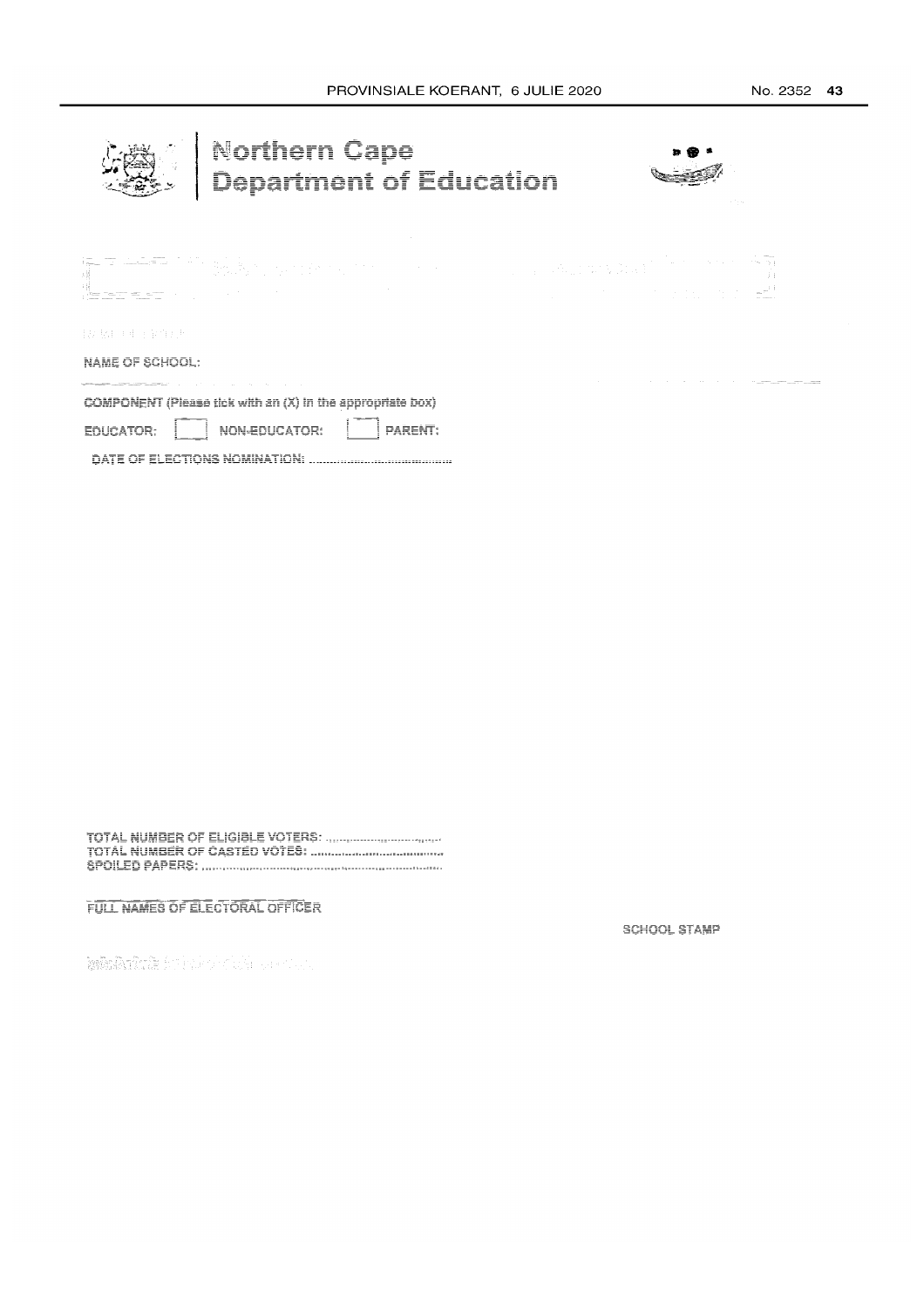

## **SECTION A: Undisputed Elections**

As the Electoral Officer for the above-mentioned elections I declare that the election of all components wore undisputed.

Signabae.

**SECTION B; Disputed Elections** 

As the Electoral Officer for the above-mentioned I deciare that the following component/s of the election was/were disputed

And hereby provide the detail of the said dispute/s,

Signebas: \_ \_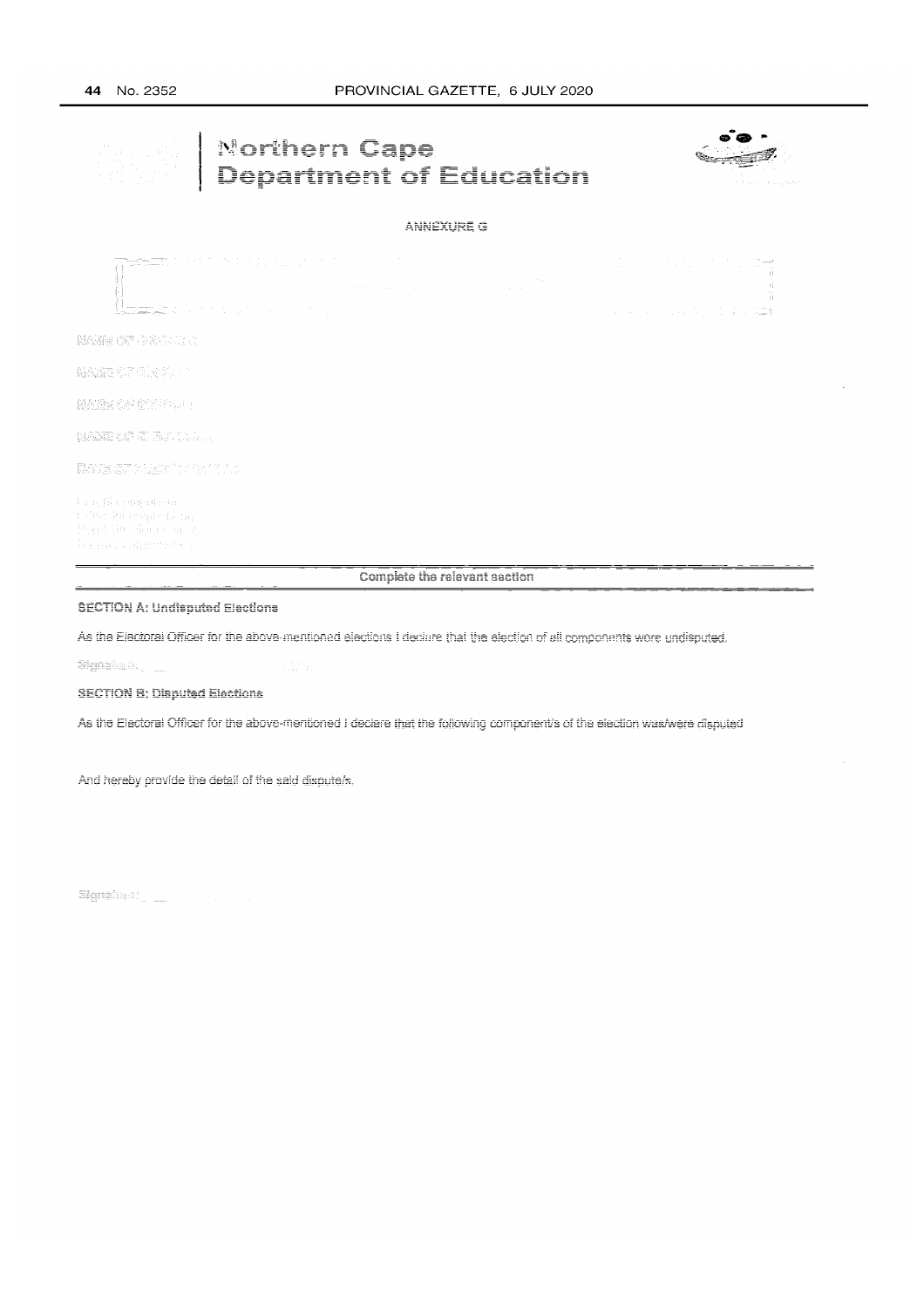| 医乳房试验检尿道炎 计设备的编码 医水肿<br>0<br>6<br>5<br>5<br>5                                                                                                                                                                                                                                                                                                                                                                                                                                                                                                                                                                                                                                                        |
|------------------------------------------------------------------------------------------------------------------------------------------------------------------------------------------------------------------------------------------------------------------------------------------------------------------------------------------------------------------------------------------------------------------------------------------------------------------------------------------------------------------------------------------------------------------------------------------------------------------------------------------------------------------------------------------------------|
| <b>TANG MENGENTAK PERSEBUT PERANJAN PERANJAN PERANJAN PERANJAN PERANJAN PERANJAN PERANJAN PERANJAN PERANJAN PERAN<br/>PERAng perang perang perang perang perang perang perang perang perang perang perang perang perang penyanya per</b><br>$\mathbb{Q} \otimes \mathbb{B}$ : This form multimitated after the school's election and event error interaction is filled through a by election by the School<br>rinent Education<br>$\mathcal{I}$<br>EMIS NO.<br>医无色细胞 生物的 医心脏病医心的<br>SCHOOL STAMP<br>ANNEXURE<br>ern Cape<br>(percent including updating the SAMS Crowermance Moodel)<br>医皮质<br>$\hat{\mathcal{N}}$<br>North<br>Depai<br>्र<br><b>HODEO</b> SO NORSK<br>CIRCUIT MANAGER:<br>DISTRICT: |

PROVINSIALE KOERANT, 6 JULIE 2020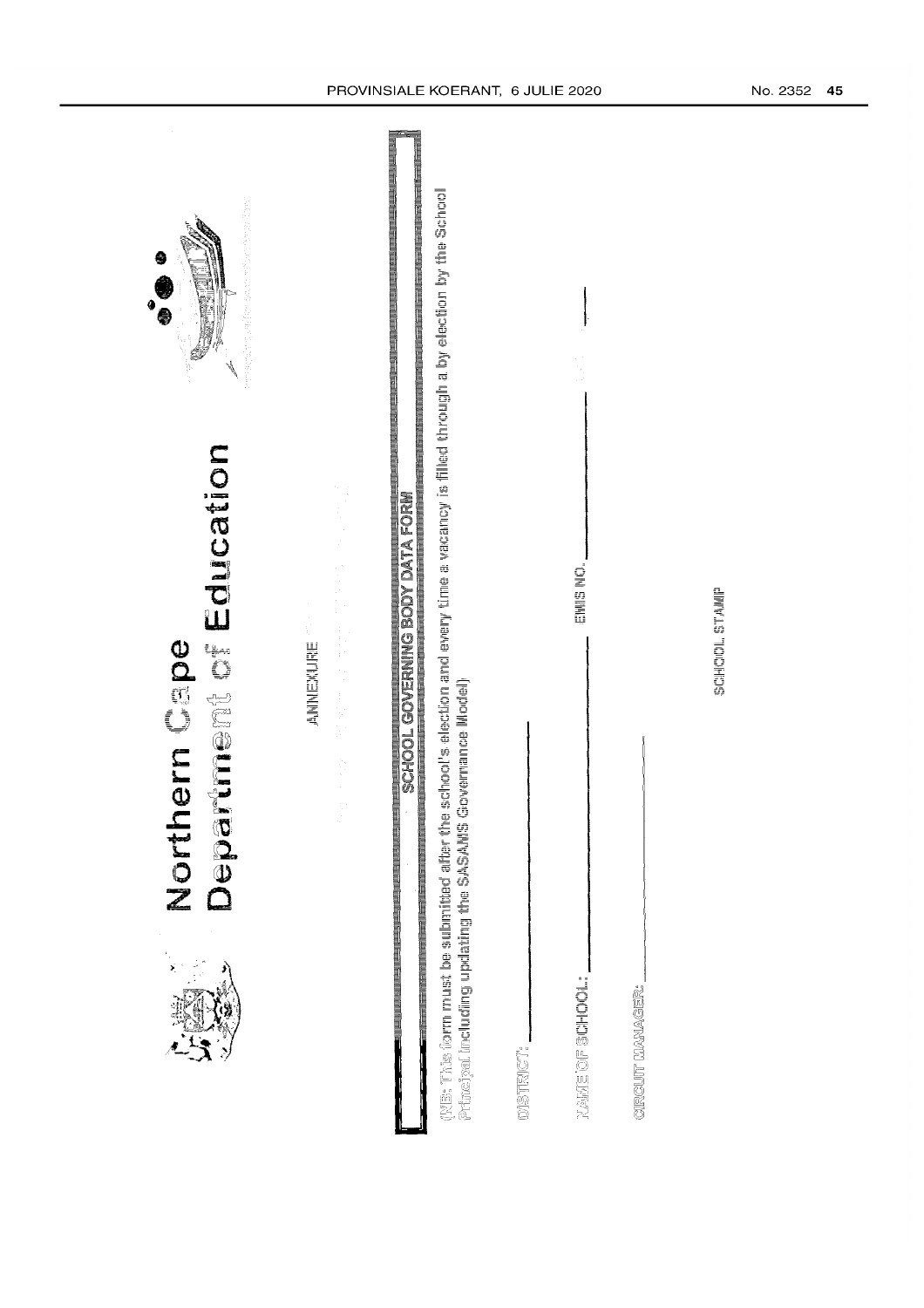| Sumama & Initiative                                       | 秦朝  秦陽  秦陽  秦陽  秦朝  秦朝  秦朝  秦朝  <br> 秦朝  秦陽  秦陽  秦陽 <br>$\frac{1}{2}$<br>$\frac{1}{2}$                                                                     | $\frac{1}{2}$ (signs)      | p                                  | a Nifer                          | Condris<br>引喷电线                      | <b>Notational</b><br>ÿ | <b>COSTO HACTOS</b>          |                                  |
|-----------------------------------------------------------|------------------------------------------------------------------------------------------------------------------------------------------------------------|----------------------------|------------------------------------|----------------------------------|--------------------------------------|------------------------|------------------------------|----------------------------------|
|                                                           |                                                                                                                                                            | p.<br>P.                   | Ð<br>ţ.<br>$\hat{\beta}^{\lambda}$ | $\left\{ \psi \right\}$<br>ţ.    | ÷.<br>ţ.                             | ŧ.<br>ţ<br>ţ           | ŧ.<br>ţ<br>Š,<br>q           | ŧ<br>$\bar{z}$<br>Î              |
| $\frac{1}{3}$                                             | <br>ţ<br>$\frac{t}{3}$<br>$\frac{1}{2}$                                                                                                                    | $\frac{1}{2}$              | ţ                                  | $\frac{1}{2}$                    | ŧ<br>Ť<br>Ť<br>ł                     | ŧ<br>ŧ<br>j<br>ŧ       | ţ                            | ł                                |
| $\mathcal{G}$<br><b>Pincipal</b>                          | $\begin{array}{c} 1 \\ 1 \end{array}$<br>$\frac{1}{2}$<br>$\frac{1}{2}$<br>ŧ<br>$\begin{array}{c} \vdots \\ \vdots \\ \vdots \end{array}$<br>$\frac{1}{2}$ | Ĵ.                         | ÷<br>÷<br>÷                        | Ĵ                                | J<br>Ť<br>ŧ<br>f                     | ŧ<br>Ť<br>Ť<br>ŧ       | $\frac{1}{2}$<br>ĵ<br>÷<br>Ť | Ť<br>$\frac{1}{2}$<br>$\ddagger$ |
| ÷                                                         | $\hat{\xi}$<br>Ť,<br>ł.<br>ţ.                                                                                                                              | ł,                         | ł.<br>$\ddot{\rm{r}}$<br>÷         | ÷.<br>÷.                         | $\ddot{\phantom{a}}$<br>$\cdot$<br>ŧ | ÷                      |                              |                                  |
| Parents.<br>1.                                            | $\hat{\boldsymbol{\beta}}$<br>$\alpha$                                                                                                                     | ł,                         |                                    |                                  |                                      |                        |                              |                                  |
| k                                                         |                                                                                                                                                            |                            |                                    |                                  |                                      |                        |                              |                                  |
| 65                                                        |                                                                                                                                                            | $\boldsymbol{\cdot}$       |                                    |                                  |                                      |                        |                              |                                  |
| Ŵ,                                                        |                                                                                                                                                            |                            |                                    |                                  |                                      |                        |                              |                                  |
| <br>Ni 3                                                  |                                                                                                                                                            |                            |                                    |                                  |                                      |                        |                              |                                  |
| $\mathfrak{S}$                                            |                                                                                                                                                            |                            |                                    |                                  |                                      |                        |                              |                                  |
| þ.                                                        |                                                                                                                                                            |                            |                                    |                                  |                                      |                        |                              |                                  |
| $\begin{bmatrix} \mathbb{Q}^1_{\mathbb{Q}} \end{bmatrix}$ |                                                                                                                                                            |                            | $\cdot$                            |                                  |                                      |                        |                              | $\ddot{\cdot}$<br>÷              |
| $\hat{\mathcal{I}}$<br>ļ65                                |                                                                                                                                                            |                            |                                    |                                  |                                      |                        |                              | $\cdot$                          |
| ſ<br><b>Bought</b>                                        | $\ddot{\phantom{a}}$<br>$\cdot$                                                                                                                            |                            |                                    |                                  | ÷                                    |                        | ÷                            | $\cdot$                          |
| $\ddot{\phantom{a}}$<br>$\rightleftharpoons$              | $\frac{1}{2}$<br>$\hat{\mathcal{L}}$<br>$\boldsymbol{\cdot}$                                                                                               |                            | ŧ                                  | $\ddot{\cdot}$<br>$\ddot{\cdot}$ | ÷<br>ł,                              |                        |                              | ĵ.                               |
| N                                                         |                                                                                                                                                            | ł                          |                                    |                                  |                                      |                        |                              | j                                |
| eti                                                       |                                                                                                                                                            | Ť.<br>$\ddot{\phantom{a}}$ |                                    |                                  |                                      |                        |                              |                                  |
|                                                           |                                                                                                                                                            |                            |                                    |                                  |                                      |                        |                              |                                  |
|                                                           |                                                                                                                                                            |                            |                                    |                                  |                                      |                        |                              |                                  |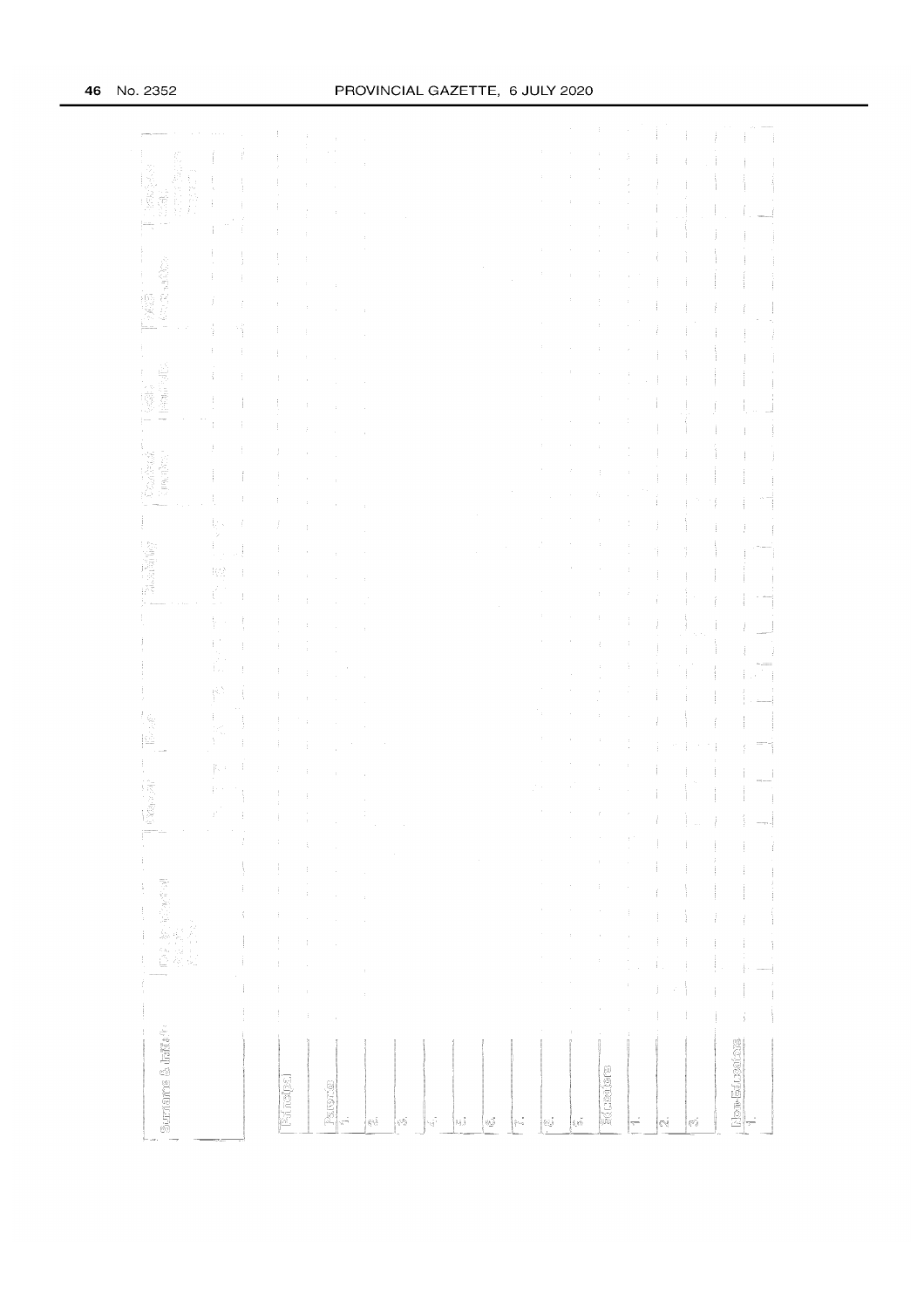| Sumance & Infilmin                                                                                                                     | <b>ID / Residential</b><br>Murriber<br>Permit | Gender   | Race |   |   | CANGERICATE |   | Combast<br>Number | - SGB<br>Portfolio | - SGB<br>Communithée | ежрен <sup>т</sup> іе пиже<br>Ііп угеант <del>а</del><br>÷<br><b>Previcus</b><br>SGB |
|----------------------------------------------------------------------------------------------------------------------------------------|-----------------------------------------------|----------|------|---|---|-------------|---|-------------------|--------------------|----------------------|--------------------------------------------------------------------------------------|
|                                                                                                                                        |                                               | Ë<br>ļu. | ₹    | Þ | Þ | ig<br>Vi    | P |                   |                    |                      |                                                                                      |
|                                                                                                                                        |                                               |          |      |   |   |             |   |                   |                    |                      |                                                                                      |
| <b>Lear mights</b>                                                                                                                     |                                               |          |      |   |   |             |   |                   |                    |                      |                                                                                      |
| L.                                                                                                                                     |                                               |          |      |   |   |             |   |                   |                    |                      |                                                                                      |
| $\mathbb{N}$                                                                                                                           |                                               |          |      |   |   |             |   |                   |                    |                      |                                                                                      |
| 45                                                                                                                                     | $\frac{1}{4}$                                 |          |      |   |   |             |   |                   |                    |                      |                                                                                      |
| Co-opted Cashers (indicate the special education needs expertise for which the member is co-opted - beneath the name)                  |                                               |          |      |   |   |             |   |                   |                    |                      |                                                                                      |
| ÷                                                                                                                                      |                                               |          |      |   |   |             |   |                   |                    |                      |                                                                                      |
| <b>Special education news</b><br>exportes<br>2.                                                                                        |                                               |          |      |   |   |             |   |                   |                    |                      |                                                                                      |
|                                                                                                                                        |                                               |          |      |   |   |             |   |                   |                    |                      |                                                                                      |
| Special estucation reeds<br>8090310003                                                                                                 |                                               |          |      |   |   |             |   |                   |                    |                      |                                                                                      |
|                                                                                                                                        |                                               |          |      |   |   |             |   |                   |                    |                      |                                                                                      |
| © occyped Desminers of the Community ( Indicate the SGB function for which the member was co-opted to assist with - beneath the manuel |                                               |          |      |   |   |             |   |                   |                    |                      |                                                                                      |
| $\stackrel{\circ}{\Rightarrow}$                                                                                                        |                                               |          |      |   |   |             |   |                   |                    |                      |                                                                                      |
| SGB Funcion:                                                                                                                           |                                               |          |      |   |   |             |   |                   |                    |                      |                                                                                      |
| $\epsilon_{\rm cl}$                                                                                                                    |                                               |          |      |   |   |             |   |                   |                    |                      |                                                                                      |
| <b>SGB</b> Funcion:                                                                                                                    |                                               |          |      |   |   |             |   |                   |                    |                      |                                                                                      |
|                                                                                                                                        |                                               | $\cdot$  |      |   |   |             |   |                   |                    |                      |                                                                                      |

## PROVINSIALE KOERANT, 6 JULIE 2020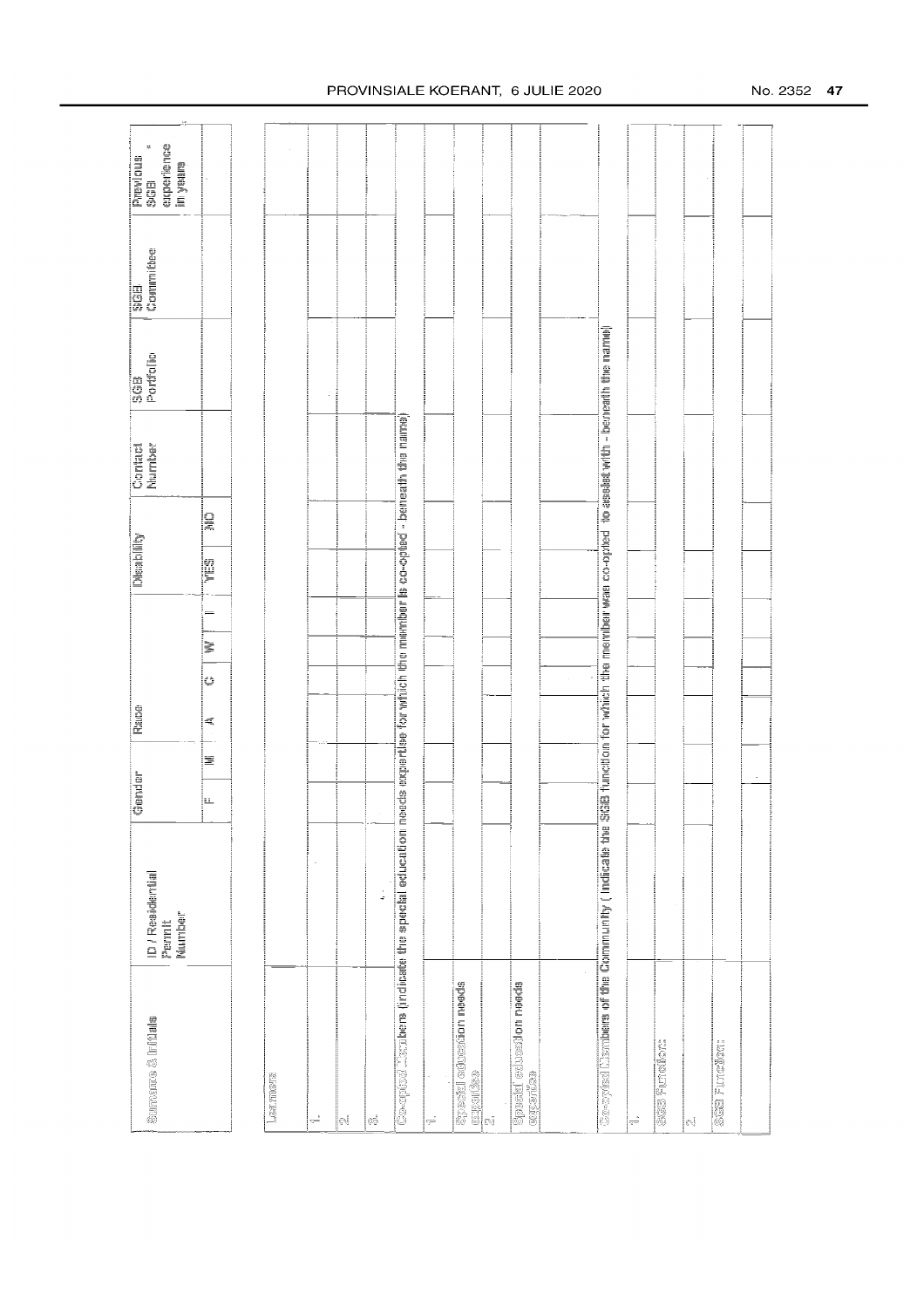## **48** No.2352 **PROVINCIAL GAZETTE, 6 JULY** 2020

|--|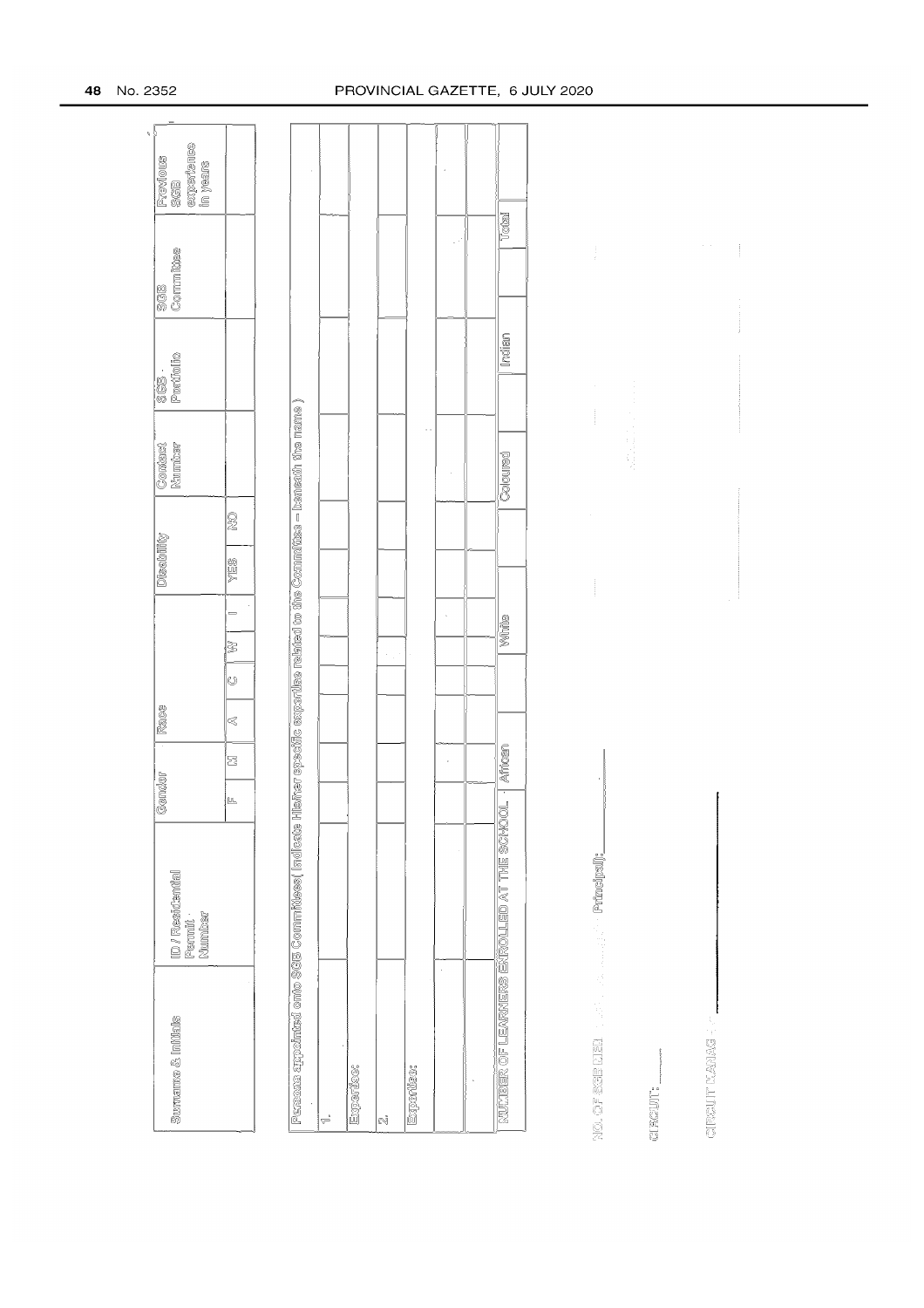# **Northern Cape Department of Education**



AUSTRIE XUIREE SHOP

**SCHOOL GOVERNING BODY DATA FORM** 

(NB: This form must be submitted after the school's election and every time a vacancy is filled through a by election by the School Principal -including updating the SASAMS Governance Model)

DISTRICT: A CONTROL CONTROL CONTROL CONTROL CONTROL CONTROL CONTROL CONTROL CONTROL CONTROL CONTROL CONTROL CO

 $\text{NAME OF} \text{SCHOOL:} \quad \text{...} \quad \text{...} \quad \text{...} \quad \text{...} \quad \text{...} \quad \text{...} \quad \text{...} \quad \text{...} \quad \text{...} \quad \text{...} \quad \text{...} \quad \text{...} \quad \text{...} \quad \text{...} \quad \text{...} \quad \text{...} \quad \text{...} \quad \text{...} \quad \text{...} \quad \text{...} \quad \text{...} \quad \text{...} \quad \text{...} \quad \text{...} \quad \text{...} \quad \text{...} \quad \text{...} \quad \text{...} \quad \text{...}$ U EMIS NO. <u>\_\_\_\_\_\_\_\_\_\_\_\_\_\_\_\_\_\_\_\_\_\_\_\_\_\_\_\_\_\_\_\_\_</u>CIRCUIT: \_\_\_\_\_\_

GIRCUIT MANAGER:

**SCHOOL STAMP**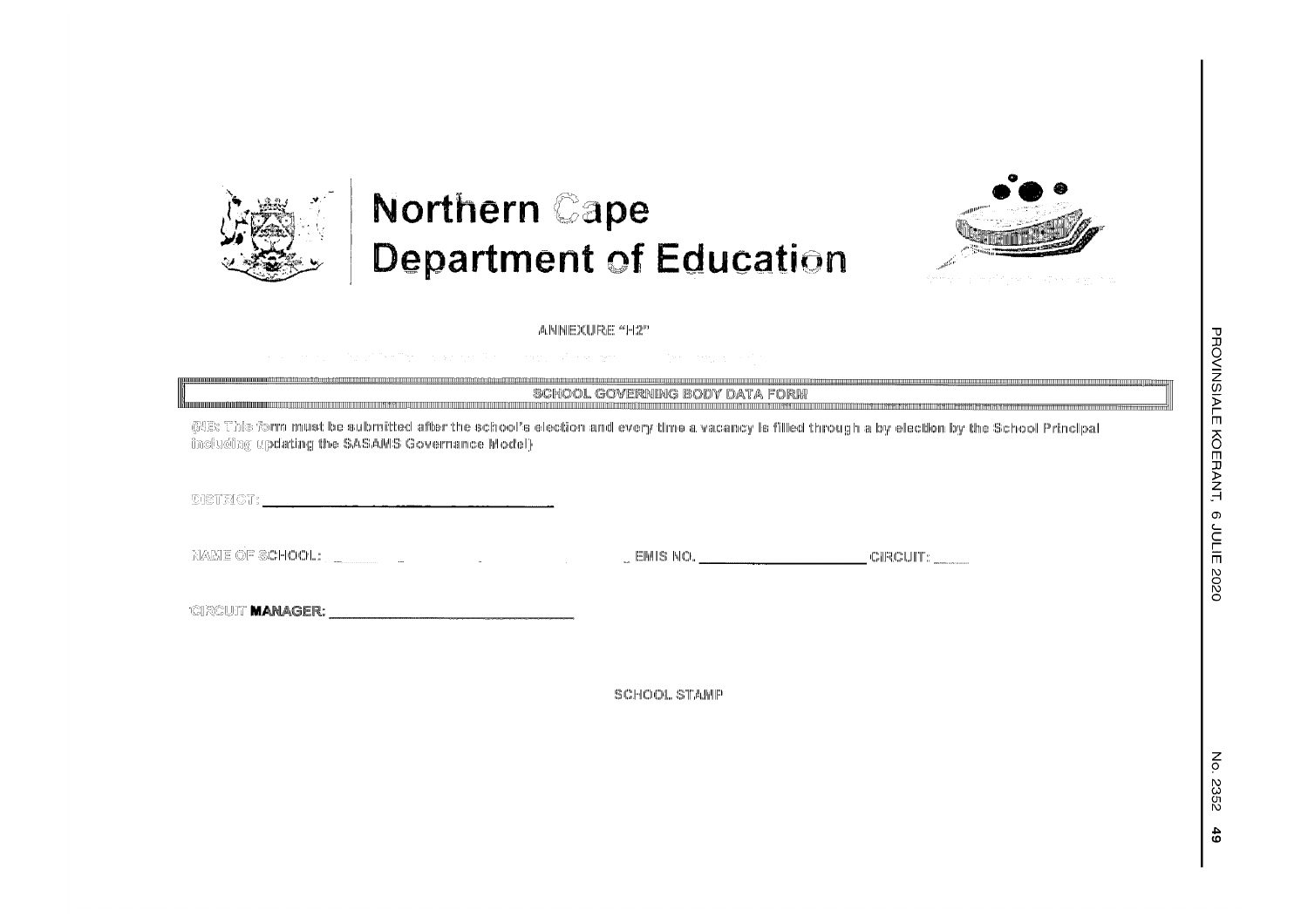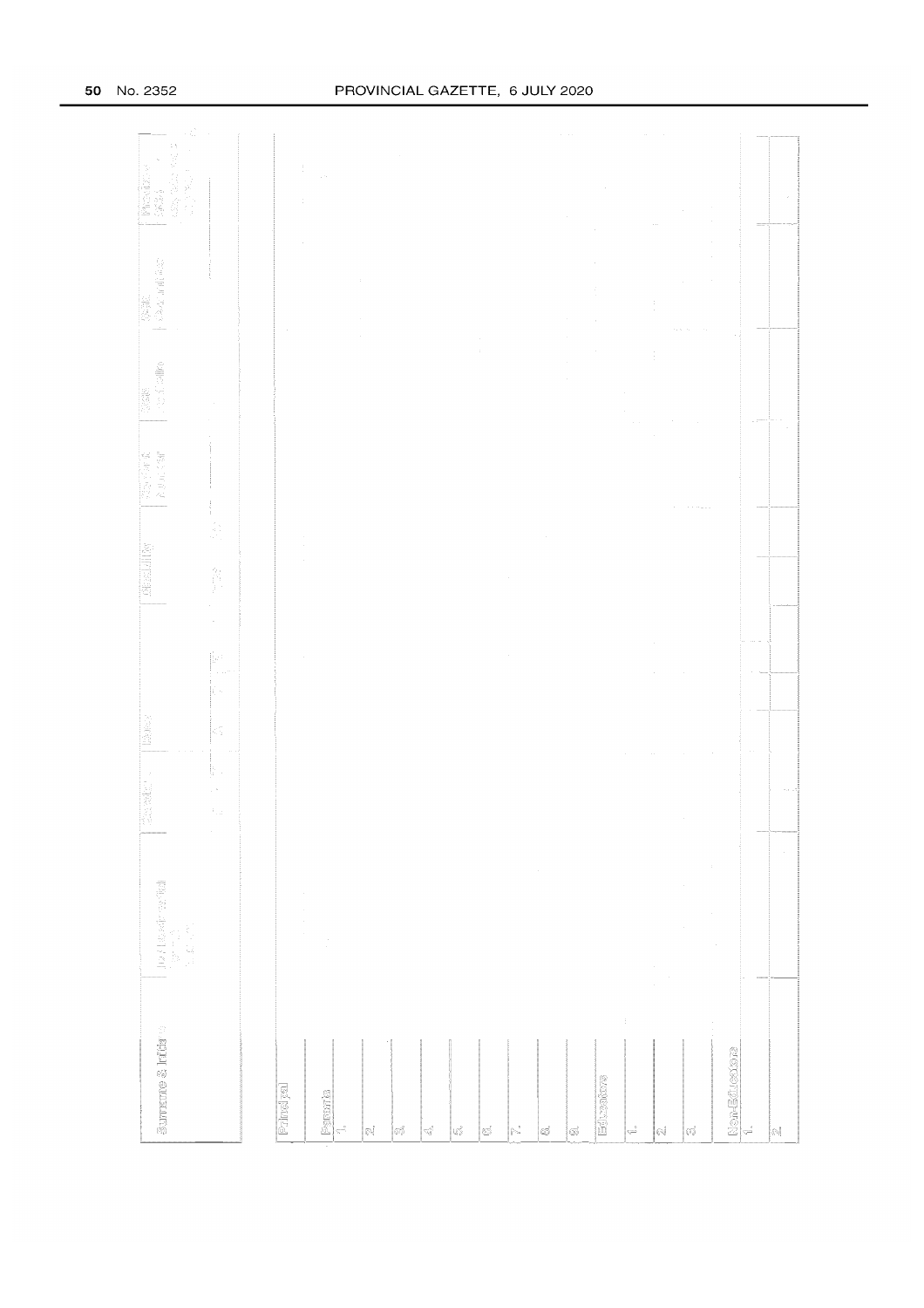| Surmanne & Initialla                                                                                                                              | ID J Residential<br>(Pajerim Mt.)<br>Muumilaaser                                                                                                                                                                                                            | Gerider | Race |   |       |          | Disablity | <b>Contact</b><br>Nurnber | i<br>SGB<br>Portfolio | SGB<br>Committee | experieree<br>in years<br>Previous<br>SGB<br>SGB |  |
|---------------------------------------------------------------------------------------------------------------------------------------------------|-------------------------------------------------------------------------------------------------------------------------------------------------------------------------------------------------------------------------------------------------------------|---------|------|---|-------|----------|-----------|---------------------------|-----------------------|------------------|--------------------------------------------------|--|
|                                                                                                                                                   |                                                                                                                                                                                                                                                             | 冨<br>晆  | ₹    | o | l.    | ¦≌<br>¦¥ | ₽         |                           |                       |                  |                                                  |  |
|                                                                                                                                                   |                                                                                                                                                                                                                                                             |         |      |   |       |          |           |                           |                       |                  |                                                  |  |
| Learnare                                                                                                                                          |                                                                                                                                                                                                                                                             |         |      |   |       |          |           |                           |                       |                  |                                                  |  |
| $\mathbb{Q}^3$                                                                                                                                    |                                                                                                                                                                                                                                                             |         |      |   |       |          |           |                           |                       |                  |                                                  |  |
| $\mathbb{N}$                                                                                                                                      |                                                                                                                                                                                                                                                             |         |      |   |       |          |           |                           |                       |                  |                                                  |  |
| $\mathcal{O}$                                                                                                                                     |                                                                                                                                                                                                                                                             |         |      |   |       |          |           |                           |                       |                  |                                                  |  |
| ©©©©202⊙ banderniberes Appointed from the categories of persons referred to in the Act, Section 24 (1) (a), (F), (g), (h), and (i) (LSEN schools) |                                                                                                                                                                                                                                                             |         |      |   |       |          |           |                           |                       |                  |                                                  |  |
|                                                                                                                                                   |                                                                                                                                                                                                                                                             |         |      |   |       |          |           |                           |                       |                  |                                                  |  |
|                                                                                                                                                   |                                                                                                                                                                                                                                                             |         |      |   |       |          |           |                           |                       |                  |                                                  |  |
|                                                                                                                                                   |                                                                                                                                                                                                                                                             |         |      |   |       |          |           |                           |                       |                  |                                                  |  |
|                                                                                                                                                   |                                                                                                                                                                                                                                                             |         |      |   |       |          |           |                           |                       |                  |                                                  |  |
| $\oslash$ org $\oslash$ s $\odot$ l $\oslash$ s $\oslash$ b $\oslash$ rs (Indicate the the area of experime benefit that harme)                   |                                                                                                                                                                                                                                                             |         |      |   |       |          |           |                           |                       |                  |                                                  |  |
|                                                                                                                                                   |                                                                                                                                                                                                                                                             |         |      |   |       |          |           |                           |                       |                  |                                                  |  |
|                                                                                                                                                   |                                                                                                                                                                                                                                                             |         |      |   |       |          |           |                           |                       |                  |                                                  |  |
|                                                                                                                                                   |                                                                                                                                                                                                                                                             |         |      |   |       |          |           |                           |                       |                  |                                                  |  |
| Á.                                                                                                                                                | NB: %00sse persons referred to in Section 24 (a), (e), (i), (g) and (i) of the Act have been Appointed, Please attach copies of<br>Official stream their originarisation/sponsoring body appointing them to serve as representatives on the Governing Body. |         |      |   |       |          |           |                           |                       |                  |                                                  |  |
| NUMBER OF LEARNERS ENROLLED AT THE<br>SCHOOL                                                                                                      |                                                                                                                                                                                                                                                             | Adrican |      |   | White |          |           | Coloured                  | Indian                | Total            |                                                  |  |
|                                                                                                                                                   |                                                                                                                                                                                                                                                             |         |      |   |       |          |           |                           |                       |                  |                                                  |  |

ł **NO. OF SO SERVENTIONS IN SERVICES**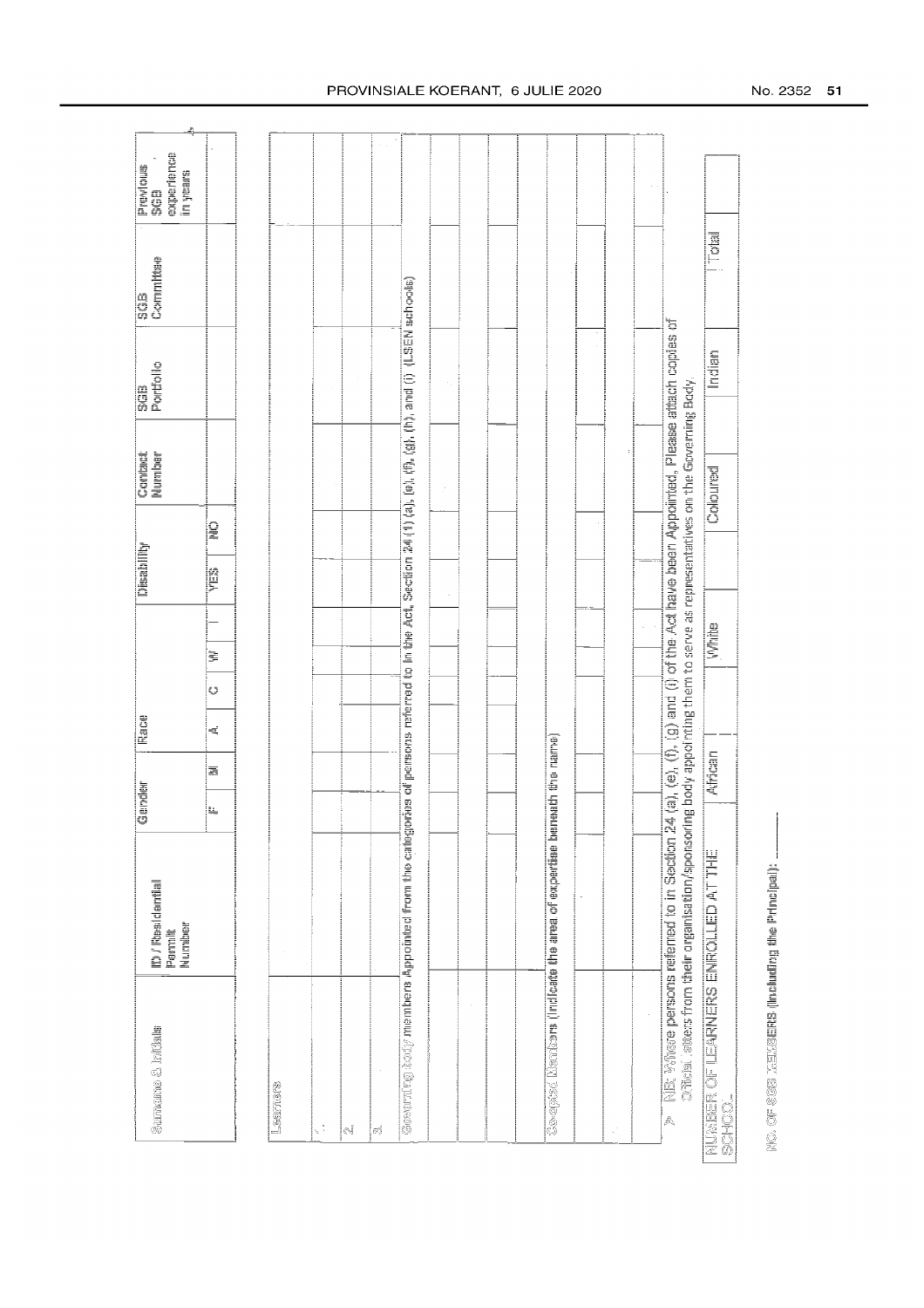# Northern Cape<br>Department of Education



## ANNEXURE |

| (These documents are the property of the school and must be kept safely by the School Principal.)     |                                                                  |
|-------------------------------------------------------------------------------------------------------|------------------------------------------------------------------|
| (A copy of this document must be submitted to the District Office 5 days after the Hand-Over process) |                                                                  |
| SCHOOL<br>$-10.3$                                                                                     |                                                                  |
| DISTRICT                                                                                              |                                                                  |
|                                                                                                       |                                                                  |
|                                                                                                       |                                                                  |
|                                                                                                       | names), the newly elected chairperson of the                     |
| School Governing Body of <b>Committee Control</b><br>documents from the outgoing chairperson;         | echool's name) hereby certify that I have received the following |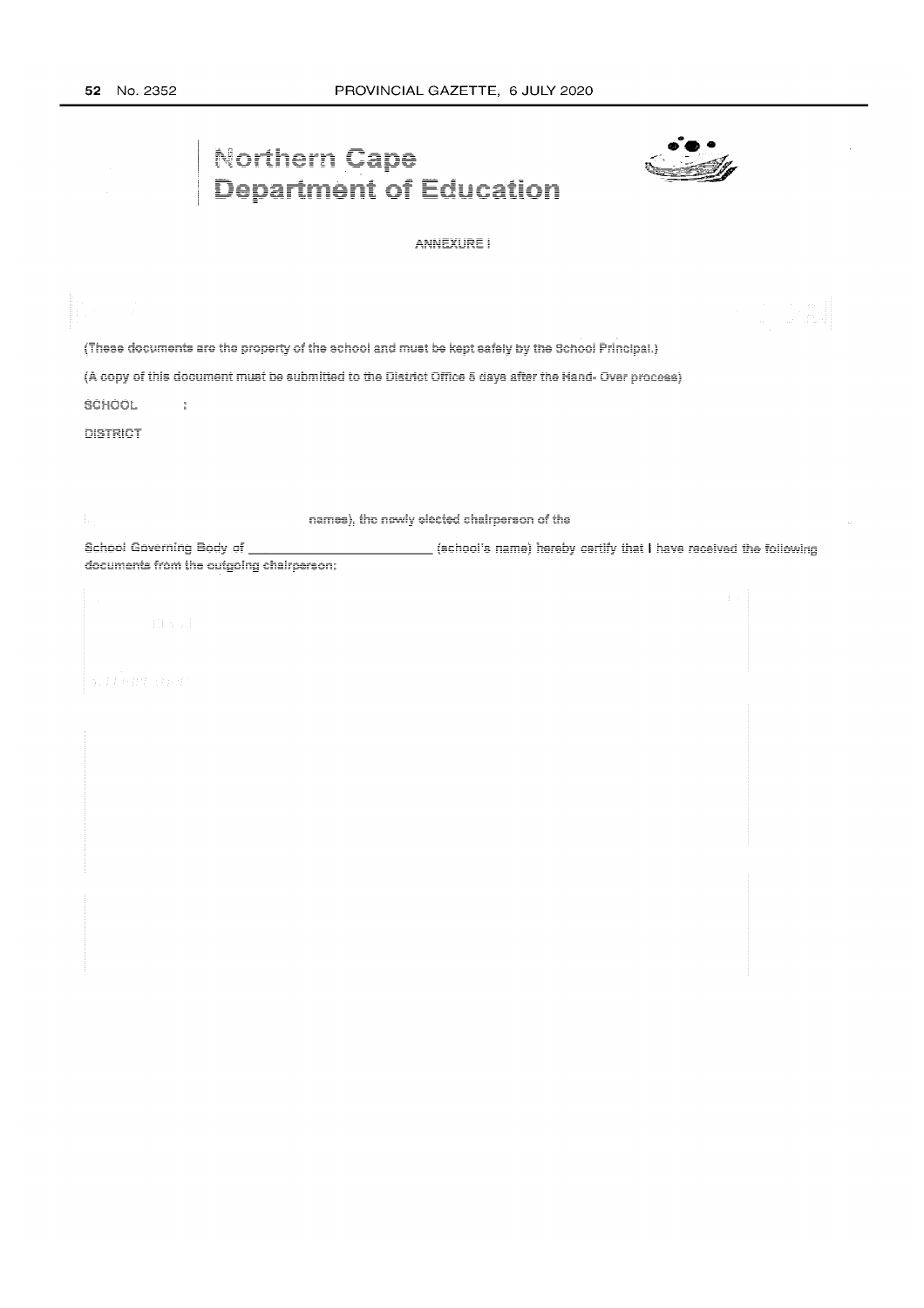| 注定 (上)                                                                                                                                        | ${I}{\cal T}{\cal E}{\cal M}$ |
|-----------------------------------------------------------------------------------------------------------------------------------------------|-------------------------------|
| $\label{eq:2} \mathcal{L}(\mathcal{A}) = \frac{1}{2} \sum_{i=1}^n \mathcal{L}(\mathcal{A}) \mathcal{L}(\mathcal{A}) \mathcal{L}(\mathcal{A})$ |                               |
|                                                                                                                                               |                               |
|                                                                                                                                               |                               |
| bis da                                                                                                                                        |                               |

|  | the contract of the contract of the contract of<br>. |  | .<br>.                                                                                                          |  |
|--|------------------------------------------------------|--|-----------------------------------------------------------------------------------------------------------------|--|
|  |                                                      |  |                                                                                                                 |  |
|  |                                                      |  | the contract of the contract of the contract of the contract of the contract of the contract of the contract of |  |
|  |                                                      |  | .                                                                                                               |  |

WESONED IN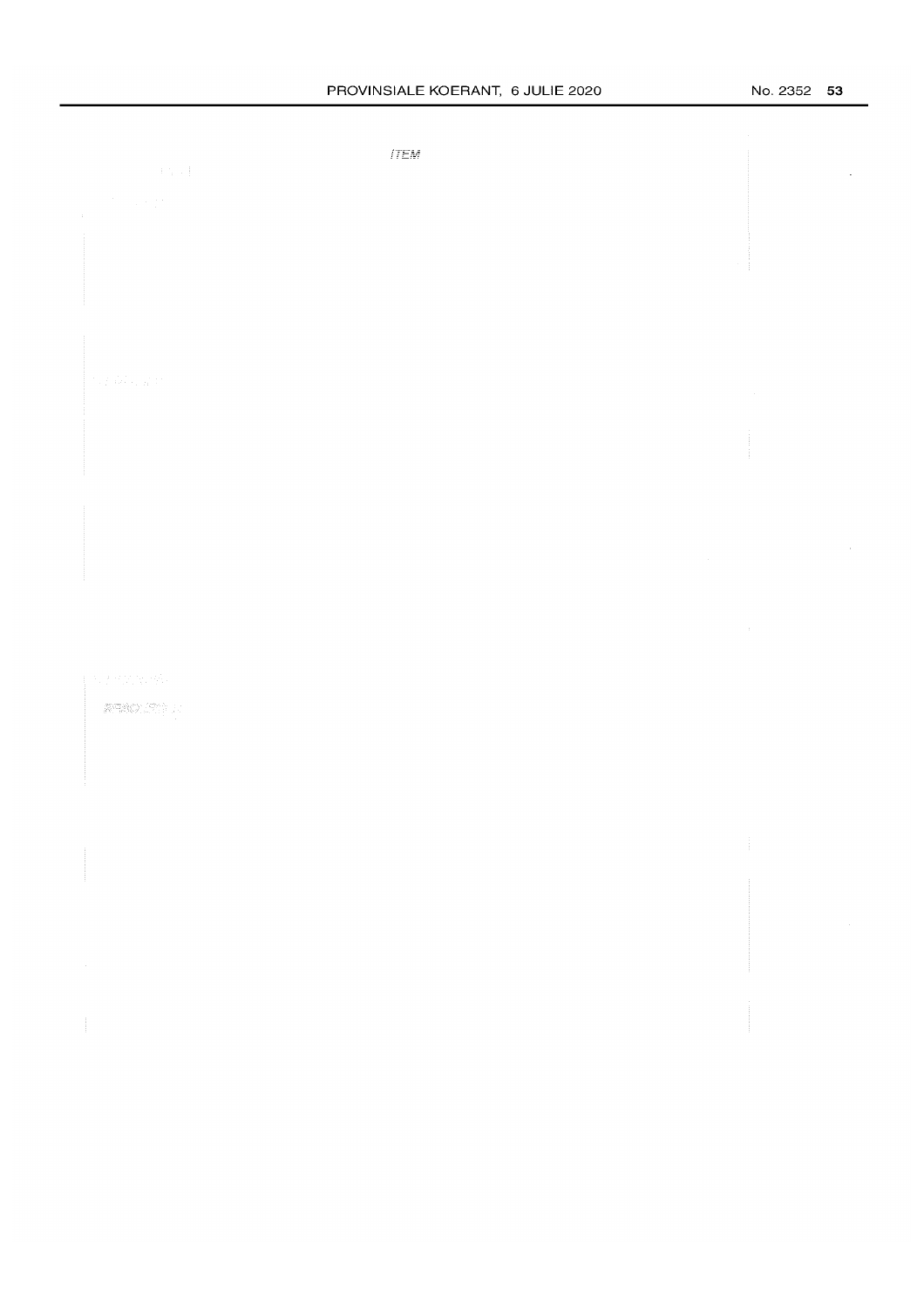$\bar{\mathcal{A}}$ 

 $\bar{\bar{z}}$ 

## **PERFORMANCE**

# Outgoing Chairperson:

SCHOOL STAMP

Bestel Grinden

## Principal

Date: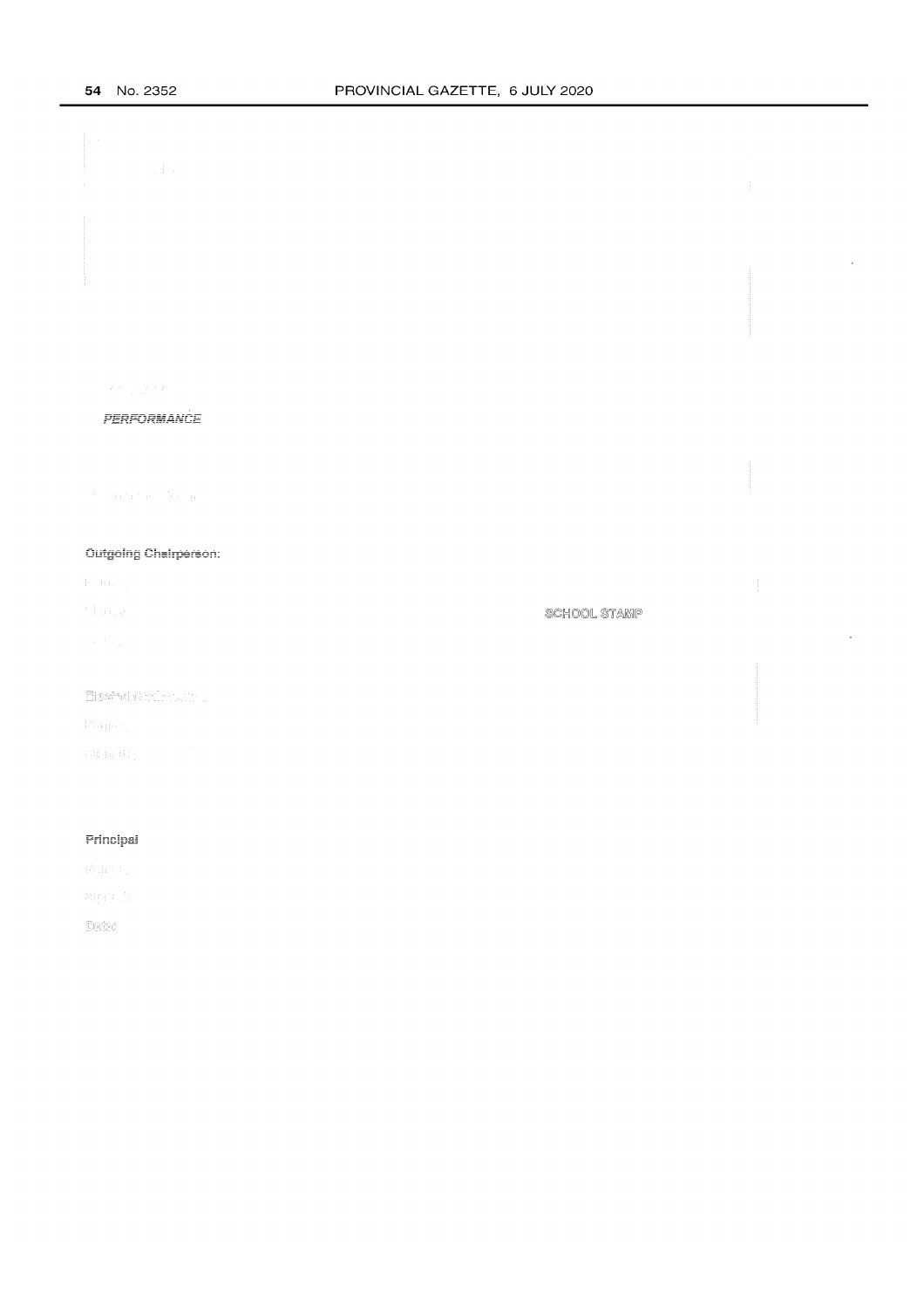

#### DISTRICT

## SCHOOL

(Name and Sumame of the School Principal) and school electoral team of the above named school hereby duly declaro that:

| $\begin{bmatrix} 1 & 0 \\ 0 & 1 \end{bmatrix}$ | (本身有力)                          |
|------------------------------------------------|---------------------------------|
| Tri i                                          | <b>Collection</b><br>Ponde edu- |
| þ.                                             | The vehicle<br>  pika tella d   |
| þ.                                             | 自信: 6000<br>welfinder. prova    |
| $\mathcal{A}=\mathcal{A}$ .                    |                                 |
|                                                | 不同 电双调节                         |
|                                                |                                 |
|                                                | Restrace                        |
|                                                | d Donatz al paraie              |

FULL NAMES OF-PRINCIPAL

SIGNATURE OF PRINCIPAL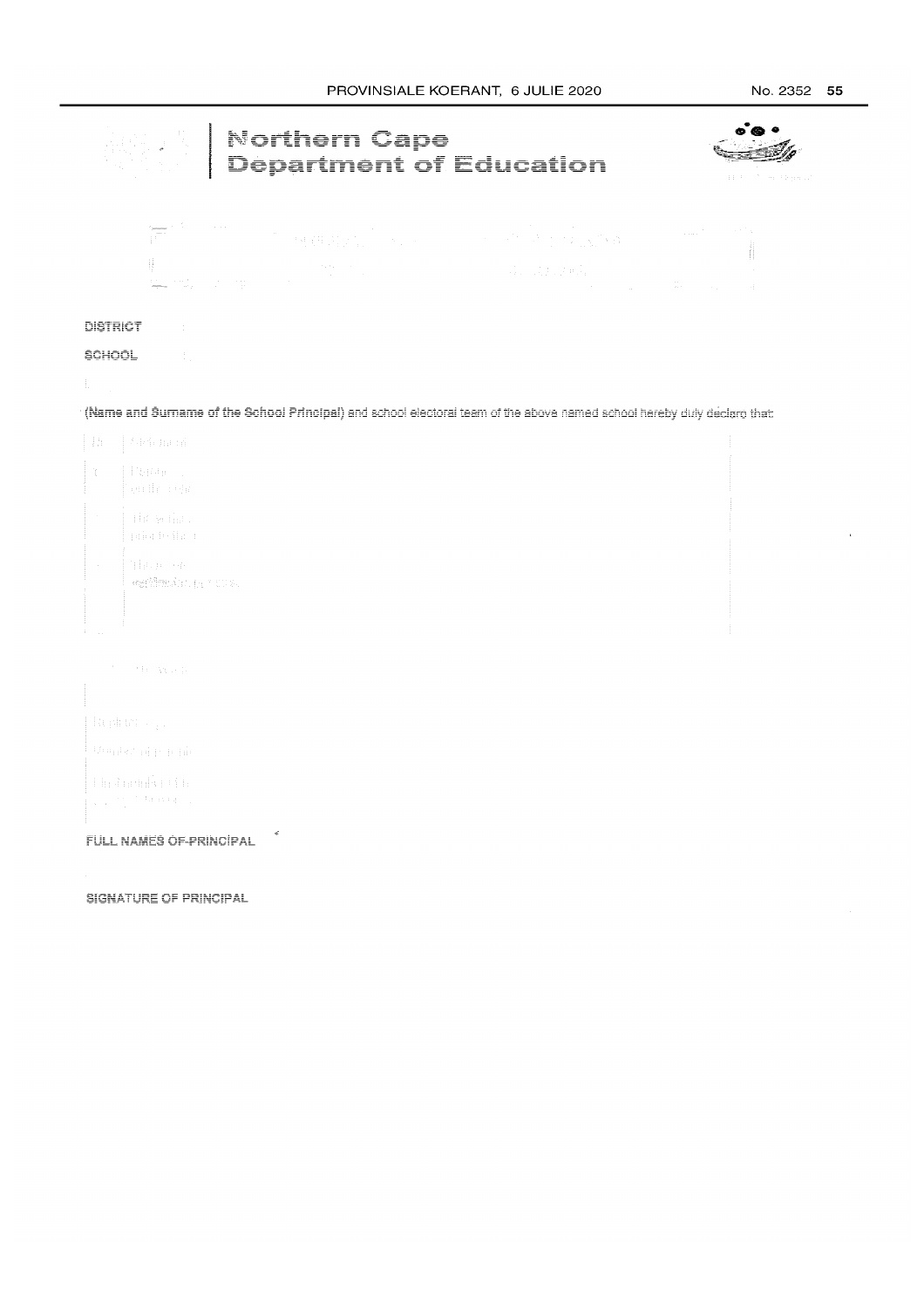## **NOTICE 64 OF 2020**

# **DAWID KRUIPER MUNICIPALITY**

## **FINAL NOTICE: CLOSURE OF ERF 169, PHILANDERSBRON**

Dawid Kruiper Municipality hereby gives final notice in terms of the Spatial Planning and Land use Management Act. of Act 16 of 2013 (SPLUMA) of the Land Survey Act 8/1997 for the amendment of General Plan S.G. F1292/1993, (p 107) dated 07 February 2017, for the closure of Erf 169, Philandersbron,

E NTOBA MUNICIPAL MANAGER

Civic Centre Market Square Private Bag X6003 UPINGTON 8800

# Erf 169, Philandersbron **PROVINCIAL GAZETTE: 06 JULY** 2020 **KENNISGEWING 64 VAN 2020**

# **MUNISIPALITEIT DAWID KRUIPER**

# **FINALE SLUITINGSKENNISGEWING: SLUITING VAN ERF 169, PHILANDERSBRON**

Dawid Kruiper Munisipaliteit gee hiermee finale kennisgewing ingevolge die Wet op Ruimtelike Beplanning en die Grondgebruik Bestuurswet, Wet 16 van 2013, (SPLUMA) vir Landmeter-Generaal Art. 8 van 1997 vir die wysiging van Aigemene Plan LG F1292/1993 (bl 107) gedateer 07 Februarie 2017, vir die sluiting van Erf 169, Philandersbron.

E NTOBA MUNISIPALE BESTUURDER

Burgersentrum Markstraat Privaatsak X6003 UPINGTON 8800

# Erf 169, Philandersbron **PROVINSIALE KOERANT: 06 JULIE** 2020